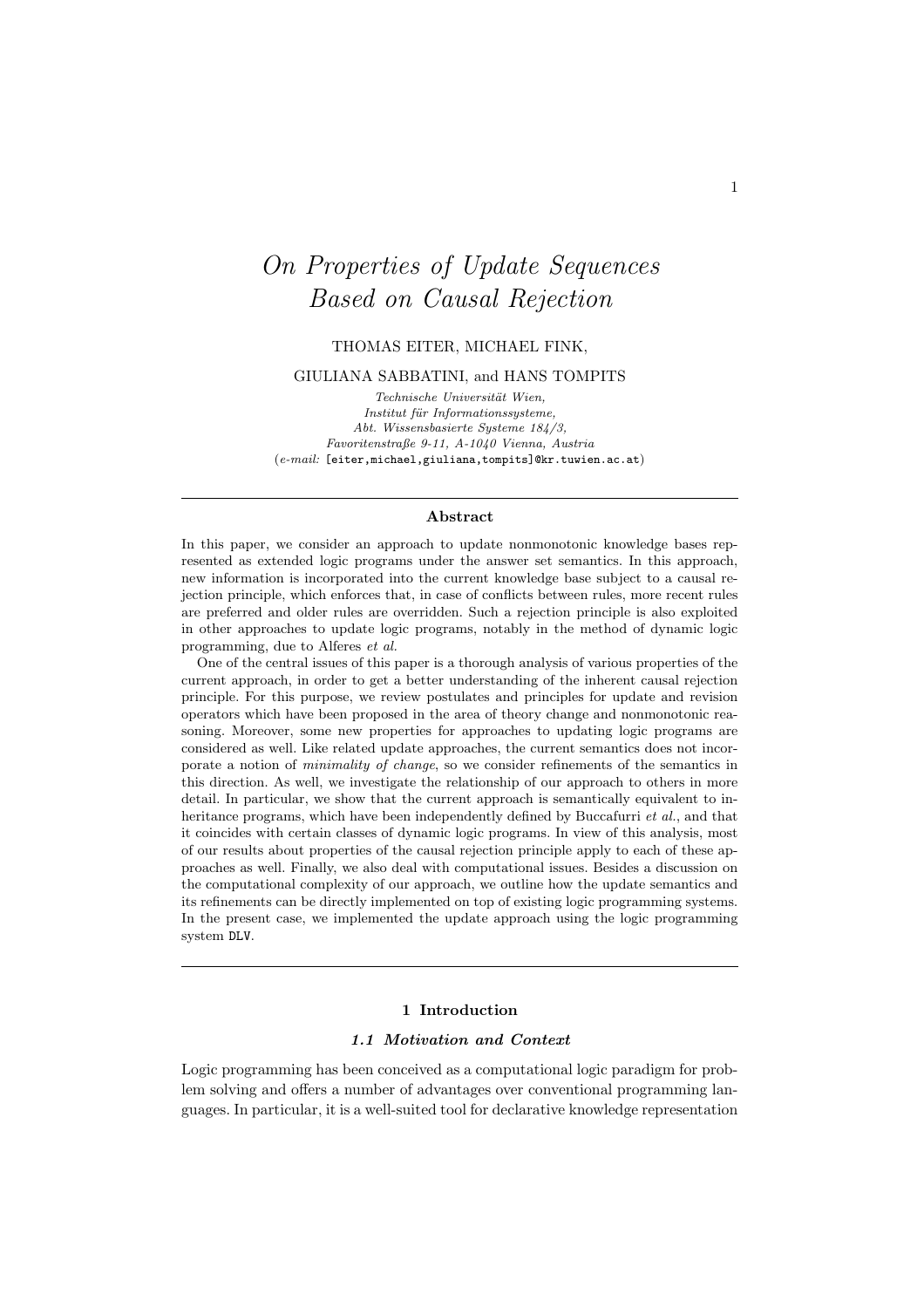and common-sense reasoning (Baral  $&$  Gelfond, 1994), and possesses thus a high potential as a key technology to equip software agents with advanced reasoning capabilities in order to make those agents behave intelligently (cf., e.g., (Sadri & Toni, 2000)).

It has been realized, however, that further work is needed on extending the current methods and techniques to fully support the needs of agents. In a simple (but, as for currently deployed agent systems, realistic) setting, an agent's knowledge base, KB, may be modeled as a logic program, which the agent may evaluate to answer queries that arise. Given various approaches to semantics, the problem of evaluating a logic program is quite well-understood, and (beside Prolog) provers for semantics with more sophisticated treatment of negation may be used. Currently available provers include the systems DeRes (Cholewinski  $et al., 1996$ ), DLV (Eiter et al., 1997a), smodels (Niemelä & Simons, 1996), and XSB (Rao et al., 1997).

An important aspect, however, is that an agent is situated in an environment which is subject to change. This requests the agent to adapt over time, and to adjust its decision making. An agent might be prompted to adjust its knowledge base KB after receiving new information in terms of an  $update U$ , given by a clause or a set of clauses that need to be incorporated into KB. Simply adding the rules of U to KB does not give a satisfactory solution in practice, even in simple cases. For example, if KB contains the rules  $a \leftarrow b$  and  $b \leftarrow$ , and U consists of the rule  $\neg a \leftarrow$  stating that a is false, then the union KB ∪ U is not consistent under predominant semantics such as the answer set semantics (Gelfond & Lifschitz, 1991) or the well-founded semantics (Van Gelder *et al.*, 1991). However, by attributing higher priority to the update  $\neg a \leftarrow \Box$ , a result is intuitively expected which has a consistent semantics, where the emerging conflict between old and new information is resolved.

To address this problem, some approaches for updating logic programs with (sets of) rules have been proposed recently (Alferes et al., 1998; Alferes et al., 1999; Inoue & Sakama, 1999; Zhang & Foo, 1998). In this paper, we consider an approach which is based on a *causal rejection principle*. According to this principle, a rule  $r$  is only discarded providing there is a "reason" for doing so, in terms of another, more recent rule  $r'$  which contradicts r. That is, if both r and  $r'$  are applicable (i.e., their bodies are satisfied) and have opposite heads, then only  $r'$  is applied while r is discarded. In the example from above, the rule  $r : a \leftarrow b$  in the current knowledge base KB (whose body is true given rule  $b \leftarrow$  ) is rejected by the new rule  $r' : \neg a \leftarrow$ in the update (whose body is also true), and thus in the updated knowledge base, r is not applied.

The causal rejection principle is not novel—in fact, it constitutes a major ingredient of the well-known dynamic logic programming approach (Alferes et al., 1998; Alferes et al., 2000). Furthermore, it underlies, in slightly different forms, the related approaches of inheritance logic programs (Buccafurri et al., 1999a) and ordered logic programs (Laenens *et al.*, 1990; Buccafurri *et al.*, 1996). We provide here a simple and rigorous realization of this principle, in terms of "founded" rejection: a rule  $r$  may only be rejected by some other rule  $r'$  which itself is not rejected. While this foundedness condition, as it appears, plays in effect no role in the particular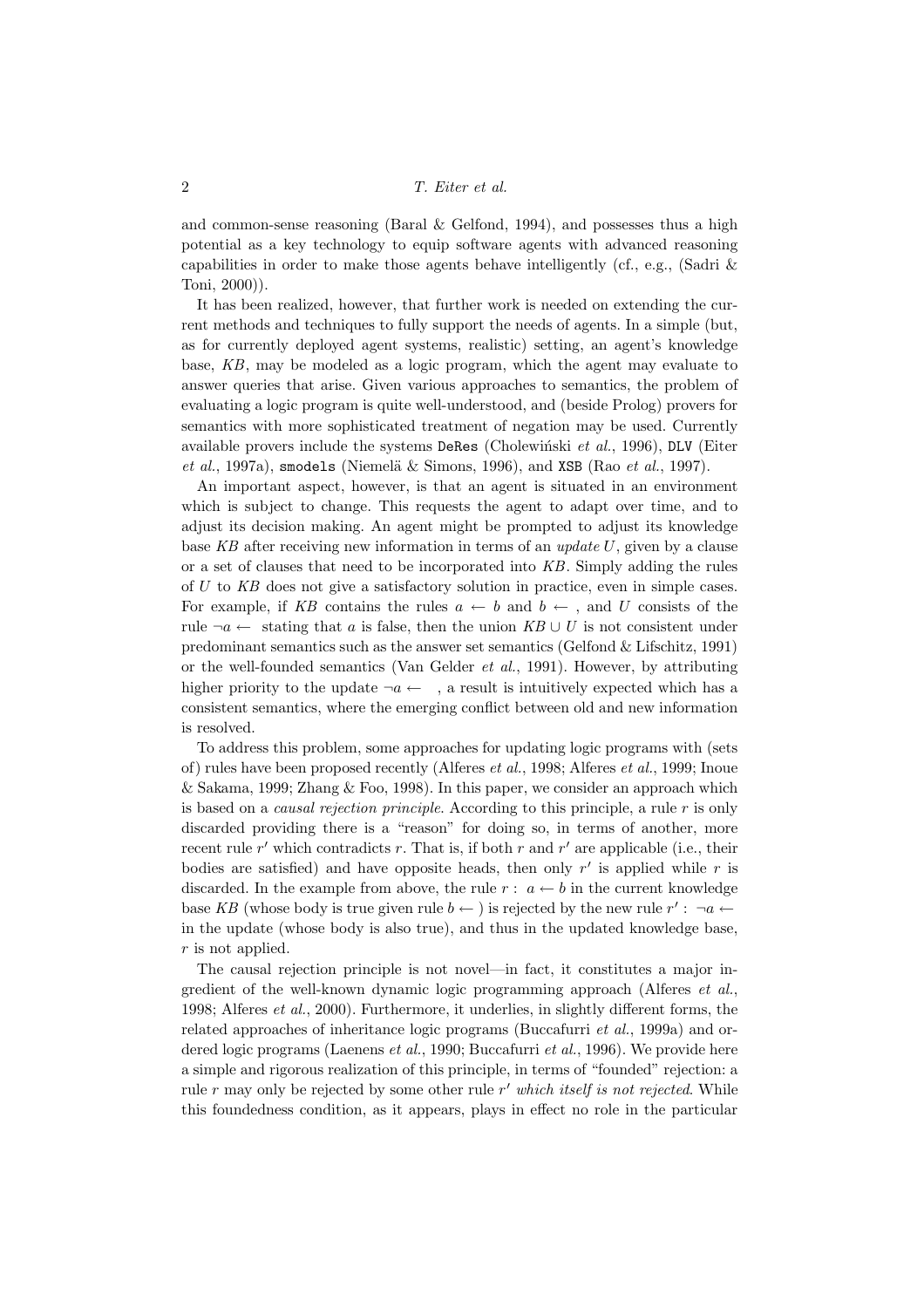semantics we consider, it can do so for more involved semantics based on causal rejection, such as the one by Alferes et al. (1998; 2000).

Starting from a simple formalization of a semantics for updating logic programs based on causal rejection, which offers the advantage of a clear declarative characterization and of a syntactical realization at the same time, the main goal of this paper is to investigate properties of this semantics, as well as to analyze the relationship to other semantics for updating logic programs, in particular to dynamic logic programming. Notice that, although uses and extensions of dynamic logic programming have been discussed (cf. (Alferes et al., 1999; Alferes & Pereira, 2000; Leite *et al.*, 2000), its properties and relations to other approaches and related formalisms have been less explored so far (but see (Alferes & Pereira, 2000)).

#### 1.2 Main Contributions

Inspired by ideas in (Alferes *et al.*, 1998; Alferes *et al.*, 2000), we consider a semantics for sequences  $P = (P_1, \ldots, P_n)$  of extended logic programs, in terms of a syntactic transformation to an update program, which is a single extended logic program in an extended language. The semantics properly generalizes the answer set semantics (Gelfond & Lifschitz, 1991) of single logic programs. The readable syntactic representation of the semantical results—which is useful from a computational perspective—is complemented, as in (Alferes et al., 1998; Alferes et al., 1999), by an elegant semantical characterizations in terms of a modified Gelfond-Lifschitz reduction, resulting from the usual construction by removal of rejected rules. The transformation we describe is similar to the one by Alferes et al., but involves only a few types of rules and new atoms. For capturing the rejection principle, information about rule rejection is explicitly represented at the object level through rejection atoms; this is similar to an implementation of the related inheritance logic program approach proposed by Buccafurri et al. (1999a). Though not new in spirit, the approach we suggest offers a more accessible definition and is suitable for studying general properties of updates by causal rejection, providing insight in the mechanism of the rejection principle itself.

The main contributions of this paper can be summarized as follows.

(1) We extensively investigate, from different points of view, properties of update programs and answer set semantics for update sequences. We first analyze them from a belief revision perspective, and evaluate various (sets of) postulates for revision and iterated revision from the literature (Alchourrón et al., 1985; Katsuno & Mendelzon, 1991; Darwiche & Pearl, 1997; Lehmann, 1995). To this end, we discuss possible interpretations of update programs as change operators for nonmonotonic logical theories. As it turns out, update programs (and thus equivalent approaches) do not satisfy many of the properties defined in the literature. This is partly explained by the nonmonotonicity of logic programs and the causal rejection principle embodied in the semantics, which strongly depends on the syntax of rules.

Furthermore, we consider properties from a nonmonotonic reasoning perspective, by naturally interpreting update programs as nonmonotonic consequence relations,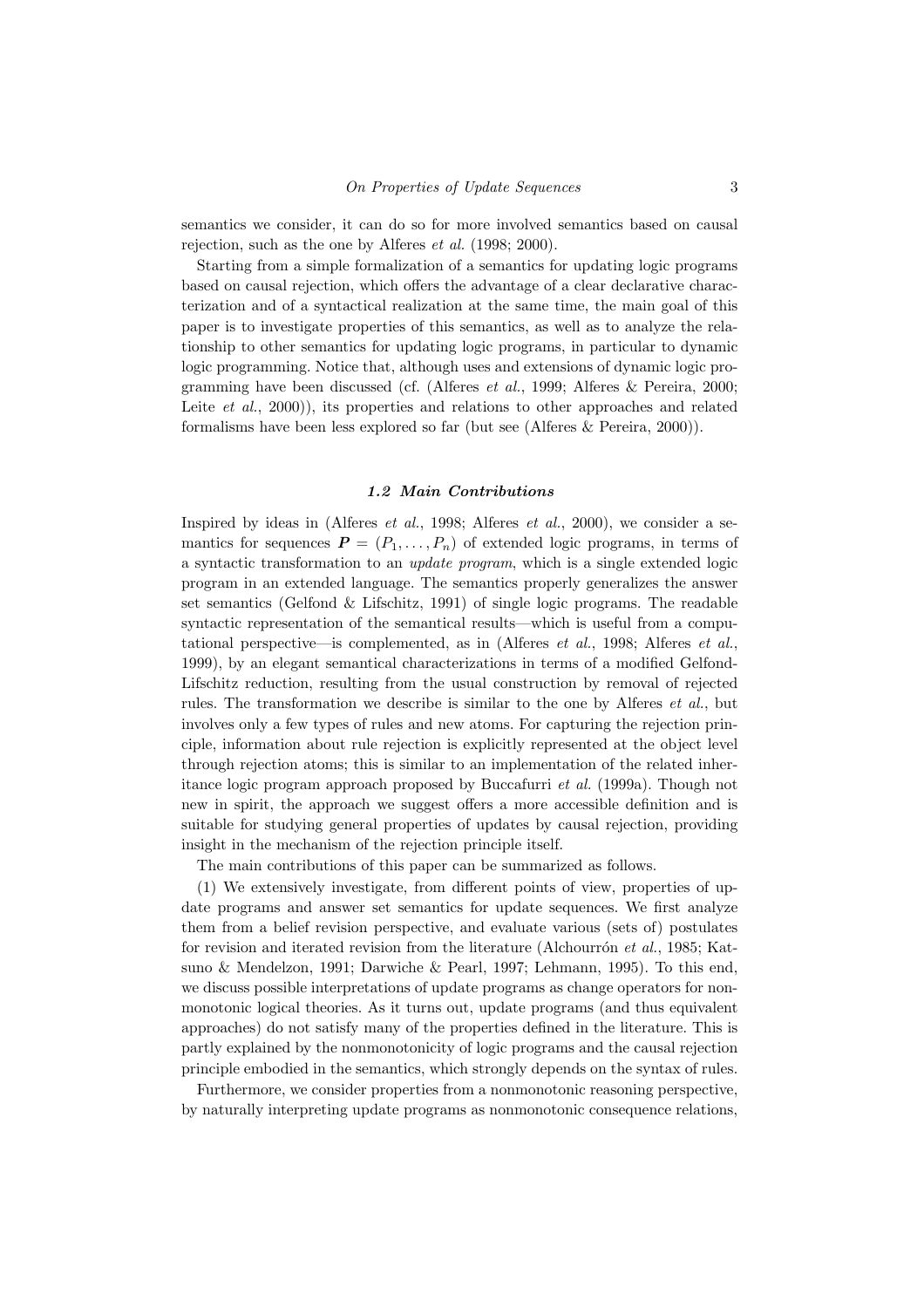and review postulates and principles which have been analyzed by Kraus, Lehmann, and Magidor (1990), and Makinson (1993).

Finally, we present and discuss some further general properties relevant for update programs. Among them is an iterativity property, which informally states equivalence of nesting  $((P_1, P_2), P_3)$  and sequences  $(P_1, P_2, P_3)$  of updates. A possible interpretation of this property is that an *immediate update strategy*, which incorporates new information immediately into the knowledge base, is equivalent to demand-driven evaluation, where the actual knowledge base KB is built on demand of particular queries, and full information about KB's update history is known. As we shall see, the property does not hold in general, but for certain classes of programs.

(2) As it appears, update answer sets—like related concepts based on causal rejection—do not respect minimality of change. We thus refine the semantics of update sequences and introduce minimal answer sets and strictly minimal answer sets. Informally, in minimal answer sets, the set of rules that need to be rejected is minimized. This means that a largest set of rules should be respected if an answer set is built; in particular, if all rules can be satisfied, then no answer sets would be adopted, which request the rejection of any rule. The notion of strict minimality further refines minimality by enforcing that rejection of older rules should be preferred to rejection of newer rules, thus performing hierarchic minimization.

The refined semantics come at the cost of higher computational complexity, and increase the complexity of update answer sets for propositional programs by one level, namely from the first to the second level in the polynomial hierarchy. This parallels similar results for the update semantics by Sakama and Inoue (1999), which employs a notion of minimality in the basic definition.

(3) We conduct a comparison between update programs and alternative approaches for updating logic programs (Alferes et al., 1998; Alferes et al., 2000; Zhang & Foo, 1998; Inoue & Sakama, 1999; Leite & Pereira, 1997; Leite, 1997; Marek & Truszczyński, 1994) and related approaches (Buccafurri et al., 1999a; Delgrande et al., 2000). We find that for some of these formalisms, syntactic subclasses are semantically equivalent to update programs. Thus, update programs provide a (different) characterization of these fragments, and by their simplicity, contribute to better understanding on the essential working of these formalisms on these fragments. Furthermore, our results on properties of update answer set semantics carry over to the equivalent fragments, and establish also semantical results for these formalisms, which have not been analyzed much in this respect so far. Finally, equivalent fragments of different formalisms are identified via update programs.

First, we show that update programs are, on the language we consider, equivalent to inheritance logic programs. More precisely, our notion of an answer set for an update sequence  $P = (P_1, \ldots, P_n)$  coincides with the notion of an answer set for a corresponding inheritance program  $P^{\lt}$  in the approach by Buccafurri et al. (1999a), where  $P^{\lt}$  results from **P** by interpreting more recent updates in the sequence  $(P_1, \ldots, P_n)$  (i.e., programs with higher index) as programs containing more specific information. Thus, update programs (and classes of dynamic logic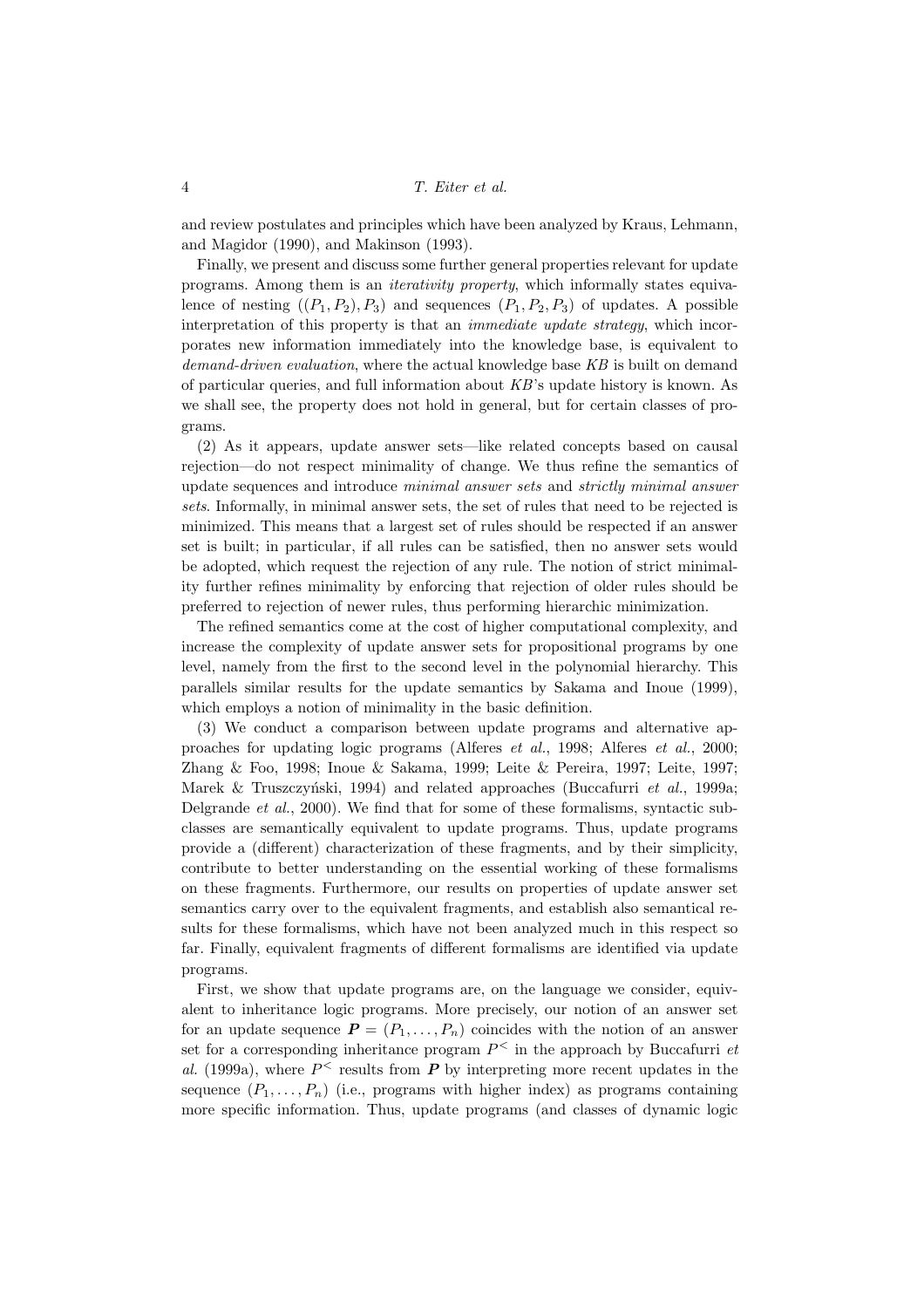programs) may semantically be regarded as fragment of the inheritance framework of Buccafurri et al. (1999a). We then compare our update programs to revision programming by Marek and Truszczynski (1994) and the related approach of Leite and Pereira (1997), which has been extended to sequences of programs in (Leite, 1997). It appears that the fragment of this formalism where programs merely use weak negation is, apart from extra conditions on sequences of more than two programs, semantically stronger than update programs. Furthermore, we give a thorough analysis of the dynamic logic programming approach by Alferes et al. (1998; 2000). Their notion of model of an update sequence  $P$ , which we refer to as *dynamic answer set*, semantically imposes extra conditions compared to our update answer set.<sup>1</sup> Note that syntactic conditions for classes of programs can be found on which dynamic answer sets and update answer sets coincide. Furthermore, by this correspondence, some results for update principles and computational complexity derived for our update programs carry over to dynamic logic programs as well. Further inspection, which we do not carry out here, suggests the same results beyond the corresponding fragments.

To the best of our knowledge, no investigation of approaches to updating logic programs from the perspectives of belief revision and nonmonotonic consequences relations has been carried out so far. In view of our results about the relationship between update programs and other approaches, in particular to inheritance logic programs and fragments of dynamic logic programming, our investigations apply to these formalisms as well.

## 1.3 Structure of the Paper

The paper is organized as follows. After providing some necessary preliminaries in the next section, we introduce in Section 3 update programs and answer sets for such programs, and establish some characterization results. In Section 4, we embark on our study of general principles of update programs based on causal rejection from various perspectives. The refinements of answer sets to minimal and strictly minimal answer sets are considered in Section 5. Section 6 is devoted to computational issues of our approach. After an investigation of the computational complexity of update programs under the semantics introduced, we discuss an implementation of our approach based on the DLV logic programming tool (Eiter et al., 1997a; Eiter et al., 1998). In Section 7, relations to other and related approaches are investigated. The paper concludes with Section 8, containing a short summary and a discussion of further work and open issues. Some proofs and further results, which are omitted here for space reasons, can be found in (Eiter *et al.*, 2000b).

<sup>&</sup>lt;sup>1</sup> In a preliminary version of this paper (Eiter *et al.*, 2000a), we erroneously reported, due to misunderstanding notation in (Alferes *et al.*, 1998; Alferes *et al.*, 2000), that dynamic logic programs and update programs are equivalent in general. This view was supported by the examples discussed in (Alferes et al., 1998; Alferes et al., 2000) and many others we considered.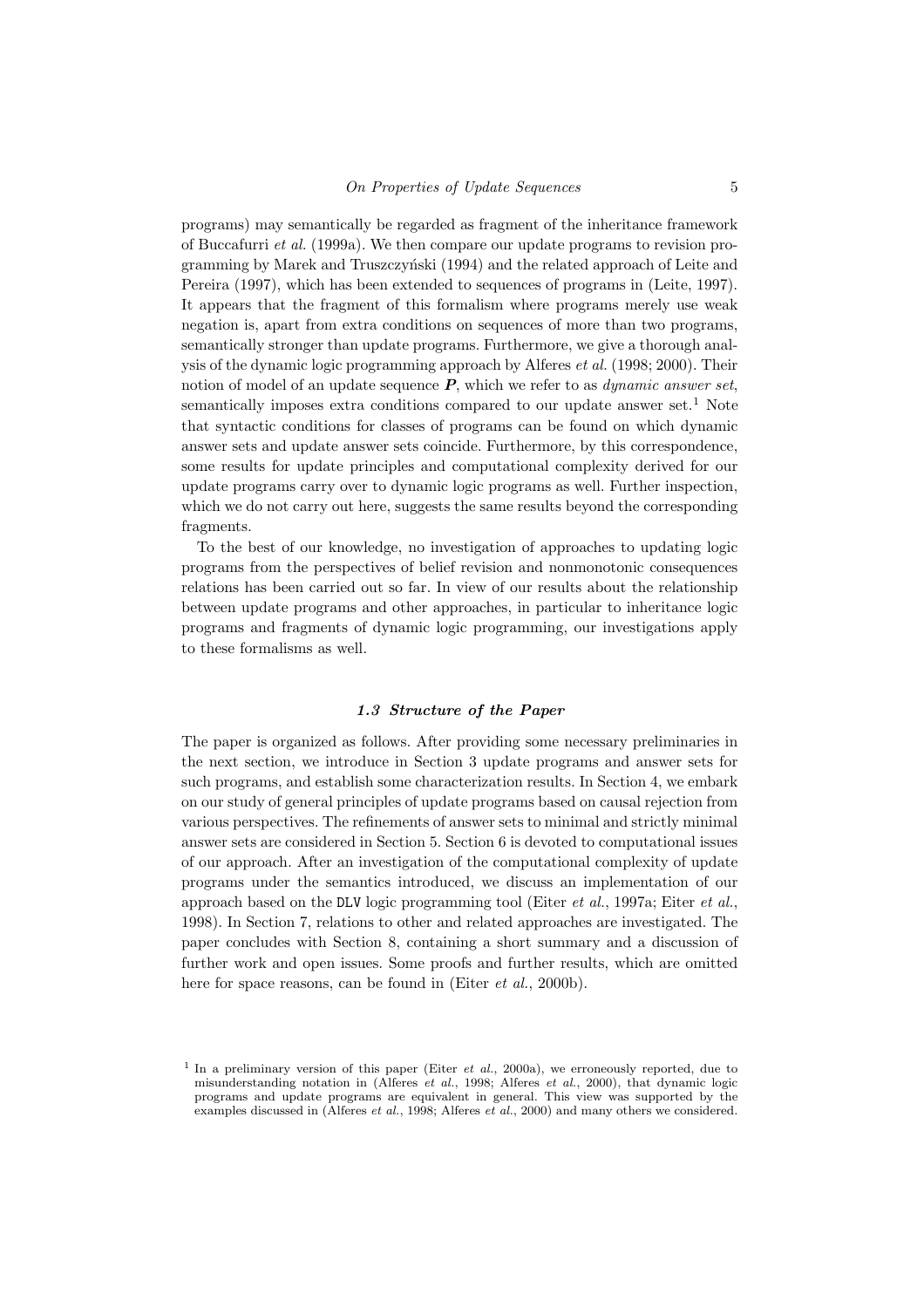### 2 Preliminaries

We deal with extended logic programs (Gelfond & Lifschitz, 1991), which consist of rules built over a set  $A$  of propositional atoms where both default negation not and strong negation  $\neg$  is available. A *literal*, L, is either an atom A (a *positive literal*) or a strongly negated atom  $\neg A$  (a *negative literal*). For a literal L, the *complementary* literal,  $\neg L$ , is  $\neg A$  if  $L = A$ , and A if  $L = \neg A$ , for some atom A. For a set S of literals, we define  $\neg S = \{\neg L \mid L \in S\}$ , and denote by  $Lit_{\mathcal{A}}$  the set  $\mathcal{A} \cup \neg \mathcal{A}$  of all literals over A. A literal preceded not is called a weakly negated literal.

A rule, r, is an ordered pair  $L_0 \leftarrow B(r)$ , where  $L_0$  is a literal and  $B(r)$  is a finite set of literals or weakly negated literals. We also allow the case where  ${\cal L}_0$  may be absent. We call  $L_0$  the head of r, denoted  $H(r)$ , and  $B(r)$  the body of r. For  $B(r) = \{L_1, \ldots, L_m, not L_{m+1}, \ldots, not L_n\}$ , we define  $B^+(r) = \{L_1, \ldots, L_m\}$  and  $B^{-}(r) = \{L_{m+1}, \ldots, L_n\}$ . The elements of  $B^{+}(r)$  are referred to as the prerequisites of r. We employ the usual conventions for writing rules like  $L_0 \leftarrow B_1 \cup B_2$  or  $L_0 \leftarrow B_1 \cup \{L\}$  as  $L_0 \leftarrow B_1, B_2$  and  $L_0 \leftarrow B_1, L$ , respectively. Generally, rule r with  $B(r)$  as above will simply be written as

$$
L_0 \leftarrow L_1, \ldots, L_m, \text{not } L_{m+1}, \ldots, \text{not } L_n.
$$

If r has an empty head, then r is a *constraint*; if the body of r is empty, then r is a fact; if  $n = m$  (i.e., if r contains no default negation), then r is a basic rule. We denote by  $\mathcal{L}_A$  the set of all rules constructible using the literals in Lit<sub>A</sub>.

An extended logic program (ELP), P, is a (possibly infinite) set of rules. If all rules in P are basic, then P is a *basic program*. Usually,  $\mathcal A$  will simply be understood as the set of all atoms occurring in P.

An *interpretation I* is a set of literals which is *consistent*, i.e., I does not contain complementary literals A and  $\neg A$ . A literal L is true in I (symbolically  $I \models L$ ) iff  $L \in I$ , and *false* otherwise. Given a rule r, the body  $B(r)$  of r is true in I, denote  $I \models B(r)$ , iff (i) each  $L \in B^{+}(r)$  is true in I and (ii) each  $L \in B^{-}(p)$  is false in I. Rule r is true in I, denoted  $I \models r$ , iff  $H(r)$  is true in I whenever  $B(r)$  is true in I. In particular, a constraint r is true in I iff  $I \not\models B(r)$ . For a program P, I is a model of P, denoted  $I \models P$ , if  $I \models r$  for all  $r \in P$ .

Let r be a rule. Then  $r^+$  denotes the basic rule obtained from r by deleting all weakly negated literals in the body of r, i.e.,  $r^+ = H(r) \leftarrow B^+(r)$ . Furthermore, we say that rule r is *defeated* by a set of literals S if some literal in  $B^{-}(r)$  is true in S, i.e., if  $B^{-}(r) \cap S \neq \emptyset$ . As well, each literal in  $B^{-}(r) \cap S$  is said to *defeat* r.

The reduct,  $P^S$ , of a program P relative to a set S of literals is defined by

 $P^{S} = \{r^{+} | r \in \Pi \text{ and } r \text{ is not defeated by } S\}.$ 

An interpretation  $I$  is an answer set of a program  $P$  iff it is a minimal model of  $P<sup>I</sup>$ . By  $\mathcal{S}(P)$  we denote the collection of all answer sets of P. If  $\mathcal{S}(P) \neq \emptyset$ , then P is said to be satisfiable.

We regard a logic program  $P$  as the *epistemic state* of an agent. The given semantics is used for assigning a *belief set* to any epistemic state  $P$  as follows.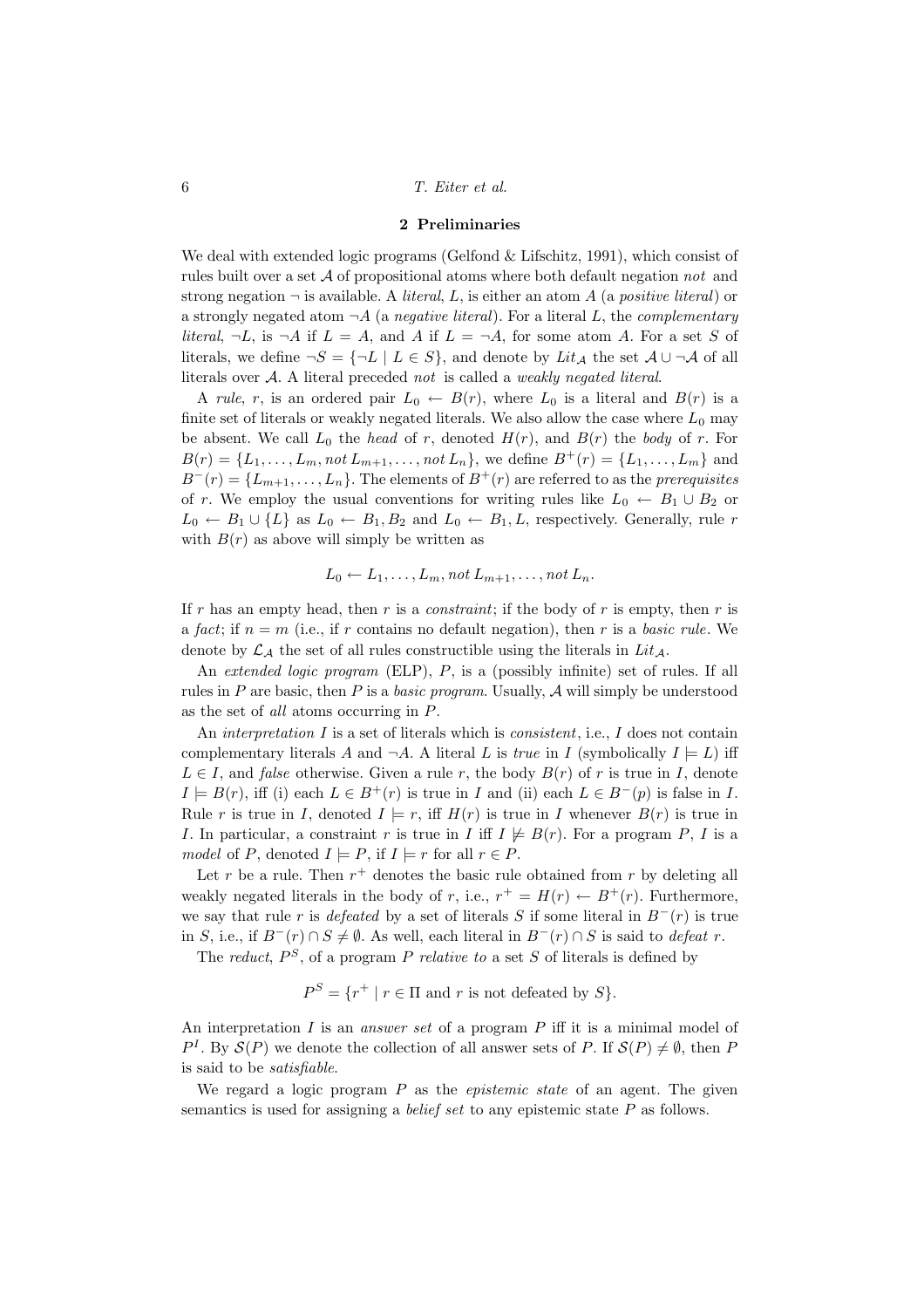Let  $I \subseteq Lit_{\mathcal{A}}$  be an interpretation. Define

$$
Bel_{\mathcal{A}}(I) = \{ r \in \mathcal{L}_{\mathcal{A}} \mid I \models r \}.
$$

Furthermore, for a class  $\mathcal I$  of interpretations, let  $Bel_{\mathcal A}(\mathcal I) = \bigcap_{I \in \mathcal I} Bel_{\mathcal A}(I)$ .

Definition 1

For a logic program P, the belief set,  $Bel_A(P)$ , of P is given by  $Bel_A(P)$  =  $Bel_{\mathcal{A}}(\mathcal{S}(P)).$ 

We write  $P \models_{\mathcal{A}} r$  if  $r \in Bel_{\mathcal{A}}(P)$ , and for any program  $Q$ , we write  $P \models_{\mathcal{A}} Q$  if  $P \models_{\mathcal{A}} q$  for all  $q \in Q$ . Programs  $P_1$  and  $P_2$  are equivalent (modulo A), symbolically  $P_1 \equiv_A P_2$ , iff  $Bel_A(P_1) = Bel_A(P_2)$ . It can be seen that if either  $P_1$  or  $P_2$  involves only finitely many atoms, or if A is finite, then  $P_1 \equiv_A P_2$  is equivalent to the condition that  $P_1$  and  $P_2$  have the same answer sets modulo A. We will drop the subscript " $\mathcal{A}$ " in  $Bel_{\mathcal{A}}(\cdot), \models_{\mathcal{A}}$ , and  $\equiv_{\mathcal{A}}$  if no ambiguity can arise.

Belief sets enjoy the following natural properties:

Theorem 1

For every logic program  $P$ , we have that:

- (i)  $P \subseteq Bel(P);$
- (ii)  $Bel(Bel(P)) = Bel(P);$
- (iii)  $\{r \mid I \models r$ , for every interpretation  $I\} \subseteq Bel(P)$ .

### Proof

Properties (i) and (iii) hold trivially. Property (ii) can be seen as follows:  $Bel(P) \subseteq$  $Bel(Bel(P))$  follows directly from property (i), and  $Bel(Bel(P)) \subseteq Bel(P)$  holds due to the fact that each answer set of  $P$  is also an answer set of  $Bel(P)$ .  $\Box$ 

Clearly, the belief operator  $Bel(\cdot)$  is nonmonotonic, i.e., in general,  $P_1 \subset P_2$  does not imply  $Bel(P_1) \subseteq Bel(P_2)$ .

### 3 Update programs

We introduce a framework to update logic programs based on a compilation technique to ELPs. The basic idea is the following. Given a sequence  $(P_1, \ldots, P_n)$  of ELPs, each  $P_i$  is assumed to update the information expressed by the initial section  $(P_1, \ldots, P_{i-1})$ . The sequence  $(P_1, \ldots, P_n)$  is translated into a single ELP P', respecting the successive update information, such that the answer sets of  $P'$  represent the answer sets of  $(P_1, \ldots, P_n)$ . The translation is realized by introducing new atoms  $rej(\cdot)$  which control the applicability of rules with respect to the update information<sup>2</sup>. Informally,  $rej(r)$  states that rule r is "rejected", in case a more recent rule  $r'$  asserts a conflicting information. This conflict is resolved by enabling  $rej(r)$  to block the applicability of r, and so rule r' is given precedence over r.

In some sense, the proposed update mechanism can be seen as some form of

<sup>2</sup> This idea can be found elsewhere in the literature, e.g., (Kowalski & Toni, 1996; Inoue, 2000)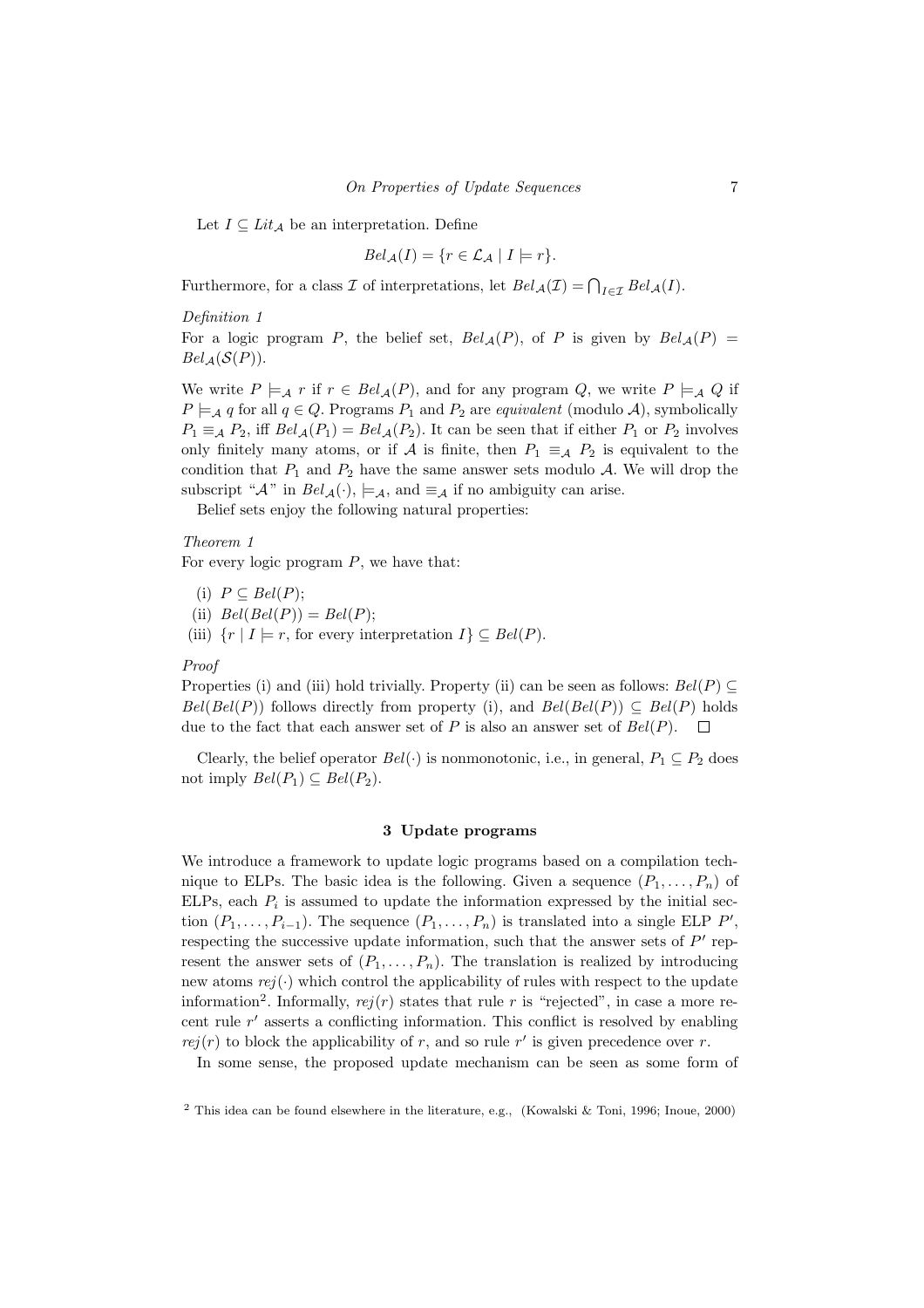an inheritance strategy, where more recent rules are viewed as "more specific" information, which have to be given preference in case of a conflict. In Section 7.1, we will discuss the relationship between our update formalism and the inheritance framework introduced by Buccafurri et al. (1999a).

The general method of expressing update sequences in terms of single programs has already been discussed by Alferes et al. (1998; 2000). However, in that framework, applicability issues are realized in terms of newly introduced atoms referring to the derivability of atoms of the original programs, and not to the applicability of rules as in the present approach. A detailed comparison between our approach and the method of Alferes et al. (1998; 2000) is given in Section 7.3.

### 3.1 Basic Approach

By an update sequence, **P**, we understand a series  $(P_1, \ldots, P_n)$  of ELPs. We say that  $P$  is an update sequence *over*  $\mathcal A$  iff  $\mathcal A$  represents the set of atoms occurring in the rules of the constituting elements  $P_i$  of  $P(1 \leq i \leq n)$ .

Given an update sequence  $\boldsymbol{P} = (P_1, \ldots, P_n)$  over  $\mathcal{A}$ , we assume a set  $\mathcal{A}^*$  extending A by new, pairwise distinct atoms  $rej(r)$  and  $A_i$ , for each r occurring in P, each atom  $A \in \mathcal{A}$ , and each  $i, 1 \leq i \leq n$ . We further assume an injective naming function  $N(\cdot, \cdot)$ , which assigns to each rule r in a program  $P_i$  a distinguished name,  $N(r, P_i)$ , obeying the condition  $N(r, P_i) \neq N(r', P_j)$  whenever  $i \neq j$ . With a slight abuse of notation we shall identify r with  $N(r, P_i)$  as usual. Finally, for a literal L, we write  $L_i$  to denote the result of replacing the atomic formula A of L by  $A_i$ .

#### Definition 2

Given an update sequence  $P = (P_1, \ldots, P_n)$  over a set of atoms A, we define the update program  $P_{\lhd} = P_1 \lhd \ldots \lhd P_n$  over  $\mathcal{A}^*$  consisting of the following items:

- (i) all constraints in  $P_i$ ,  $1 \leq i \leq n$ ;
- (ii) for each  $r \in P_i$ ,  $1 \leq i \leq n$ :

$$
L_i \leftarrow B(r), not\, rej(r) \qquad \text{if } H(r) = L;
$$

(iii) for each  $r \in P_i$ ,  $1 \leq i < n$ :

$$
rej(r)
$$
  $\leftarrow$   $B(r), \neg L_{i+1}$  if  $H(r) = L;$ 

(iv) for each literal L occurring in  $P(1 \leq i < n)$ :

$$
L_i \leftarrow L_{i+1}; \qquad L \leftarrow L_1.
$$

Informally, this program expresses layered derivability of a literal L, beginning at the top layer  $P_n$  downwards to the bottom layer  $P_1$ . The rule r at layer  $P_i$  is only applicable if it is not refuted by a literal derived at a higher level that is incompatible with  $H(r)$ . Inertia rules propagate a locally derived value for L downwards to the first level, where the local value is made global. The transformation  $P_{\leq 1}$  is modular in the sense that for  $P' = (P_1, \ldots, P_n, P_{n+1})$  it augments  $P_{\lhd} = P_1 \lhd \ldots \lhd P_n$  only with rules depending on  $n + 1$ .

We remark that  $P_{\leq}$  can obviously be slightly simplified, which is relevant for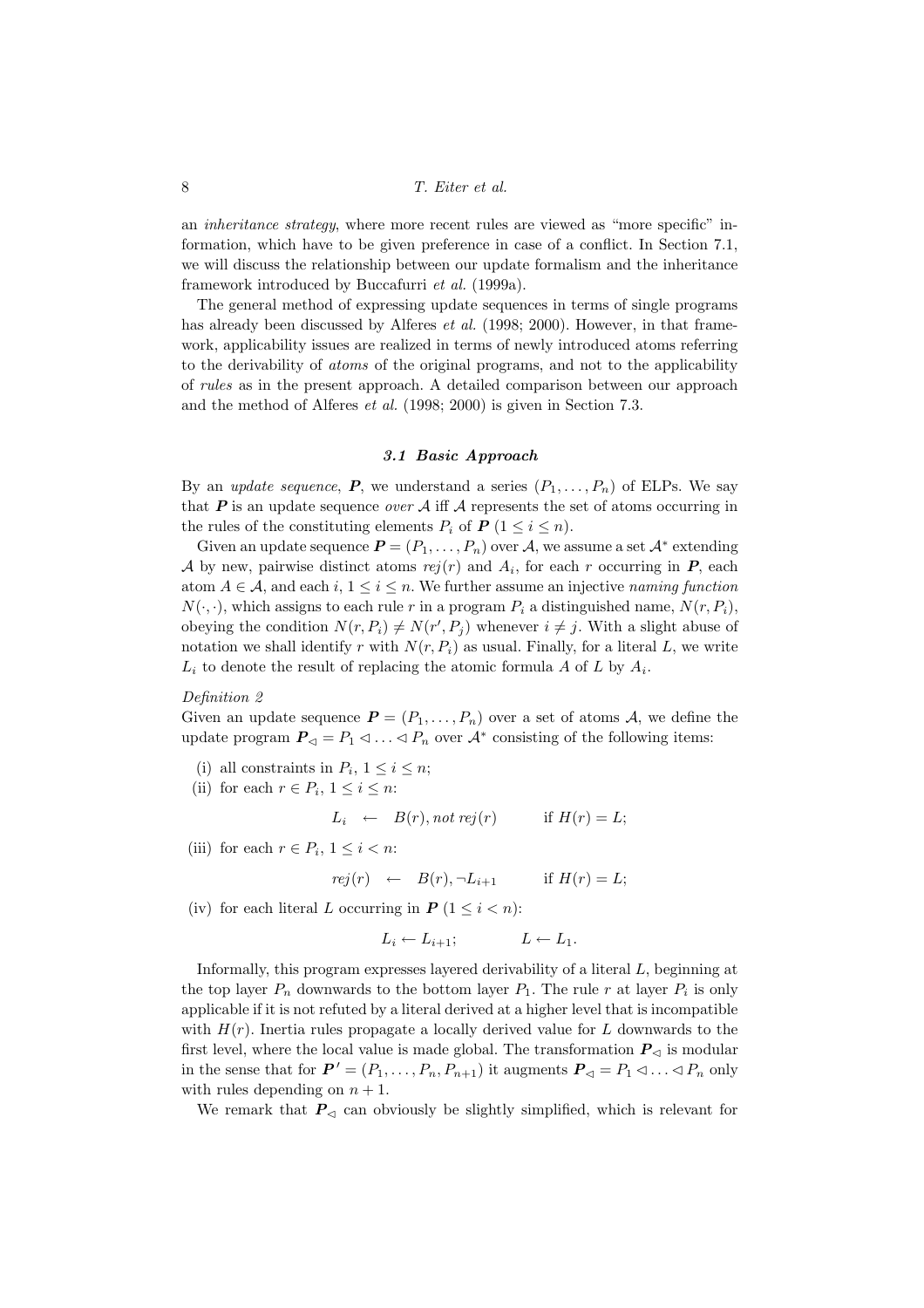implementing our approach. All weakly negated literals not rej(r) in rules with heads  $L_n$  can be removed: Indeed, since rej(r) cannot be derived, each such atom evaluates to false in any answer set of  $P_{\leq l}$ . Thus, no rule from  $P_n$  is rejected in an answer set of  $P_{\leq 1}$ , i.e., all most recent rules are obeyed.

The intended answer sets of an update sequence  $P = (P_1, \ldots, P_n)$  are defined in terms of the answer sets of  $P_{\lhd}$ .

### Definition 3

Let  $P = (P_1, \ldots, P_n)$  be an update sequence over a set of atoms A. Then,  $S \subseteq Lit_A$ is an update answer set of P iff  $S = S' \cap A$  for some answer set S' of  $P_{\lhd}$ . The collection of all update answer sets of  $P$  is denoted by  $\mathcal{U}(P)$ .

Following the case of single programs, an update sequence  $P = (P_1, \ldots, P_n)$  is regarded as the epistemic state of an agent, and the belief set  $Bel(P)$  is given by Bel( $\mathcal{U}(P)$ ). The update sequence P is said to be satisfiable iff  $\mathcal{U}(P) \neq \emptyset$ , and  $P \equiv P'$ iff  $Bel(P) = Bel(P')$  (P' some update sequence). General properties of the belief operator Bel(·) in the context of update sequences will be discussed in Section 4.

For illustration of Definition 3, consider the following example, adapted from (Alferes et al., 1998).

#### Example 1

Consider the update of  $P_1$  by  $P_2$ , where

$$
P_1 = \{ r_1 : sleep \leftarrow not \, tv\_on, \quad r_2 : \, night \leftarrow , \quad r_3 : \, tv\_on \leftarrow , \\ r_4 : \, watch\_tv \leftarrow tv\_on \}; \\ P_2 = \{ r_5 : \neg tv\_on \leftarrow power\_failure, \quad r_6 : \, power\_failure \leftarrow \}.
$$

The single answer set of  $P = (P_1, P_2)$  is, as desired,

$$
S = \{power\_failure, \neg tv\_on, sleep, night\},\
$$

since the only answer set of  $P_{\lhd}$  is given by

$$
S' = \{ power\_failure_2, power\_failure_1, power\_failure, \\ \neg tv\_on_2, \neg tv\_on_1, \neg tv\_on, rej(r_3), sleep_1, sleep, night_1, night \}.
$$

If new information arrives in form of the program  $P_3$ :

$$
P_3 = \{ r_7 : \neg power\_failure \leftarrow \},
$$

then the update sequence  $(P_1, P_2, P_3)$  has the answer set

$$
T = \{ \neg power\_failure, tv\_on, watch\_tv, night \},
$$

generated by the following answer set  $T'$  of  $P_1 \lhd P_2 \lhd P_3$ :

 $T' = \{ \neg power\_failure_3, \neg power\_failure_2, \neg power\_failure_1, \neg power\_failure, \}$  $rej(r_6), tv\_on_1, tv\_on, watch\_tv_1, watch\_tv, night_1, night_2.$ 

### 3.2 Properties and Characterizations

Next, we discuss some properties of our approach. The first result guarantees that answer sets of  $P$  are uniquely determined by the answer sets of  $P_{\leq}$ .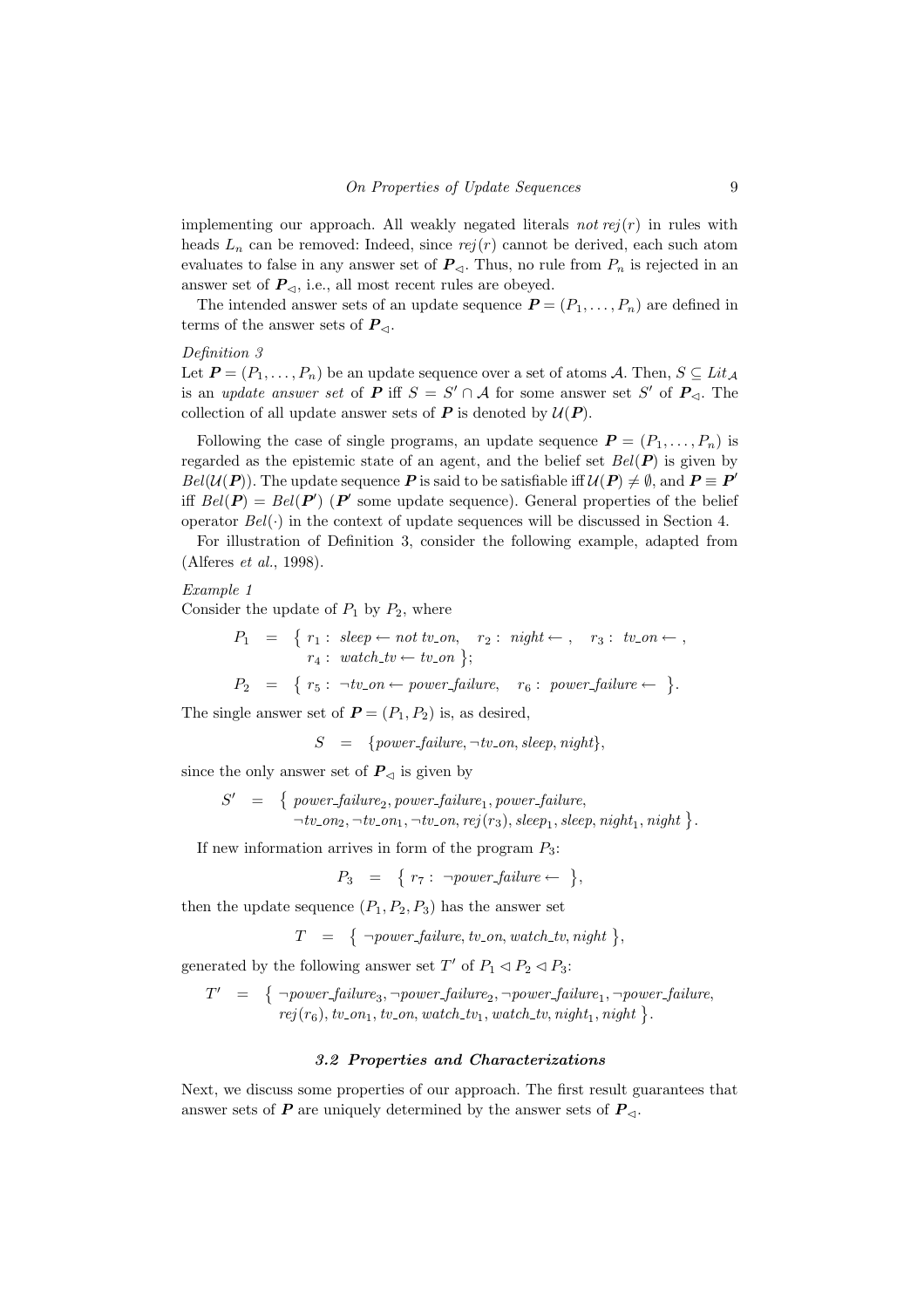Theorem 2

Let  $P = (P_1, \ldots, P_n)$  be an update sequence over a set of atoms A, and let  $S, T \subseteq$ Lit<sub>A</sub><sup>\*</sup> be answer sets of  $P_{\leq}$ . Then,  $S \cap Lit_{\mathcal{A}} = T \cap Lit_{\mathcal{A}}$  only if  $S = T$ .

Proof See Appendix A.1.

In view of this result, the following notation is well-defined.

 $\Box$ 

### Definition 4

Let **P** be an update sequence over A, and let S be an answer set of **P**. Then,  $\check{S}$ denotes the (uniquely determined) answer set of  $P_{\leq 0}$  obeying  $S = \check{S} \cap Lit_{\mathcal{A}}$ .

If an update sequence  $P$  consists of a single program  $P_1$ , the update answer sets of  $P$  coincide with the regular answer sets of  $P_1$ .

#### Theorem 3

Let **P** be an update sequence consisting of a single program  $P_1$ , i.e.,  $P = P_1$ . Then,  $U(P) = S(P_1)$ .

### Proof

This follows at once from the observation that the only difference between  $P_1$  and  $P_{\lhd}$  is that each rule  $r = L \leftarrow B(r)$  occurring in  $P_1$  is replaced by the two rules  $L_1 \leftarrow B(r)$ , not rej(r) and  $L \leftarrow L_1$ . Since there are no rules in  $P_{\lhd}$  having head literal  $rej(r)$ , it holds that, for each set S of literals, r is defeated by S exactly if  $L_1 \leftarrow B(r)$ , not rej(r) is defeated by S.  $\Box$ 

Answer sets of update sequences can also be characterized in a purely declarative way. To this end, we introduce the concept of a rejection set. Let us call two rules  $r_1$  and  $r_2$  conflicting iff  $H(r_1) = \neg H(r_2)$ . For an update sequence  $\boldsymbol{P} = (P_1, \ldots, P_n)$ over a set of atoms  $A$  and  $S \subseteq Lit_{\mathcal{A}}$ , based on the principle of founded rule rejection, we define the rejection set of S by  $Rej(S, P) = \bigcup_{i=1}^{n} Rej_i(S, P)$ , where  $Rej_n(S, P) =$  $\emptyset$ , and, for  $n > i \geq 1$ ,

$$
Rej_i(S, \mathbf{P}) = \{ r \in P_i \mid \exists r' \in P_j \setminus Rej_j(S, \mathbf{P}), \text{ for some } j \in \{i+1, ..., n\},\
$$
  
such that  $r, r'$  are conflicting and  $S \models B(r) \cup B(r')$ .

That is,  $Rej(S, P)$  contains those rules from P which are rejected on the basis of rules which are not rejected themselves.

The next lemma ensures that the rejection set  $Rej(S, P)$  precisely matches the intended meaning of the control atoms  $rej(\cdot)$ .

### Lemma 1

Let  $P = (P_1, \ldots, P_n)$  be an update sequence over a set of atoms A, let S be an answer set of P, and let  $\check{S}$  be the corresponding answer set of  $P_{\lhd}$ . Then,  $r \in$  $Rej(S, P)$  iff  $rej(r) \in \check{S}$ .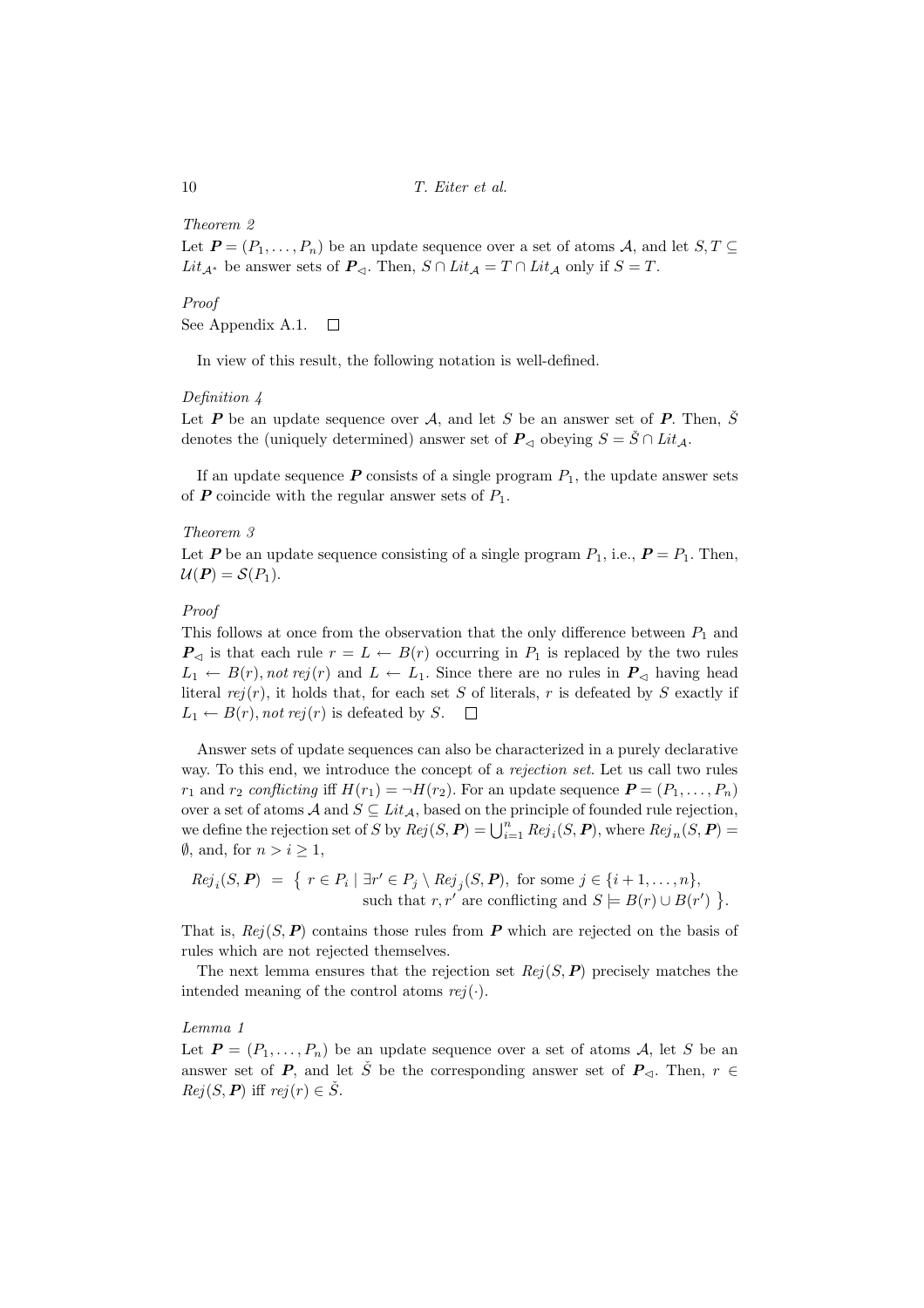Proof

We show by induction on j  $(0 \leq j < n)$  that  $r \in Rej_{n-j}(S, P)$  iff  $rej(r) \in \check{S}$ , whenever  $r \in P_{n-i}$ .

INDUCTION BASE. Assume  $j = 0$ . Then the statement holds trivially because  $Re^j_{n}(S, P) = \emptyset$  and  $rej(r) \notin \check{S}$  for all  $r \in P_n$ .

INDUCTION STEP. Assume  $n > j > 0$ , and let the statement hold for all  $k <$ j. We show the assertion for  $k = j$ . Consider some  $r \in P_{n-j}$  and suppose  $r \in$  $Rej_{n-j}(S, P)$ . We show  $rej(r) \in \check{S}$ . According to the definition of  $Rej_{n-j}(S, P)$ , there is some  $r' \in P_{n-k} \setminus Rej_{n-k}(S, P)$ ,  $0 \le k < j$ , such that  $H(r') = \neg H(r)$ ,  $B^+(r) \cup B^+(r') \subseteq S$ , and both r and r' are not defeated by S. The rule  $r \in$  $P_{n-j}$  induces the rule  $rej(r) \leftarrow B(r), \neg L_{n-j+1} \in P_{\lhd}$ , where  $L = H(r)$ . From the properties above, we have  $rej(r) \leftarrow B^+(r), \neg L_{n-j+1} \in (P_{\lhd})^{\tilde{S}}$ . Now, since  $B^+(r) \subseteq S \subseteq \check{S}$ , in order to show  $rej(r) \in \check{S}$  it suffices to show that  $\neg L_{n-j+1} \in \check{S}$ . This can be seen as follows. First of all, the rule  $r' \in P_{n-k}$  induces the rule  $L'_{n-k} \leftarrow$  $B(r)$ , not rej $(r') \in P_{\leq 0}$ , where  $L' = H(r')$ . Since  $H(r') = \neg H(r)$ , we actually have  $\neg L_{n-k} \leftarrow B(r)$ , not rej $(r') \in \mathbf{P}_{\leq l}$ . Now, given that  $r' \notin Rej_{n-k}(S, \mathbf{P})$ , and since  $k <$ j, by induction hypothesis we have  $rej(r) \notin \check{S}$ . Furthermore,  $B^-(r') \cap S = \emptyset$  implies  $\neg L_{n-k} \leftarrow B^+(r') \in (\mathbf{P}_{\lhd})^{\check{S}}$ . Given that  $B^+(r') \subseteq S \subseteq \check{S}$ , we obtain  $\neg L_{n-k} \in \check{S}$ . By observing that  $n - j + 1 \leq n - k$  (since  $k < j$ ), and given the inertia rules  $\neg L_m \leftarrow \neg L_{m+1} \in (P_{\lhd})^{\check{S}}$   $(1 \leq m < n)$ , we eventually obtain  $L_{n-j+1} \in \check{S}$ . This proves  $rej(r) \in \check{S}$ .

Conversely, assume  $rej(r) \in \check{S}$ . We show  $r \in Rej_{n-j}(S, P)$ . By construction of the update program  $P_{\leq 1}$ , the atom rej(r) can only be derived by means of the rule  $rej(r) \leftarrow B(r), \neg L_{n-j+1} \in \mathbf{P}_{\leq l}$ . So, it must hold that  $B^+(r) \subseteq S$ ,  $\neg L_{n-j+1} \in \check{S}$ , and  $B^{-}(r) \cap S = \emptyset$ . Moreover, since  $\neg L_{n-j+1} \in \check{S}$ , there must be some  $r' \in P_{n-k}$ ,  $k < j$ , such that  $\neg L_{n-k} \leftarrow B(r'), not\, rej(r') \in \mathbf{P}_{\leq l}, B^+(r') \subseteq S, B^-(r') \cap S = \emptyset,$ and  $rej(r') \notin \check{S}$ . By induction hypothesis, the latter fact implies  $r' \notin Rej_{n-k}(S, \mathbf{P})$ . So, we have that there is some  $r' \in P_{n-k} \setminus Rej_{n-k}(S, P), k < j$ , such that  $H(r') =$  $\neg H(r), B^+(r) \cup B^+(r') \subseteq S$ , and both r and r' are not defeated by S. This means that  $r \in \text{Re}j_{n-j}(S, \mathbf{P}).$ 

It turns out that update answer sets can be characterized in terms of a modified Gelfond-Lifschitz reduction, by taking the elements of the respective rejection sets into account. In what follows, for a given update sequence  $P = (P_1, \ldots, P_n)$ , we write  $\cup P$  to denote the set of all rules occurring in  $P$ , i.e.,  $\cup P = \bigcup_{i=1}^{n} P_i$ .

Theorem 4

Let  $P = (P_1, \ldots, P_n)$  be an update sequence over a set of atoms A and  $S \subseteq Lit_A$ a set of literals. Then,  $S$  is an answer set of  $P$  iff  $S$  is the minimal model of  $(\cup P \setminus Rej(S, P))^S$ .

Proof See Appendix A.2. $\Box$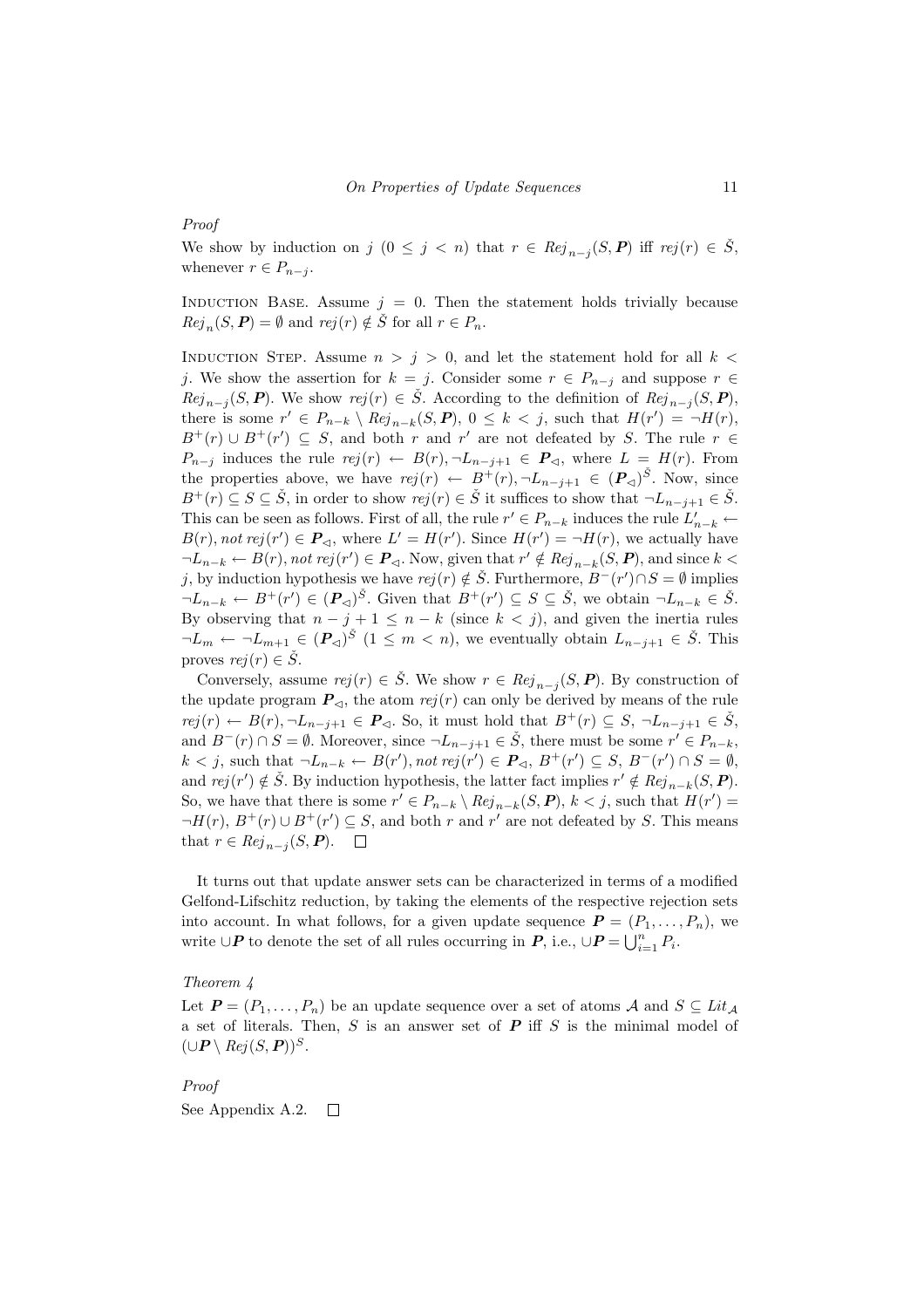Update answer sets can also be described using a weaker notion of rejection sets. For  $P = (P_1, \ldots, P_n)$  over A and  $S \subseteq Lit_{\mathcal{A}}$ , let us define

$$
Rej'(S, P) = \bigcup_{i=1}^{n} \{ r \in P_i \mid \exists r' \in P_j, \text{ for some } j \in \{i+1, ..., n\}, \text{ such that } r \text{ and } r' \text{ are conflicting and } S \models B(r) \cup B(r') \}.
$$

Obviously,  $Rej(S, P) \subseteq Rej'(S, P)$  always holds. We get the following partial characterization of update answer sets:

#### Theorem 5

Let  $P = (P_1, \ldots, P_n)$  be an update sequence over a set of atoms A and  $S \subseteq$  $Lit_A$  a set of literals. Then, S is an answer set of P if S is the minimal model of  $(\cup \mathbf{P} \setminus \mathit{Rej}'(S, \mathbf{P}))^S.$ 

#### Proof

Suppose that S is the minimal model of  $(\cup P \setminus \text{Rej}'(S, P))^S$ , but there is some  $r \in (\cup P \setminus \text{Rej}(S, P)) \setminus (\cup P \setminus \text{Rej}'(S, P))$  such that  $S \models B(r)$  and  $H(r) \notin S$ . It follows that  $r \in Rej'(S, P) \setminus Rej(S, P)$ .

Define  $Q_i = \{r' \in P_i \mid H(r') \in \{H(r), \neg H(r)\}\$  and  $S \models B(r')\}$  and let  $r' \in Q_k$ , where  $k = \max\{i \mid r' \in Q_i\} \neq 0$ . Then,  $r' \notin Rej'(S, P)$ . Since  $H(r) \notin S$ , it follows that  $H(r') = \neg H(r)$ . Furthermore,  $r' \notin Rej'(S, P)$  implies  $r' \notin Rej(S, P)$ . Therefore, it follows that  $r \in Rej(S, P)$ , a contradiction. We obtain that S is a model of  $(\cup P \setminus Rej(S, P))^{S}$ . Moreover, since  $(\cup P \setminus Rej'(S, P))^{S} \subseteq (\cup P \setminus Rej(S, P))^{S}$ , S must be a minimal model of  $(\cup P \setminus \text{Rej}(S, P))^S$ . ा

The converse of Theorem 5 is not true in general, but holds for restricted classes of programs. For example, consider the following property of an update sequence  $\mathbf{P} = (P_1, \ldots, P_n)$  and an answer set S of P ("chain condition"):

**(CH)** For each pair  $r, r'$  of rules  $r \in P_i$  and  $r' \in P_j$  such that  $1 \leq i < j < n$ ,  $H(r) = \neg H(r')$ , and  $S \models B(r) \cup B(r')$ , it holds that either  $r' \notin Rej(S, P)$  or some  $r'' \in P_{j+1} \cup \cdots \cup P_n$  exists such that  $H(r'') = \neg H(r')$  and  $B(r'') \subseteq B(r)$ .

Then, we obtain the following result.

#### Theorem 6

Let  $P = (P_1, \ldots, P_n)$  be an update sequence over a set of atoms A and let S be an answer set of  $P$  such that Property (CH) holds. Then,  $S$  is the minimal model of  $(\cup \mathbf{P} \setminus \mathit{Rej}'(S, \mathbf{P}))^S.$ 

### Proof

Suppose S is an answer set of  $P$ . Then, by Theorem 4, S is a minimal model of  $(\cup P \setminus \text{Rej}(S, P))^S$ , i.e.,  $S = \text{Cn}((\cup P \setminus \text{Rej}(S, P))^S)$ , where  $\text{Cn}(\cdot)$  is the classicalliteral consequence operator. We show that for each rule  $r \in Rej'(S, P) \setminus Rej(S, P)$ , there exists some rule  $r'' \in \bigcup P \setminus \text{Rej}'(S, P)$  such that  $H(r) = H(r'')$  and  $B(r'') \subseteq$  $B(r)$ ; this implies that  $Cn((\cup P \setminus Rej(S, P))^S) = Cn((\cup P \setminus Rej'(S, P))^S)$ , from which the result is easily obtained.

Let  $r \in P_i$  for some  $i \in \{1, ..., n\}$  such that  $r \in Rej'(S, P) \setminus Rej(S, P)$ . By definition of  $Rej'(S, P)$ , there exists some  $r' \in P_j$  for some  $j \in \{i+1, \ldots, n\}$  such that  $H(r) = \neg H(r')$  and  $S \models B(r')$ . Without loss of generality, let r' be such that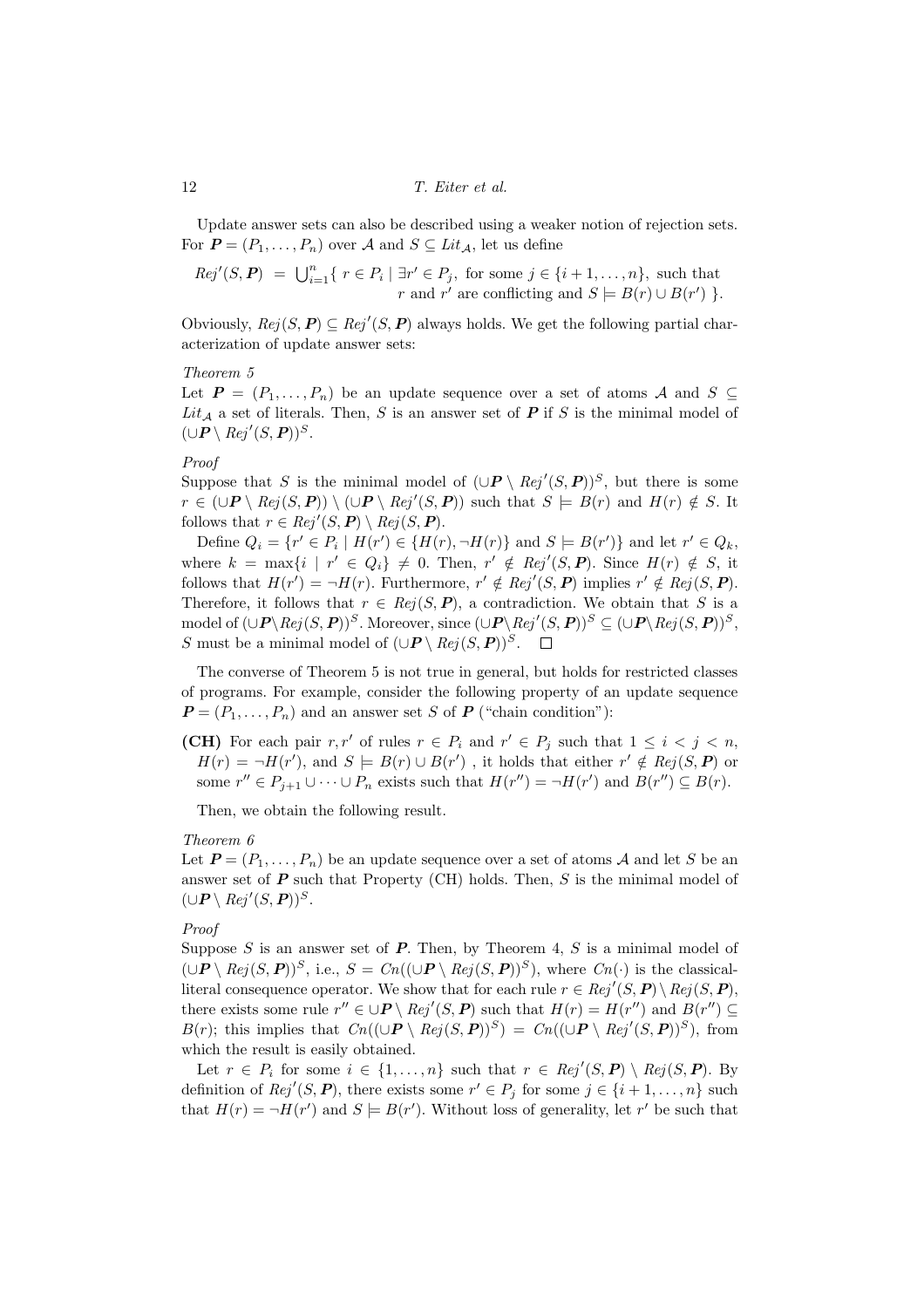j is maximal. We consider two cases: Assume first  $r' \notin \text{Rej}(S, P)$ . The definition of  $Rej(S, P)$  implies that  $r \in Rej(S, P)$ , which is a contradiction. Assume now that  $r' \in Rej(S, P)$  holds. By Property (CH), there exists a rule  $r''$  in some  $P_{j'}$ ,  $j' \in \{j+1,\ldots,n\}$  such that  $H(r'') = \neg H(r')$   $(= H(r))$  and  $S \models B(r'')$ . Now if  $r'' \notin \text{Rej}'(S, P)$ , then  $r''$  is as to prove. If, on the other hand,  $r'' \in \text{Rej}'(S, P)$ , then some rule  $r''' \in P_{j''}$  with  $j'' \in \{j' + 1, ..., n\}$ ,  $H(r''') = H(r')$ , and  $S \models B(r''')$ exists. However, r''' contradicts the maximality of r', and thus  $r'' \in \text{Rej}'(S, P)$  is not possible. This proves the claim and the result.  $\Box$ 

We can easily derive from this result syntactic classes of update sequences for which the converse of Theorem 5 holds; a natural class is given by the following condition on an update sequence  $\mathbf{P} = (P_1, \ldots, P_n)$ :

**(CH')** For each pair  $r, r'$  of rules  $r \in P_i$  and  $r' \in P_j$  such that  $1 \leq i < j < n$ ,  $H(r) = \neg H(r')$ , and  $B(r) \cup B(r')$  is satisfiable, there exists some  $r'' \in P_{j+1} \cup$  $\cdots \cup P_n$  such that  $H(r'') = \neg H(r')$  and  $B(r'') \subseteq B(r)$ .

It is important to emphasize that in our approach, the update program  $P_{\leq l}$  is not the *result* of the update intended to be the new knowledge state of the agent, but it represents the semantic result of the information that a sequence of updates  $P_2, \ldots, P_n$  has occurred to a knowledge base  $P_1$ . Compiling the result of updates into a single logic program in the original language (having the desired answer sets) would mean losing history information about the update sequence. Instead, the formalism results in a program over an extended set of atoms, which expresses at the object level meta-concepts determining applicability of rules and computation of those intended answer sets. In some sense, the result is therefore a declarative specification of how rules of the original logic program and of subsequent updates should be applied, expressed in the language of logic programs themselves.

### 4 Principles of Program Updates

In this section, we discuss several kinds of postulates which have been advocated in the literature on belief change and examine to what extent update sequences satisfy these principles. This issue has not been addressed extensively in previous work. We first consider update programs from the perspective of *belief revision* and assess the relevant postulates from this area. Afterwards, we briefly analyze further properties, like viewing update programs as nonmonotonic consequence operators and other general principles. We remark that our analysis applies, in slightly adapted form, to dynamic logic programming as well (cf. Section 7.3).

### 4.1 Belief Revision

Following Gärdenfors and Rott (1995), two different approaches to belief revision can be distinguished: (i) immediate revision, where the new information is simply added to the current stock of beliefs and the belief change is accomplished by the semantics of the underlying (often, nonmonotonic) logic; and (ii) logic-constrained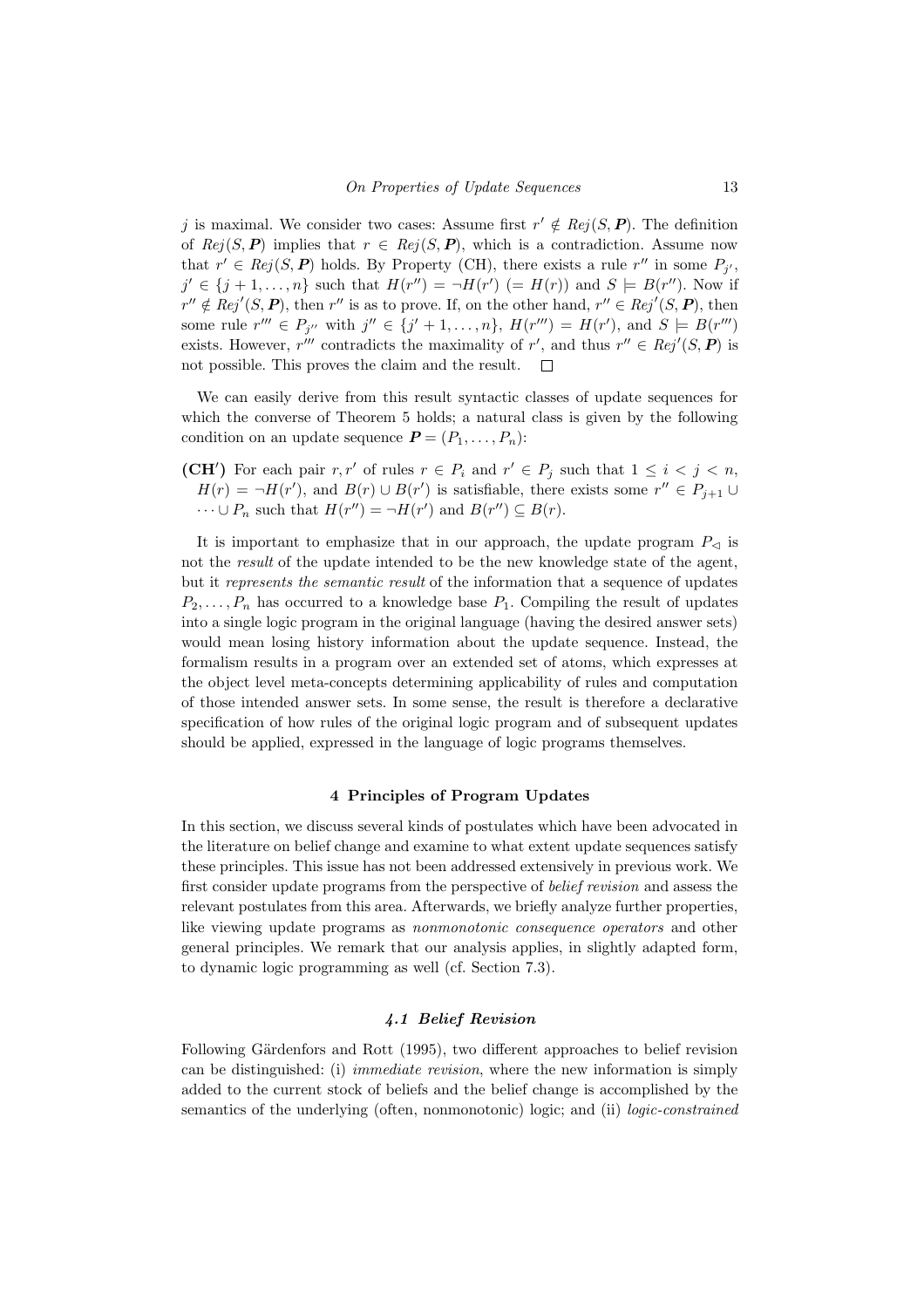revision, where the new stock of beliefs is determined by a nontrivial operation which adds and retracts beliefs, respecting logical inference and some constraints.

In the latter approach, it is assumed that beliefs are sentences from a given logical language  $\mathcal{L}_{\mathcal{B}}$ , closed under the standard boolean connectives. A *belief set*, K, is a subset of  $\mathcal{L}_\mathcal{B}$  which is closed under a consequence operator  $C_n(\cdot)$  of the underlying logic. A belief base for K is a subset  $B \subseteq K$  such that  $K = Cn(B)$ . A belief base is a special case of epistemic state (Darwiche & Pearl, 1997), which is a set of sentences E representing an associated belief set K in terms of a mapping  $Bel(\cdot)$  such that  $K = Bel(E)$ , where E need not necessarily have the same language as K.

In what follows, we first introduce different classes of postulates, and then we examine them with respect to update sequences.

### 4.1.1 AGM Postulates

One of the main aims of logic-constrained revision is to characterize suitable revision operators through postulates. In the AGM approach (after Alchourrón, Gärdenfors, and Makinson  $(1985)$ , three basic operations on a belief set K are considered:

- expansion  $K + \phi$ , which is simply adding the new information  $\phi \in \mathcal{L}_B$  to K;
- revision  $K \star \phi$ , which is sensibly revising K in the light of  $\phi$  (in particular, when K contradicts  $\phi$ ); and
- contraction  $K \phi$ , which is removing  $\phi$  from K.

AGM proposes a set of postulates, K $\star$ 1–K $\star$ 8, that any revision operator  $\star$  mapping a belief set  $K \subseteq \mathcal{L}_B$  and a sentence  $\phi \in \mathcal{L}_B$  into the revised belief set  $K \star \phi$ should satisfy. If, following both Darwiche and Pearl (1997) and Brewka (2000), we assume that K is represented by an epistemic state E, then the postulates  $K\star 1-K\star 8$ can be reformulated as follows:

- (K1)  $E \star \phi$  represents a belief set.
- (K2)  $\phi \in Bel(E \star \phi)$ .
- (K3)  $Bel(E \star \phi) \subseteq Bel(E + \phi)$ .
- $(K4) \neg \phi \notin Bel(E)$  implies  $Bel(E + \phi) \subseteq Bel(E \star \phi)$ .
- (K5)  $\perp \in Bel(E \star \phi)$  only if  $\phi$  is unsatisfiable.
- (K6)  $\phi_1 \equiv \phi_2$  implies  $Bel(E \star \phi_1) = Bel(E \star \phi_2)$ .
- (K7)  $Bel(E \star (\phi \wedge \psi)) \subseteq Bel((E \star \phi) + \psi).$
- (K8)  $\neg \psi \notin Bel(E \star \phi)$  implies  $Bel((E \star \phi) + \psi) \subseteq Bel(E \star (\phi \wedge \psi)).$

Here,  $E \star \phi$  and  $E + \phi$  is the revision and expansion operation, respectively, applied to E. Informally, these postulates express that the new information should be reflected after the revision, and that the belief set should change as little as possible. As has been pointed out, this set of postulates is appropriate for new information about an unchanged world, but not for incorporation of a change to the actual world. Such a mechanism is addressed by the next set of postulates, expressing update operations.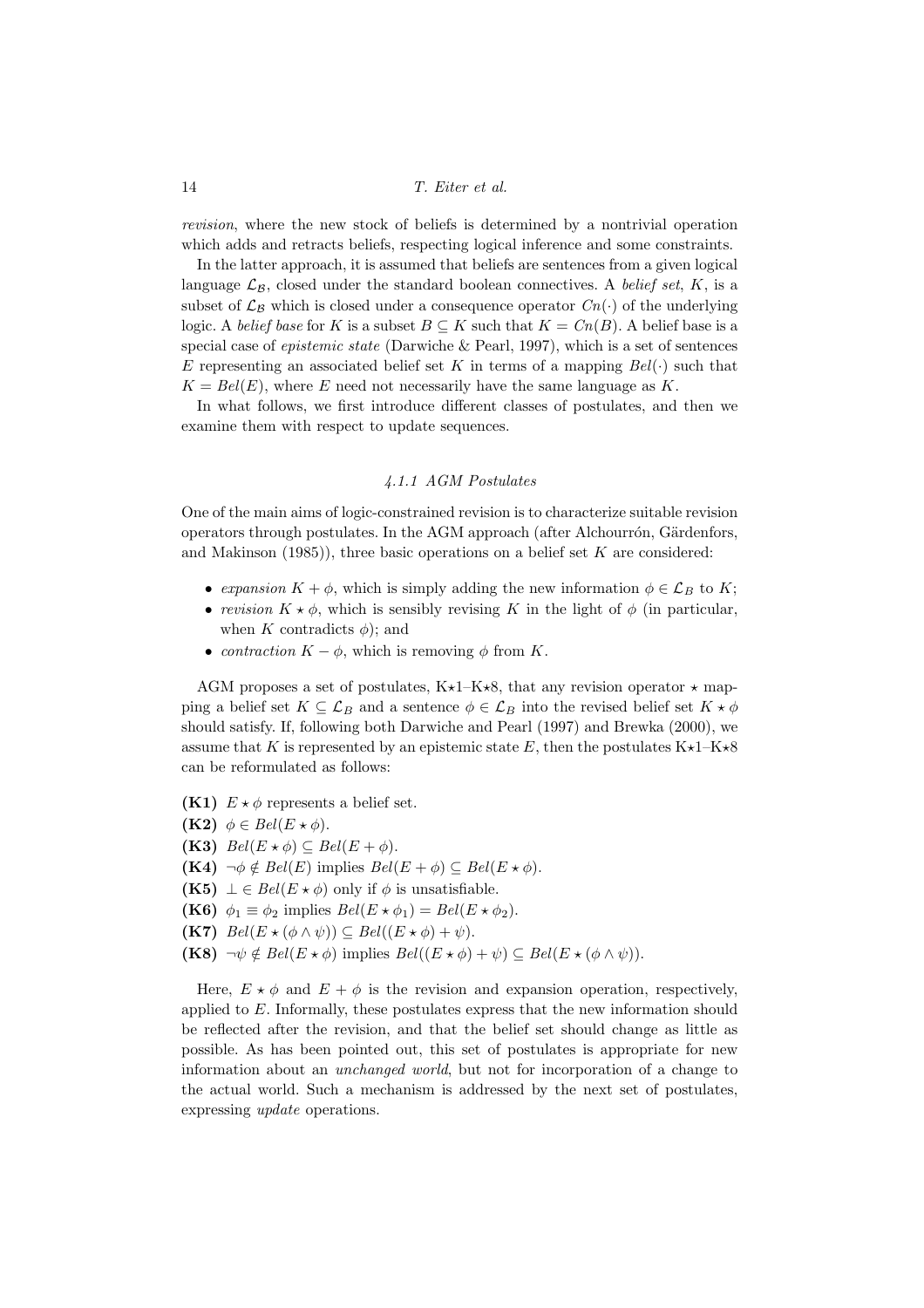### 4.1.2 Update Postulates

For update operators  $B \diamond \phi$  realizing a change  $\phi$  to a belief base B, Katsuno and Mendelzon (1991) proposed a set of postulates,  $U\triangleleft-\overline{U}\triangleleft 8$ , where both  $\phi$  and B are propositional sentences over a finitary language. For epistemic states  $E$ , these postulates can be reformulated as follows.

(U1)  $\phi \in Bel(E \diamond \phi)$ . (U2)  $\phi \in Bel(E)$  implies  $Bel(E \diamond \phi) = Bel(E)$ . (U3) If  $Bel(E)$  is consistent and  $\phi$  is satisfiable, then  $Bel(E \diamond \phi)$  is consistent. (U4) If  $Bel(E) = Bel(E')$  and  $\phi \equiv \psi$ , then  $Bel(E \diamond \phi) = Bel(E \diamond \psi)$ . (U5)  $Bel(E \diamond (\phi \wedge \psi)) \subseteq Bel((E \diamond \phi) + \psi).$ (U6) If  $\phi \in Bel(E \diamond \psi)$  and  $\psi \in Bel(E \diamond \phi)$ , then  $Bel(E \diamond \phi) = Bel(E \diamond \psi)$ . (U7) If  $Bel(E)$  is complete, then  $Bel(E \diamond (\psi \vee \psi')) \subseteq Bel(E \diamond \psi) \wedge Bel(E \diamond \psi'))$ .<sup>3</sup> (U8)  $Bel((E \vee E') \diamond \psi) = Bel((E \diamond \psi) \vee (E' \diamond \psi).$ 

Here, conjunction and disjunction of epistemic states are presumed to be definable in the given language (e.g., in terms of intersection and union of associated sets of models, respectively).

The most important differences between  $(K1)$ – $(K8)$  and  $(U1)$ – $(U8)$  are that revision should yield the same result as expansion  $E + \phi$ , providing  $\phi$  is compatible with  $E$ , which is not desirable for update in general, cf. (Winslett, 1988). On the other hand,  $(U8)$  says that if E can be decomposed into a disjunction of states (e.g., models), then each case can be updated separately and the overall result is formed by taking the disjunction of the emerging states.

### 4.1.3 Iterated Revision

Darwiche and Pearl (1997) have proposed postulates for iterated revision, which can be rephrased in our setting as follows (we omit parentheses in sequences  $(E \star \phi_1) \star \phi_2$ of revisions):

(C1) If  $\psi_2 \in Bel(\psi_1)$ , then  $Bel(E \star \psi_2 \star \psi_1) = Bel(E \star \psi_1)$ . (C2) If  $\neg \psi_2 \in Bel(\psi_1)$ , then  $Bel(E \star \psi_1 \star \psi_2) = Bel(E \star \psi_2)$ . (C3) If  $\psi_2 \in Bel(E \star \psi_1)$ , then  $\psi_2 \in Bel(E \star \psi_2 \star \psi_1)$ . (C4) If  $\neg \psi_2 \notin Bel(E \star \psi_1)$ , then  $\neg \psi_2 \notin Bel(E \star \psi_2 \star \psi_1)$ . (C5) If  $\neg \psi_2 \in Bel(E \star \psi_1)$  and  $\psi_1 \notin Bel(E \star \psi_2)$ , then  $\psi_1 \notin Bel(E \star \psi_1 \star \psi_2)$ . (C6) If  $\neg \psi_2 \in Bel(E \star \psi_1)$  and  $\neg \psi_1 \in Bel(E \star \psi_2)$ , then  $\neg \psi_1 \in Bel(E \star \psi_1 \star \psi_2)$ .

Another set of postulates for iterated revision, corresponding to a sequence  $E$ of observations, has been formulated by Lehmann (1995). Here, each observation is a sentence which is assumed to be consistent (i.e., falsity is not observed), and the epistemic state  $E$  has an associated belief set  $Bel(E)$ . Lehmann's postulates read as follows, where  $E, E'$  denote sequences of observations and "," stands for concatenation:

<sup>3</sup> A belief set K is *complete* iff, for each atom A, either  $A \in K$  or  $\neg A \in K$ .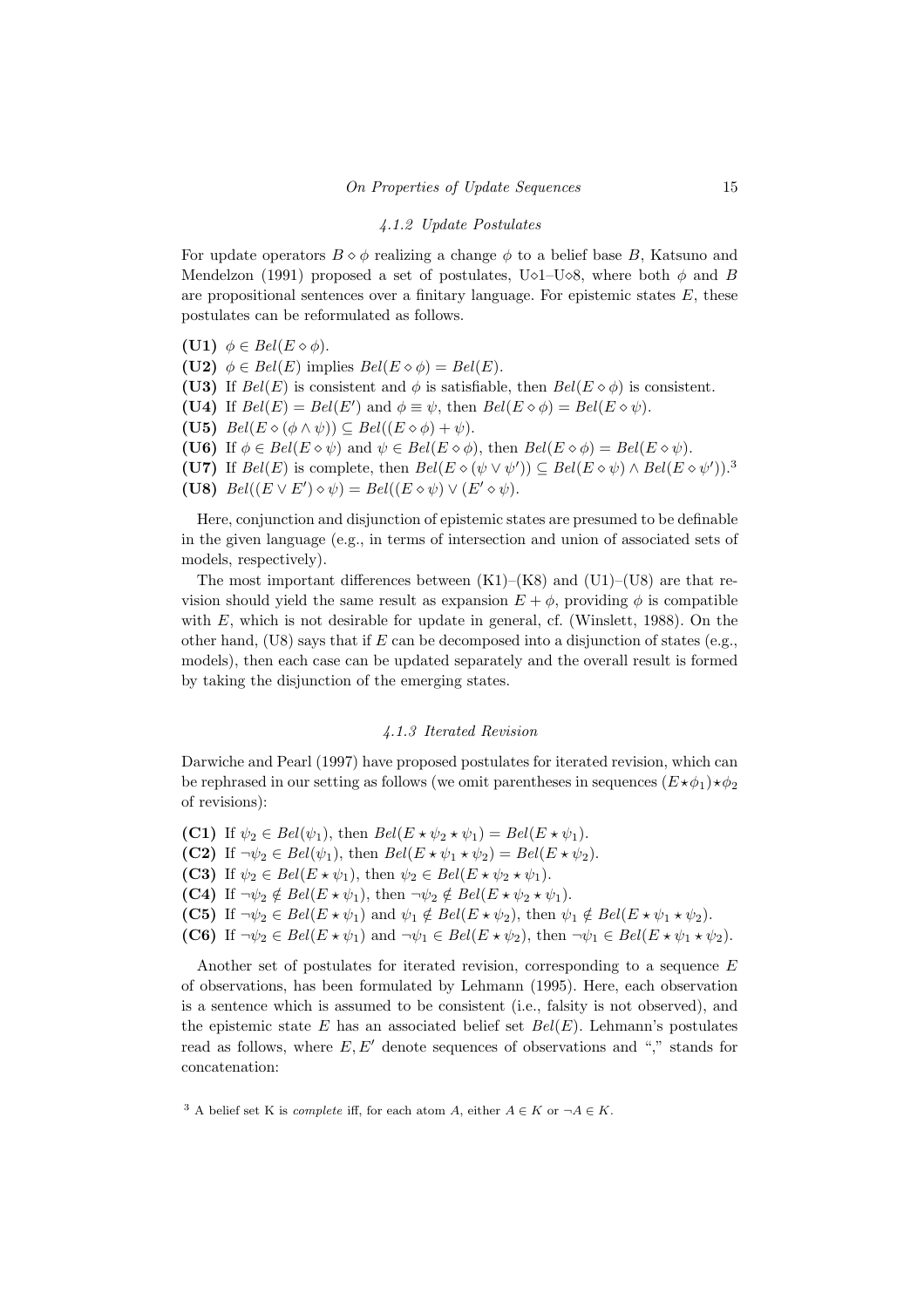(I1)  $Bel(E)$  is a consistent belief set.

- (I2)  $\phi \in Bel(E, \phi)$ .
- (I3) If  $\psi \in Bel(E, \phi)$ , then  $\phi \Rightarrow \psi \in Bel(E)$ .
- (I4) If  $\phi \in Bel(E)$ , then  $Bel(E, \phi, E') = Bel(E, E)$ .
- (I5) If  $\psi \vdash \phi$  then  $Bel(E, \phi, \psi, E') = Bel(E, \psi, E').$
- (I6) If  $\neg \psi \notin Bel(E, \phi)$ , then  $Bel(E, \phi, \psi, E') = Bel(E, \phi, \psi, E')$ .
- (I7)  $Bel(E, \neg \phi, \phi) \subseteq Cn(E + \phi)$ .

### 4.1.4 Analysis of the Postulates

In order to evaluate the different postulates, we need to adapt them for the setting of update programs. Naturally, the epistemic state  $P = (P_1, \ldots, P_n)$  of an agent is subject to revision. However, the associated belief set  $Bel(P)$  ( $\subseteq$   $\mathcal{L}_\mathcal{A}$ ) does not belong to a logical language closed under boolean connectives. Closing  $\mathcal{L}_A$  under conjunction does not cause much troubles, as the identification of finite logic programs with finite conjunctions of clauses permits that updates of a logic program P by a program  $P'$  can be viewed as the update of P with a single sentence from the underlying belief language. Ambiguities arise, however, with the interpretation of expansion, as well as with the meaning of negation and disjunction of rules and programs, respectively.

Depending on whether the particular structure of the epistemic state  $E$  should be respected, different definitions of expansion are imaginable in our framework. At the "extensional" level of sentences, represented by a program or sequence of programs P,  $Bel(P + P')$  is defined as  $Bel(Bel(P) \cup P')$ . At the "intensional" level of sequences  $\boldsymbol{P} = (P_1, \ldots, P_n)$ ,  $Bel(\boldsymbol{P}+P')$  could be defined as  $Bel(P_1, \ldots, P_n \cup P')$ . An intermediate approach would be defining  $Bel(\mathbf{P} + P') = Bel_{\mathcal{A}}(\mathbf{P}_{\lhd} \cup P')$ . We adopt the extensional view here. Note that, in general, adding  $P'$  to  $Bel(P)$  does not amount to the semantical intersection of  $P'$  and  $Bel(P)$  (nor of  $\cup P$  and  $P'$ , respectively).

As for negation, we might interpret the condition  $\neg \phi \notin Bel(E)$  (or  $\neg \psi \notin Bel(E \star$ φ) in (K4) and (K8)) as satisfiability requirement for  $E + φ$  (or  $(E \star φ) + ψ$ , respectively).

Disjunction ∨ of rules or programs (as epistemic states) appears to be meaningful only at the semantical level. The union  $S(P_1) \cup S(P_2)$  of the answer sets of programs  $P_1$  and  $P_2$  may be represented syntactically through a program  $P_3$ , which in general requests an extended set of atoms. We thus do not consider the postulates involving the operator ∨.

Given these considerations, Table 1 summarizes our interpretation of postulates  $(K1)$ – $(K8)$  and  $(U1)$ – $(U6)$ , and includes references whether the respective property holds or fails. We assume that  $P, P'$  are sequences of ELPs, and  $P, P'$  denote single ELPs. Moreover, the notation  $(P, P)$  is an abbreviation for the sequence  $(P_1, \ldots, P_n, P)$  if  $P = (P_1, \ldots, P_n)$ . Demonstrations and counterexamples concerning these properties are given in Appendix A.3, and can be easily adapted for dynamic logic programming too.

As can be seen from Table 1, apart from very simple postulates, the majority of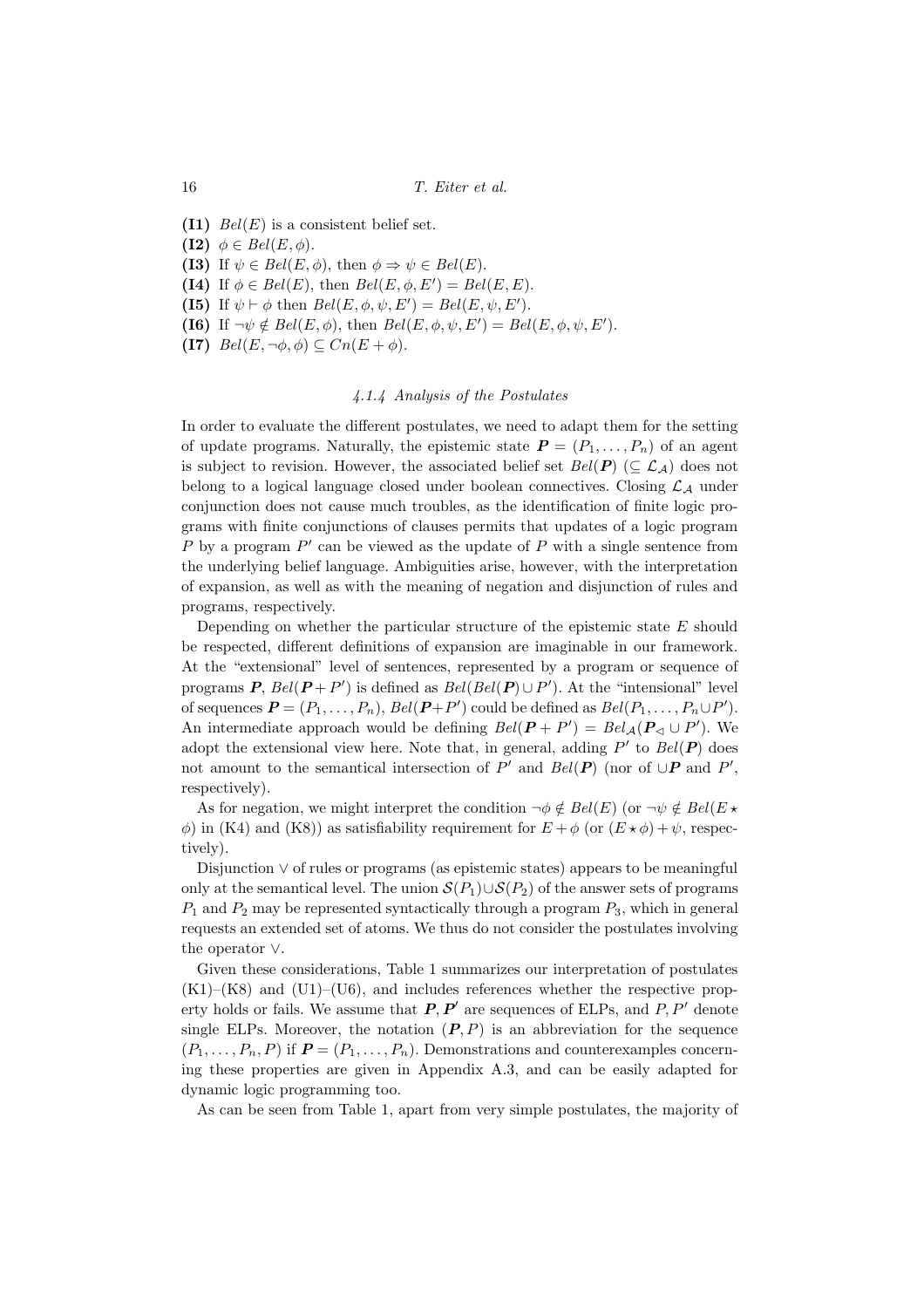| Postulate  | Interpretation                                                                                              | Postulate holds |
|------------|-------------------------------------------------------------------------------------------------------------|-----------------|
| (K1)       | $(P, P)$ represents a belief set                                                                            | yes             |
|            | $(K2), (U1)$ $P \subseteq Bel((P, P))$                                                                      | yes             |
| (U2)       | $Bel(P) \subseteq Bel(P)$ implies $Bel((P, P)) = Bel(P)$                                                    | $\mathbf{n}$    |
| (K3)       | $Bel(P, P) \subseteq Bel(Bel(P) \cup P)$                                                                    | $yes^a$         |
| (U3)       | If $P$ and $P$ are satisfiable, then $(P, P)$ is satisfiable                                                | $\mathbf{n}$    |
| (K4)       | If $Bel(P) \cup P$ has an answer set, then<br>$Bel(Bel(P) \cup P) \subseteq Bel((P, P))$                    | $\mathbf{n}$    |
| (K5)       | $(P, P)$ is unsatisfiable only if P is unsatisfiable                                                        | no              |
| (K6), (U4) | $P \equiv P'$ and $P \equiv P'$ implies $(P, P) \equiv (P', P')$                                            | $\mathbf{n}$    |
| (K7), (U5) | $Bel((P, P \cup P')) \subseteq Bel(Bel((P, P)) \cup P')$                                                    | $yes^b$         |
| (U6)       | $Bel(P') \subseteq Bel((P, P))$ and $Bel(P) \subseteq Bel((P, P'))$<br>implies $Bel((P, P)) = Bel((P, P'))$ | $\mathbf{n}$    |
| (K8)       | If $Bel((P, P)) \cup P'$ is satisfiable, then<br>$Bel(Bel((P, P)) \cup P') \subseteq Bel((P, P \cup P'))$   | $\mathbf{n}$    |

Table 1. Interpretation of Postulates  $(K1)$ – $(K8)$  and  $(U1)$ – $(U6)$ .

 $a$  If either  $P$  or  $P$  has a finite alphabet.

<sup>b</sup> If either  $(\cup P) \cup P$  or  $P'$  has a finite alphabet.

the adapted AGM and update postulates are violated by update programs. This holds even for the case where **P** is a single program. In particular,  $Bel((P, P))$ violates discriminating postulates such as (U2) for update and (K4) for revision. In the light of this, update programs neither have update nor revision flavor.

We remark that the picture does not change if we abandon extensional expansion and consider the postulates under intensional expansion. Thus, also under this view, update programs do not satisfy minimality of change.

The postulates  $(C1)$ – $(C6)$  and  $(I1)$ – $(I7)$  for iterated revision are treated in Table 2; proofs of these properties can be found in Appendix A.4. Observe that Lehmann's postulate (I3) is considered as the pendant to AGM postulate  $K\star 3$ . In a literal interpretation of (I3), since the belief language associated with logic programs does not have implication, we may consider the case where  $\psi$  is a default literal  $L_0$  and  $\phi = L_1 \wedge \cdots \wedge L_k$  is a conjunction of literals  $L_i$ , such that  $\phi \Rightarrow \psi$ corresponds to the rule  $L_0 \leftarrow L_1, \ldots, L_k$ . Moreover, since the negation of logic programs is not defined, we do not interpret (I7).

Note that, although postulate  $(C3)$  fails in general, it holds if  $P'$  contains a single rule. Thus, all of the above postulates except (C4) fail, and, with the exception of (C3), each change is given by a single rule.

We can view the epistemic state  $P = (P_1, \ldots, P_n)$  of an agent as a prioritized belief base in the spirit of (Brewka, 1991b; Nebel, 1991; Benferhat et al., 1993).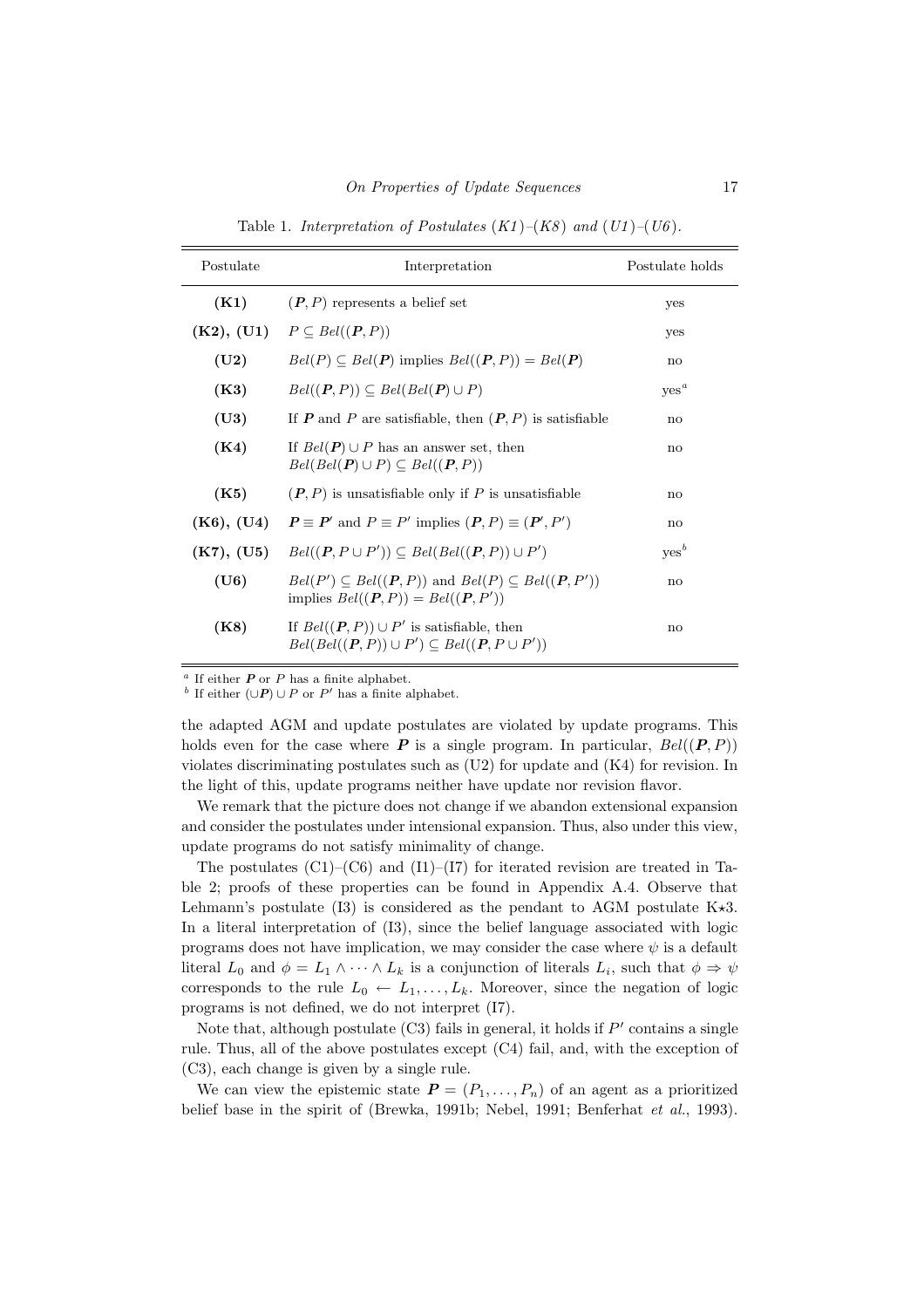18 T. Eiter et al.

| Postulate | Interpretation                                                                                                                                                                           | Postulate holds |
|-----------|------------------------------------------------------------------------------------------------------------------------------------------------------------------------------------------|-----------------|
| (C1)      | If $P' \subseteq Bel(P)$ , then $Bel((P, P', P)) = Bel((P, P))$                                                                                                                          | no              |
| (C2)      | If $S \not\models P'$ , for all $S \in \mathcal{S}(P)$ , then<br>$Bel((P, P, P')) = Bel((P, P'))$                                                                                        | no              |
| (C3)      | If $P' \subseteq Bel((P, P))$ , then $P' \subseteq Bel((P, P', P))$                                                                                                                      | no              |
| (C4)      | If $S \models P'$ for some $S \in \mathcal{U}((P, P))$ , then<br>$S \models P'$ for some $S \in \mathcal{U}((P, P', P))$                                                                 | yes             |
| (C5)      | If $S \not\models P'$ for all $S \in \mathcal{U}((P, P))$ and $P \not\subseteq Bel((P, P')),$<br>then $P \not\subseteq Bel((P, P, P'))$                                                  | no              |
| (C6)      | If $S \not\models P'$ for all $S \in \mathcal{U}((P, P))$ and $S \not\models P$ for all<br>$S \in \mathcal{U}((P, P'))$ , then $S \not\models P$ for all $S \in \mathcal{U}((P, P, P'))$ | no              |
| (I1)      | $Bel(P)$ is a consistent belief set                                                                                                                                                      | no              |
| (I2)      | $P \subseteq Bel((P, P))$                                                                                                                                                                | yes             |
| (I3)      | If $L_0 \leftarrow \in Bel((P, \{L_1 \leftarrow \ldots, L_k \leftarrow \})\)$ , then<br>$L_0 \leftarrow L_1, \ldots, L_k \in Bel(P)$                                                     | yes             |
| (14)      | If $Q_1 \subset Bel(P)$ , then<br>$Bel((P,Q_1,Q_2,\ldots,Q_n)) = Bel((P,Q_2,\ldots,Q_n))$                                                                                                | no              |
| (I5)      | If $Bel(Q_2) \subseteq Bel(Q_1)$ , then<br>$Bel((P, Q_1, Q_2, Q_3, \ldots, Q_n)) = Bel((P, Q_2, Q_3, \ldots, Q_n))$                                                                      | no              |
| (I6)      | If $S \models Q_2$ for some $S \in \mathcal{U}((P,Q_1))$ , then<br>$Bel((P, Q_1, Q_2, \ldots, Q_n)) = Bel((P, Q_1, Q_1 \cup Q_2, Q_3, \ldots, Q_n))$                                     | no              |

Table 2. Interpretation of Postulates  $(C1)$ – $(C6)$  and  $(11)$ – $(16)$ .

Revision with a new piece of information  $Q$  is accomplished by simply changing the epistemic state to  $P' = (P_1, \ldots, P_n, Q)$ . The change of the belief base is then automatically accomplished by the nonmonotonic semantics of a sequence of logic programs. Under this view, updating logic programs amounts to an instance of the immediate revision approach.

On the other hand, referring to the update program, we may view the belief set of the agent represented through a pair  $\langle P, A \rangle$  of a logic program P and a (fixed) set of atoms A, such that its belief set is given by  $Bel_{\mathcal{A}}(P)$ . Under this view, a new piece of information  $Q$  is incorporated into the belief set by producing a representation,  $\langle P', \mathcal{A} \rangle$ , of the new belief set, where  $P' = P \triangleleft Q$ . Here, (a set of) sentences from an extended belief language is used to characterize the new belief set, which is constructed by a non-trivial operation employing the semantics of logic programs. Thus, update programs enjoy to some extent also a logic-constrained revision flavor. Nonetheless, as also the failure of postulates shows, they are more an instance of immediate than logic-constrained revision. What we naturally expect,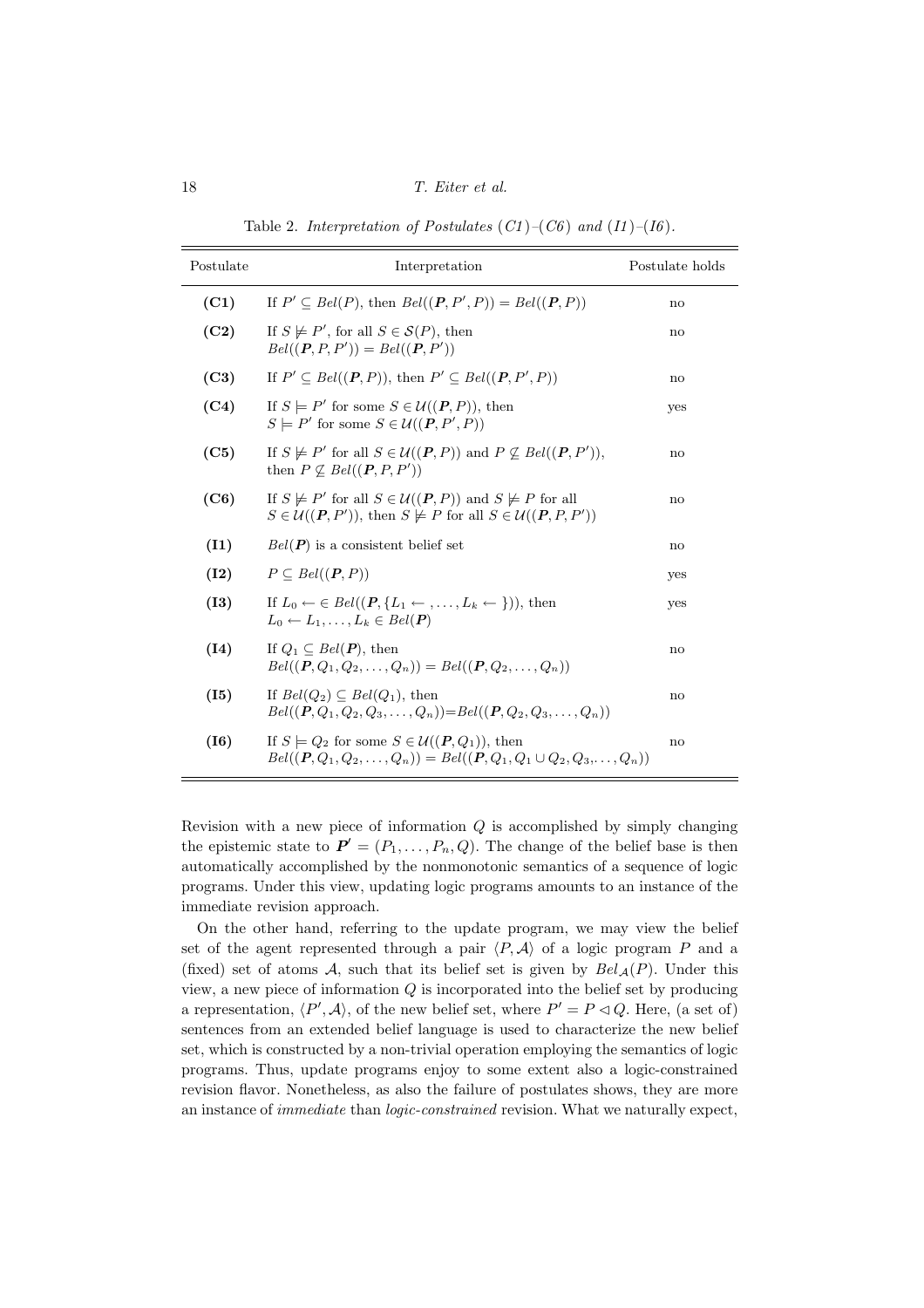though, is that the two views described above amount to the same at a technical level. However, as we shall demonstrate below, this is not true in general.

#### 4.2 Update Programs as Nonmonotonic Consequence Relations

Following Gärdenfors and Makinson (1991; 1994), belief revision can be related to nonmonotonic reasoning by interpreting it as an abstract consequence relation on sentences, where the epistemic state is fixed. In the same way, we can interpret update programs as abstract consequence relation on programs as follows. For a fixed epistemic state  $P$  and logic programs  $P_1$  and  $P_2$ , we define

$$
P_1 \rightarrow P_2
$$
 if and only if  $P_2 \subseteq Bel(P, P_1)$ ,

i.e., if the rules  $P_2$  are in the belief set of the agent after update of the epistemic state with  $P_1$ .

Various postulates for nonmonotonic inference operations have been identified in the literature. In what follows, we consider some sets of postulates and discuss their interpretations in terms of update programs. First of all, we review principles discussed by Makinson (1993), who considered a set of (desirable) properties for nonmonotonic reasoning, and analyzed the behavior of some reasoning formalisms with respect to these properties. Afterwards, we consider postulates proposed by Lehmann and Magidor (1992), which deal with properties of so-called *preferen*tial consequence relations. It is argued that such properties are necessary but not sufficient for a preferential consequence relation to be meaningful and useful in reasoning. As we will see, updates fail also in satisfying the essential properties.

Although our analysis is based on the specific semantics expressed by the transformation of Definition 2, arguably it holds for other update formalisms as well. In fact, quite the same pattern can be found for dynamic logic programs (Alferes et al., 2000), because, with few exceptions, all proofs and counterexamples hold for this formalism too (dynamic logic programming will be discussed in detail in Section 7.3). Thus, intuitively, the failure of some basic principles of nonmonotonic reasoning in the context of updates stems from the same nature of update semantics based on rule rejection, and not on the particular transformation chosen.

### 4.2.1 General Patterns of Nonmonotonic Inference Relations

Gabbay (1985) was the first to propose the idea that the output of nonmonotonic systems should be considered as an abstract consequence relation, in order to get a clearer understanding of the diverse nonmonotonic reasoning formalisms. Ensuing research identified several important principles, based on both syntactic and model-theoretic considerations. Among the different properties analyzed by Makinson (1993), the following principles are amenable for logic programs under the standard Gelfond-Lifschitz approach, and can thus be formulated for update programs as well:

 $(N1)$   $P_1 \sim_P P_1$ .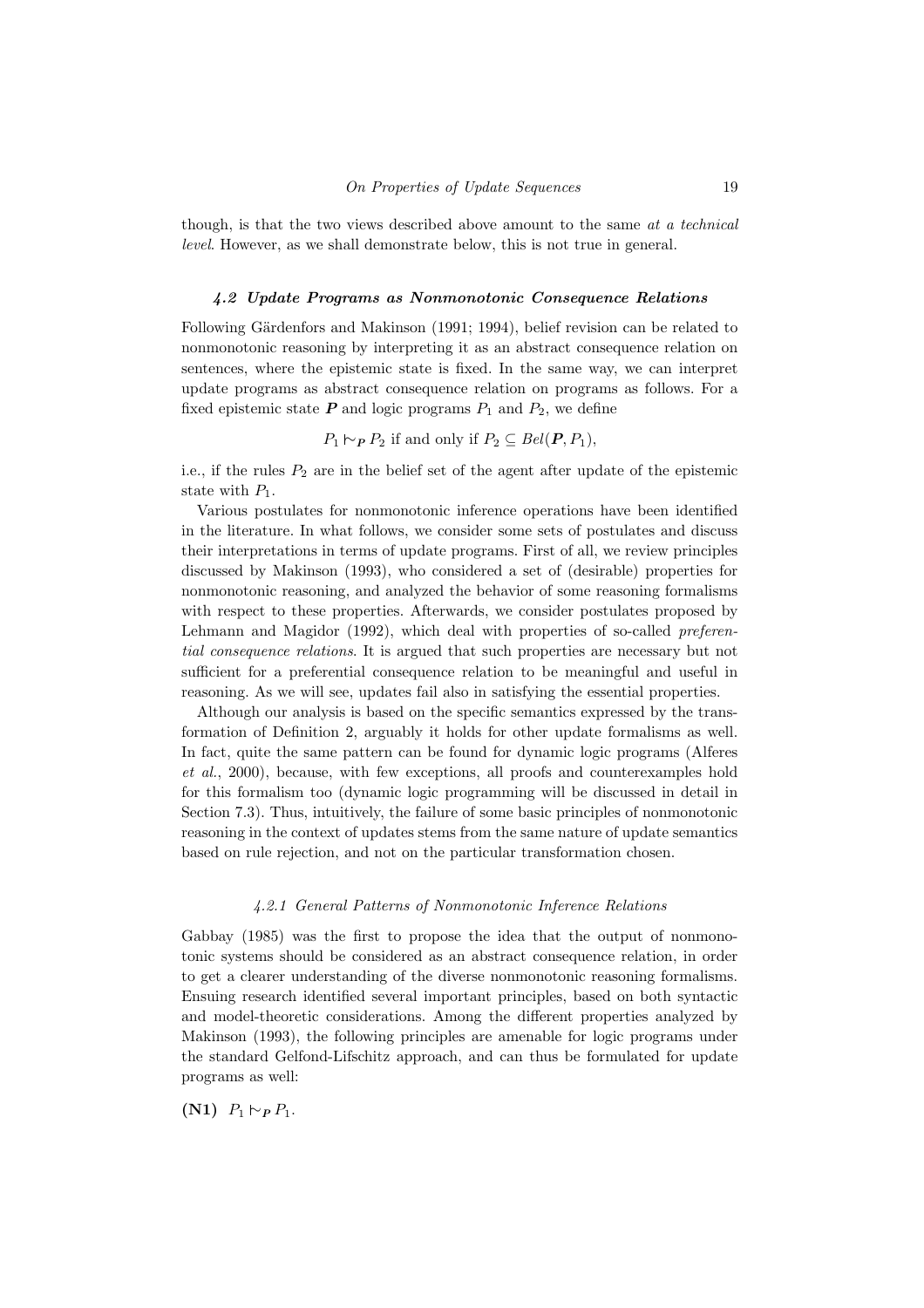(N2) If  $P_1 \rhd_{P} Q_1 \wedge \ldots \wedge Q_m$  and  $P_1 \wedge Q_1 \wedge \ldots \wedge Q_m \rhd_{P} P_2$ , then  $P_1 \rhd_{P} P_2$ .

- (N3) If  $P_1 \rhd_{\mathbf{P}} Q_1 \wedge \ldots \wedge Q_m$  and  $P_1 \rhd_{\mathbf{P}} P_2$ , then  $P_1 \wedge Q_1 \wedge \ldots \wedge Q_m \rhd_{\mathbf{P}} P_2$ .
- (N4) If  $P_1 \rhd_P P_2$ ,  $P_2 \rhd_P P_3$ , ...,  $P_n \rhd_P P_1$   $(n \ge 2)$ , then  $\{P' | P_i \rhd_P P'\}$

 $\{P' \mid P_j \vdash_{P} P'\}, \text{ for all } i, j \leq n.$ 

Postulate (N1) is called Inclusion and coincides with (K2) and (U1). Properties (N2) and (N3) are important nonmonotonic inference principles and are respectively called Cut and Cautious Monotony. Inference relations which obey both of these properties are said to be cumulative. It is well-known that most nonmonotonic formalisms are not cumulative, and several variants of standard nonmonotonic approaches have been defined in order to satisfy cumulativity (e.g., (Brewka, 1991a; Schaub, 1991)). The last principle, (N4), is called Loop and was first formulated and studied by Kraus, Lehmann, and Magidor (1990) as a property of inference relations generated by preferential model structures. Roughly speaking, Loop expresses a syntactic counterpart of transitivity on the model structure.

Other properties, additionally studied by Makinson (1993), which cannot be interpreted for logic programs include Supraclassicality, Absorption, Distribution, and Consistency Preservation. We refer the reader to (Makinson, 1993) for more information on these principles.

### 4.2.2 Properties of Updates as a Preferential Relation

Kraus, Lehmann, and Magidor (1990) defined preferential consequence relations as binary relations ∼ over propositional formulas satisfying the following properties (here, " $\models$ " denotes validity in classical propositional logic):

- (P1) If  $\models$   $(\phi \Leftrightarrow \psi)$  and  $\phi \vdash \gamma$ , then  $\psi \vdash \gamma$ .
- (P2) If  $\models$   $(\phi \Rightarrow \psi)$  and  $\gamma \rightarrow \phi$ , then  $\gamma \rightarrow \psi$ .
- (P3)  $\phi \sim \phi$ .
- (P4) If  $\phi \sim \psi$  and  $\phi \sim \gamma$ , then  $\phi \sim \psi \wedge \gamma$ .
- (P5) If  $\phi \sim \gamma$  and  $\psi \sim \gamma$ , then  $(\phi \vee \psi) \sim \gamma$ .
- (P6) If  $\phi \sim \psi$  and  $\phi \sim \gamma$ , then  $(\phi \land \psi) \sim \gamma$ .

Rule (P1) is called Left Logical Equivalence and (P2) is the principle of Right Weakening. Property (P3) coincides with (N1) and is referred to by Kraus, Lehmann, and Magidor as *Reflexivity.* (P4) and (P5) are respectively called And and Or. The last rule, (P6), is identical with (N3), the principle of Cautious Monotony.

As noted by the above authors, any assertional relation satisfying  $(P1)$ – $(P6)$  also satisfies Cut, expressed here as the following rule:

If  $\phi \land \psi \rightarrow \gamma$  and  $\phi \rightarrow \psi$ , then  $\phi \rightarrow \gamma$ .

Since not all preferential relations can be considered as reasonable inference procedures, Lehmann and Magidor (1992) subsequently defined a more restricted class of preferential relations, called rational consequence relations. They show that such rational consequence relations give rise to logical closure operations which satisfy the principle of cumulativity. Since none of the postulates for rational relations can be formulated for logic programs, they are not discussed here.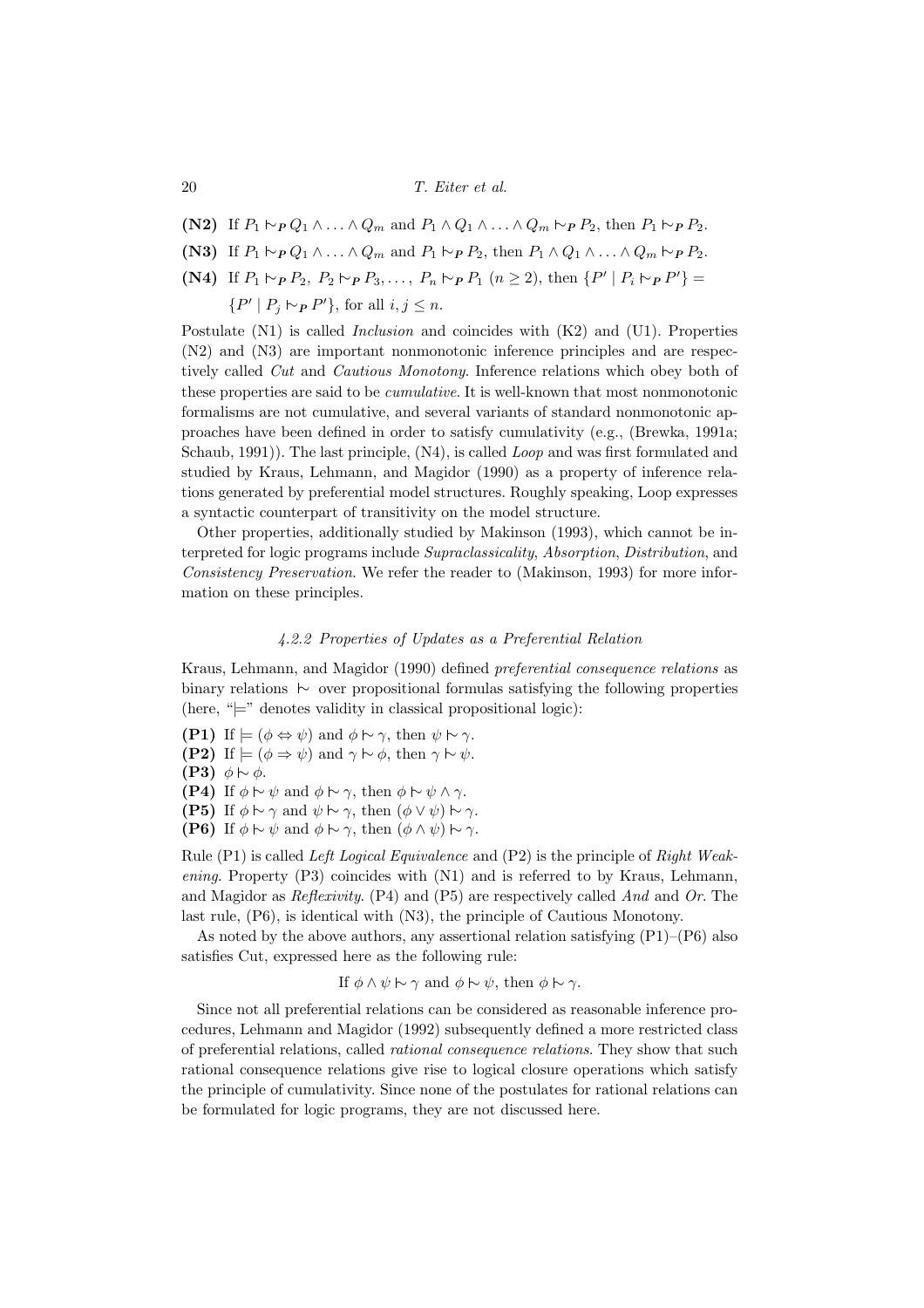Table 3. Interpretation of Postulates  $(N1)-(N_4)$ ,  $(P1)$ ,  $(P2)$ , and  $(P4)$ .

| Postulate | Interpretation                                                                                                                                                                                                            | Postulate holds |
|-----------|---------------------------------------------------------------------------------------------------------------------------------------------------------------------------------------------------------------------------|-----------------|
| (N1)      | $P_1 \in Bel((P, P_1))$                                                                                                                                                                                                   | yes             |
| (N2)      | If $\bigcup_{i=1}^m Q_i \subseteq Bel((P, P_1))$ and<br>$P_2 \subseteq Bel((P, P_1 \cup \bigcup_{i=1}^m Q_1)),$ then $P_2 \subseteq Bel((P, P_1))$                                                                        | yes             |
| (N3)      | If $\bigcup_{i=1}^m Q_i \subseteq Bel((P, P_1))$ and $P_2 \subseteq Bel((P, P_1))$ , then<br>$P_2 \subseteq Bel((P, P_1 \cup \bigcup_{i=1}^{m} Q_1))$                                                                     | no              |
| (N4)      | If $P_{i+1} \subset Bel((P, P_i))$ $(1 \leq i \leq n)$ and<br>$P_1 \subseteq Bel((P, P_n))$ $(n \geq 2)$ , then<br>$\{P'   P' \subseteq Bel((P, P_i))\} = \{P'   P' \subseteq Bel((P, P_i))\},\$<br>for all $i, j \leq n$ | no              |
| (P1)      | If $P_1 \equiv P_2$ and $P_3 \subseteq Bel((P, P_1))$ , then<br>$P_3 \subset Bel((P, P_2))$                                                                                                                               | $\mathbf{n}$    |
| (P2)      | If $P_1 \models P_2$ and $P_1 \subseteq Bel((P, P_3))$ , then<br>$P_2 \subset Bel((P, P_3))$                                                                                                                              | $\mathbf{n}$    |
|           | $(\mathbf{P4})$ If $P_2 \subseteq Bel((P, P_1))$ and $P_3 \subseteq Bel((P, P_1))$ , then<br>$P_2 \cup P_3 \subseteq Bel((P, P_1))$                                                                                       | yes             |
|           | $\cdots$                                                                                                                                                                                                                  |                 |

#### 4.2.3 Analysis

The interpretation of postulates  $(N1)$ – $(N4)$  in terms of update sequences is given in Table 3. The results show that (N1) and (N2) hold, whereas (N3) and (N4) fail. This corresponds to the situation of standard logic programs under the answer set semantics. Hence, in some sense, updates do not represent a loss in properties with respect to standard answer set semantics.

Table 3 contains also the interpretation of postulates  $(P1)$ – $(P6)$ . As a matter of fact, since (P3) and (P6) coincide with (N1) and (N3), respectively, and (P5) admits no interpretation in terms of logic programs, only postulates (P1), (P2), and  $(P4)$  are included in Table 3. Like the failure of  $(K6)$  and  $(U4)$ , the failure of postulate (P1) showcases the syntax-dependency of update programs, as equivalent programs do not behave the same way under identical update information. Proofs and counterexamples for properties  $(N1)–(N4)$ ,  $(P1)$ ,  $(P2)$ , and  $(P4)$  are given in Appendix A.5.

### 4.3 Further Properties

Rounding off our discussion on principles of update sequences, we describe some additional general properties which, as we believe, updates and sequences of updates should satisfy. The given properties are not developed in a systematic manner, though, and they are not meant to represent an exhaustive list. Unless stated otherwise, update programs enjoy these properties.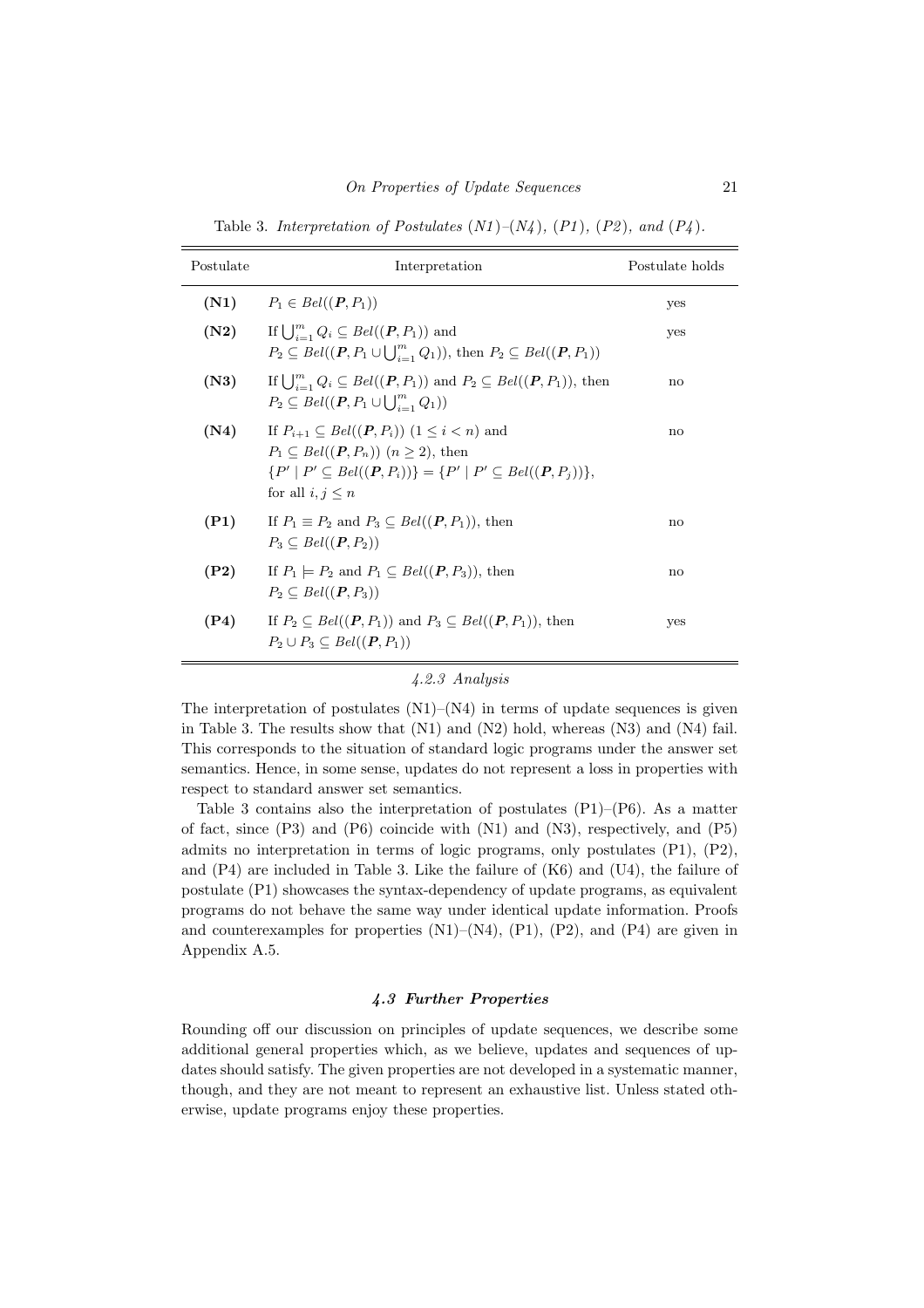Addition of Tautologies: If the program Q contains only tautological rules (i.e., if Q contains only rules of the form  $L \leftarrow L$ ), then  $(P,Q) \equiv P$ .

This property is violated, which is also the case e.g. for dynamic logic programs. Consider the programs  $P_1 = \{a \leftarrow \}$ ,  $P_2 = \{\neg a \leftarrow \}$ , and  $P_3 = \{a \leftarrow a\}$ . Then  $(P_1, P_2)$  has the single answer set  $\{\neg a\}$ . By updating with  $P_3$ , the interaction between  $P_1$  and  $P_3$  generates another answer set for  $(P_1, P_2, P_3)$ , namely  $\{a\}$ . Note, however, that tautological rules in updates are, as we believe, rare in practical applications and can be eliminated easily.

Initialization:  $(\emptyset, P) \equiv P$ .

This property states that the update of an initial empty knowledge base yields just the update itself.

Idempotence:  $(P, P) \equiv P$ .

Updating program  $P$  by itself has no effect. This property is in fact a special case of the following principle:

Absorption:  $(P, Q, Q) \equiv (P, Q)$ .

The next three properties express conditions involving programs over disjoint alphabets.

- Update of Disjoint Programs: If  $P = P_1 \cup P_2$  is the union of programs  $P_1, P_2$  on disjoint alphabets  $\mathcal{A}_1$  and  $\mathcal{A}_2$ , then  $P \lhd Q \equiv_{\mathcal{A}_1 \cup \mathcal{A}_2} (P_1 \lhd Q) \cup (P_2 \lhd Q)$ .
- *Parallel Updates:* If  $P = (P_1, \ldots, P_n)$  is an update sequence over A, and  $Q_1$  and  $Q_2$  are programs defined over disjoint alphabets  $A_1$  and  $A_2$ , respectively, then  $P_1 \triangleleft \cdots \triangleleft P_n \triangleleft (Q_1 \cup Q_2) \equiv_{\mathcal{A} \cup \mathcal{A}_1 \cup \mathcal{A}_2} (P_1 \triangleleft \cdots \triangleleft P_n \triangleleft Q_1) \cup (P_1 \triangleleft \cdots \triangleleft P_n \triangleleft Q_2).$

In other words, the update by non-interfering programs can be done in parallel, by merging the respective results. This property is not satisfied: Consider the case  $n = 1$ , with  $P_1 = P$  and  $Q_2 = \emptyset$ . Assuming that the property holds, we would have  $Bel(P \triangleleft Q_1) = Bel((P \triangleleft Q_1) \cup P)$ , i.e., P holds in  $(P, Q_1)$  no matter what. This is quite obviously not the case.

Noninterference: If  $P_1$  and  $P_2$  are programs defined over disjoint alphabets, then  $(P, P_1, P_2) \equiv (P, P_2, P_1).$ 

That is, the order of updates which do not interfere with each other is immaterial.

This property is an immediate consequence of the following stronger property: Suppose  $Q \subseteq P_2$  is a program such that there are no rules  $r \in Q$  and  $r' \in (P_2 \backslash Q) \cup P_1$ with  $H(r) = \neg H(r')$ . Then,  $(P, P_1, P_2) \equiv (P, P_1 \cup Q, P_2 \setminus Q)$ .

Augmented Update: If  $P_1 \subseteq P_2$ , then  $(\mathbf{P}, P_1, P_2) \equiv (\mathbf{P}, P_2)$ .

Updating with additional rules makes the previous update obsolete. This property is a somewhat stronger, syntactic variant of the postulate (C1) from above, which fails. On the other hand, it includes Absorption as a special case.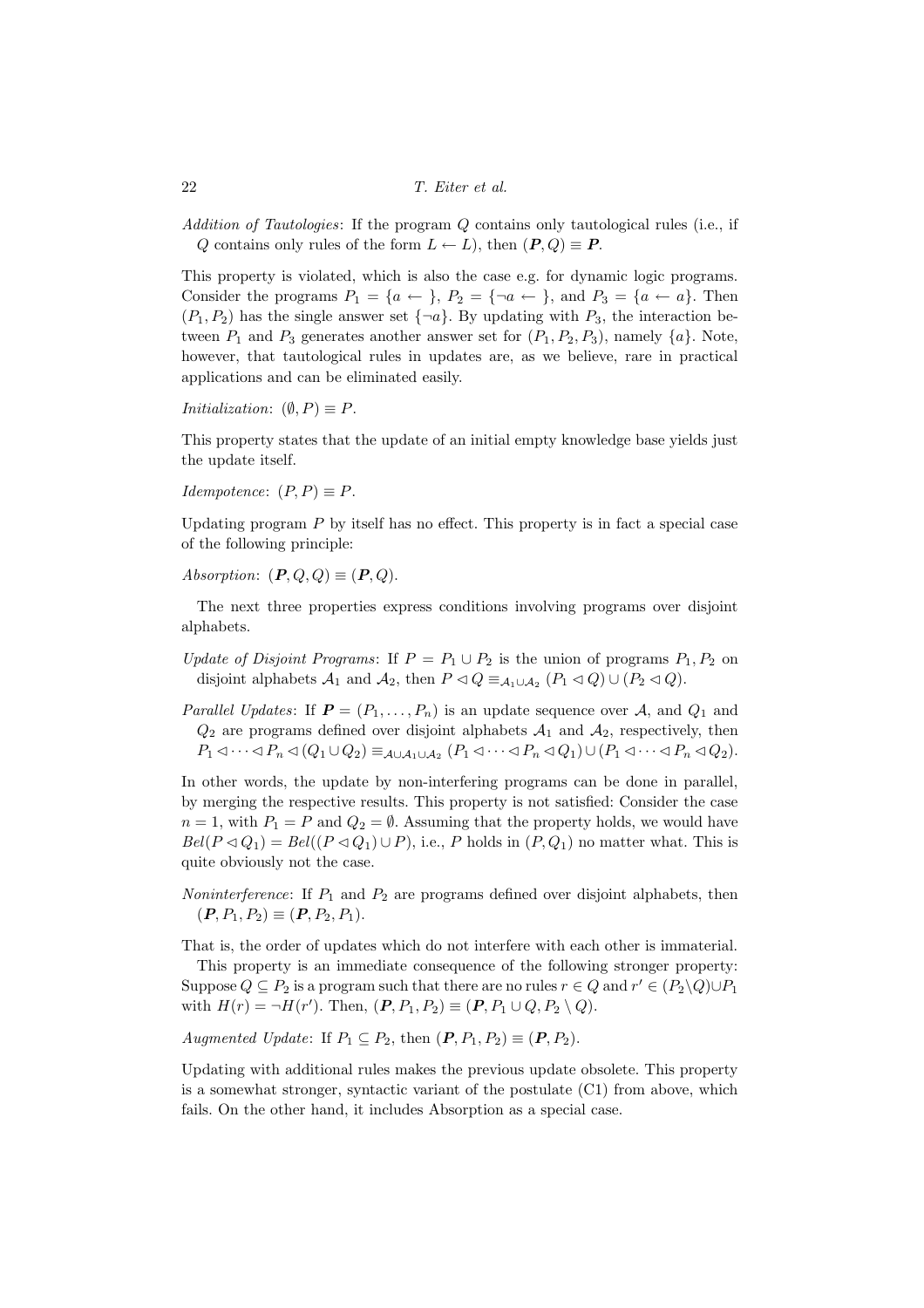Note that  $(P, P_2, P_1) \equiv (P, P_2)$  does in general not hold, which may be desired in some cases: Omission of a rule  $r$  in  $P_2$  with respect to  $P_1$  leaves the possibility to violate r.

As mentioned before, a sequence of updates  $P = (P_1, \ldots, P_n)$  can be viewed either from the point of view of "immediate" revision, or as "logic-constrained" revision. The following property, which deserves particular attention, expresses equivalence of these views (the property is formulated for the case  $n = 3$ ):

*Iterativity*: For any epistemic state  $P_1$  and ELPs  $P_2$  and  $P_3$  over A, it holds that  $P_1 \triangleleft P_2 \triangleleft P_3 \equiv_A (P_1 \triangleleft P_2) \triangleleft P_3.$ 

However, this property fails. Informally, soundness of this property would mean that a sequence of three updates is a shorthand for iterated update of a single program, i.e., the result of  $P_1 \triangleleft P_2$  is viewed as a singleton sequence. Stated another way, this property would mean that the definition for  $P_1 \triangleleft P_2 \triangleleft P_3$  can be viewed as a shorthand for the nested case. Vice versa, this property reads as possibility to forget an update once and for all, by incorporating it immediately into the current belief set.

For a concrete counterexample, consider  $P_1 = \emptyset$ ,  $P_2 = \{a \leftarrow, \neg a \leftarrow \}$ , and  $P_3 = \{a \leftarrow \}$ . The program  $P_{\lhd} = P_1 \lhd P_2 \lhd P_3$  has a unique answer set, in which a is true. On the other hand,  $(P_1 \triangleleft P_2) \triangleleft P_3$  has no consistent answer set. Informally, while the "local" inconsistency of  $P_2$  is removed in  $P_1 \triangleleft P_2 \triangleleft P_3$  by rejection of the rule  $\neg a \leftarrow \text{via } P_3$ , a similar rejection in  $(P_1 \triangleleft P_2) \triangleleft P_3$  is blocked because of a renaming of the predicates in  $P_1 \triangleleft P_2$ . The local inconsistency of  $P_2$  is thus not eliminated.

However, under certain conditions, which exclude such possibilities for local inconsistencies, the iterativity property holds, given by the following result:

### Theorem 7

Let  $P = (P_1, \ldots, P_m, P_{m+1}, \ldots, P_n), n > m \ge 2$  be a sequence of programs over a set of atoms A. Suppose that for any conflicting rules  $r_1, r_2 \in P_i$ ,  $i \leq m$ , one of the following conditions holds:

- (i) There is some rule  $r \in P_j$ ,  $i < j \leq m$ , such that either  $H(r) = H(r_1)$  and  $B(r) \subseteq B(r_1)$ , or  $H(r) = H(r_2)$  and  $B(r) \subseteq B(r_2)$ ;
- (ii) there are rules  $r'_1, r'_2 \in P_j$ ,  $m < j \leq n$ , such that  $H(r_k) = H(r'_k)$  and  $B(r'_k) \subseteq B(r_k)$ ,  $k \in \{1,2\}$ , and no rule  $r \in P_{j'}$  exists with  $j < j' \leq n$  and  $H(r) = H(r_1)$  or  $H(r) = H(r_2)$ ; or
- (iii)  $B(r_1) \cup B(r_2)$  is unsatisfiable.

Then:

$$
P_1 \triangleleft \cdots \triangleleft P_n \equiv_{\mathcal{A}} (P_1 \triangleleft \cdots \triangleleft P_m) \triangleleft P_{m+1} \triangleleft \cdots \triangleleft P_n.
$$

The proof of this theorem is technically involving and is not presented here; it can be found in (Eiter *et al.*, 2000b). Observe that Conditions (i)–(iii) of Theorem 7 are simple syntactic criteria, which can be easily checked.

A weaker version of Theorem 7 may be applied if updates should be incorporated instantaneously, by only considering Condition (iii). This condition can be locally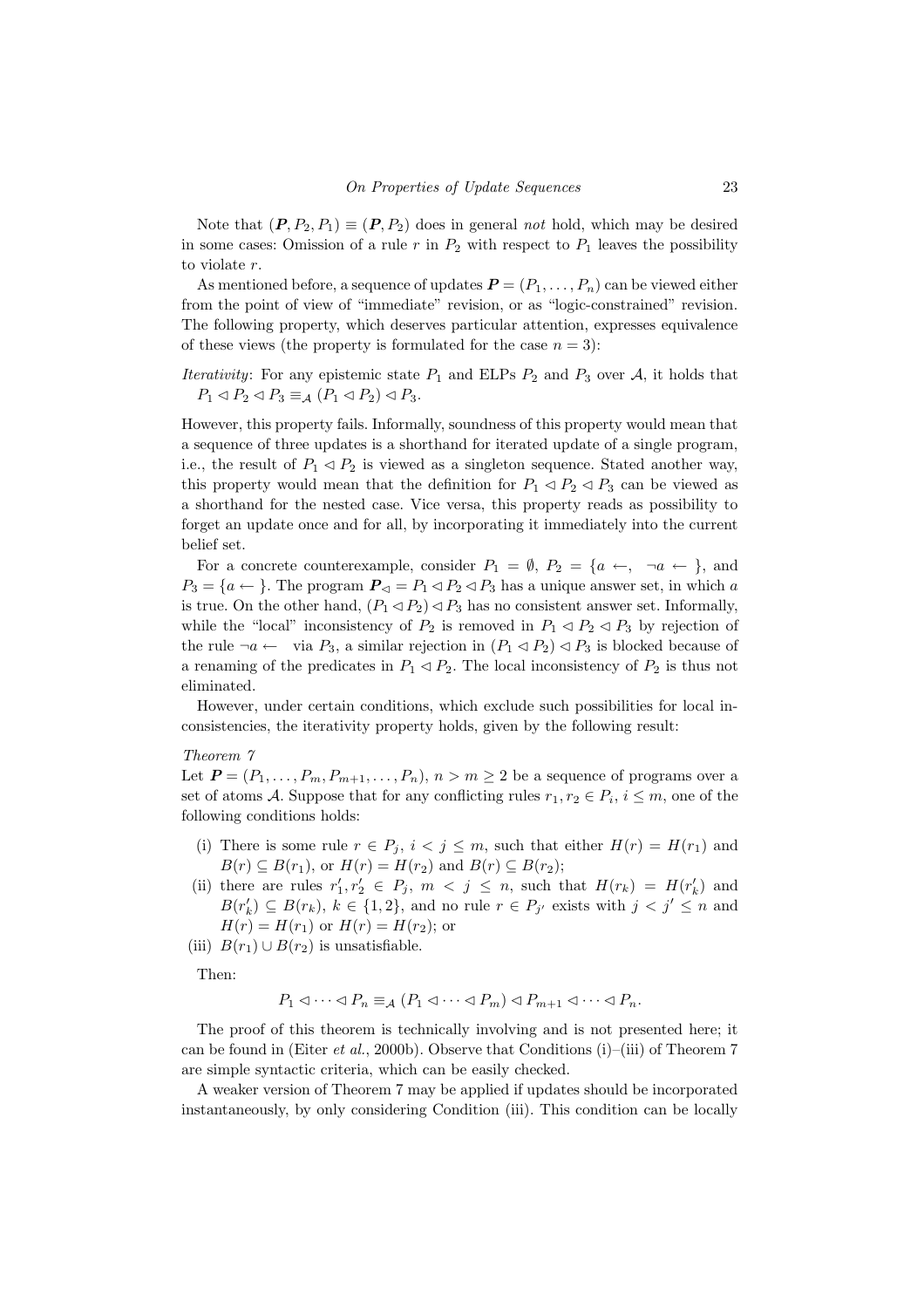checked on each update, and is useful, e.g., if  $P_1 \triangleleft P_2$  has already been constructed. Since, for any programs  $Q_1$  and  $Q_2$ , the update program  $Q_1 \triangleleft Q_2$  does not have rules with opposite heads, we can conclude from Theorem 7 that incorporating consecutive updates which obey assertion (iii) is equivalent to the update program for the sequence of updates.

# Theorem 8

Let  $P = (P_1, \ldots, P_n)$ ,  $n \geq 2$ , be an update sequence on a set of atoms A. Suppose that, for any conflicting rules  $r_1, r_2 \in P_i$ ,  $i \leq n$ , the union  $B(r_1) \cup B(r_2)$  of their bodies is unsatisfiable. Then:

 $(\cdots (P_1 \triangleleft P_2) \triangleleft P_3) \cdots \triangleleft P_{n-1}) \triangleleft P_n \equiv_A P_1 \triangleleft P_2 \triangleleft P_3 \triangleleft \cdots \triangleleft P_n$ .

In certain cases, the assertions in Theorem 7 can be dropped. One such case is a repeated update, i.e.,  $(P_1, P_2, P_2)$ ; see (Eiter *et al.*, 2000b) for more details.

#### 5 Refined Semantics: Minimal and Strictly Minimal Answer Sets

A property which update programs intuitively do not respect is minimality of *change.* In general, it is desirable to incorporate a new set of rules  $P_2$  into an existing program  $P_1$  with as little change as possible. This, of course, requests us to specify how similarity (or difference) between programs is understood and, furthermore, how proximity of programs is measured. In particular, the question is whether similarity should be model-based, or syntactically defined.

Since the semantics of update programs depends on syntax, a pure model-based notion of similarity between logic programs seems less appealing for defining minimality of change. A natural approach for measuring the change which  $P_1$  undergoes by an update with  $P_2$  is by considering those rules in  $P_1$  which are abandoned. This leads us to prefer an answer set  $S_1$  of  $P = (P_1, P_2)$  over another answer set  $S_2$  if  $S_1$  satisfies a larger set of rules from  $P_1$  than  $S_2$ .

Definition 5

Let  $P = (P_1, \ldots, P_n)$  be an update sequence. An answer set  $S \in \mathcal{U}(P)$  is minimal iff there is no  $S' \in \mathcal{U}(P)$  such that  $Rej(S', P) \subset Rej(S, P)$ .

### Example 2

Consider the sequence  $(P_1, P_2, P_3)$  from Example 1. Assume that the following additional update is received, describing that a TV can also be turned off:

$$
P_4 = \{ r_8 : \text{ switched-off} \leftarrow \text{not tv-on}, \text{not power-failure};
$$
  

$$
r_9 : \text{tv\_on} \leftarrow \text{not switched\_off}, \text{not power-failure};
$$
  

$$
r_{10} : \neg \text{tv\_on} \leftarrow \text{switched\_off};
$$
  

$$
r_{11} : \neg \text{switched\_off} \leftarrow \text{tv\_on} \}.
$$

While  $(P_1, P_2, P_3)$  has the single answer set  $S_1 = \{night, \neg power \, failure, \, tv \, on, \}$ watch tv}, the new sequence  $P = (P_1, P_2, P_3, P_4)$  has two answer sets:  $S_1 \cup$  $\{\neg switched\_off\}$  and, additionally,  $S_2 = \{night, \neg power\_failure, switched\_off, \neg tv\_on,$ sleep}. Both answer sets reject rule  $r_6$ , but  $S_2$  rejects  $r_3$ , too. Thus,  $S_1$  is minimal and, corresponding to our intuition, should be preferred to  $S_2$ .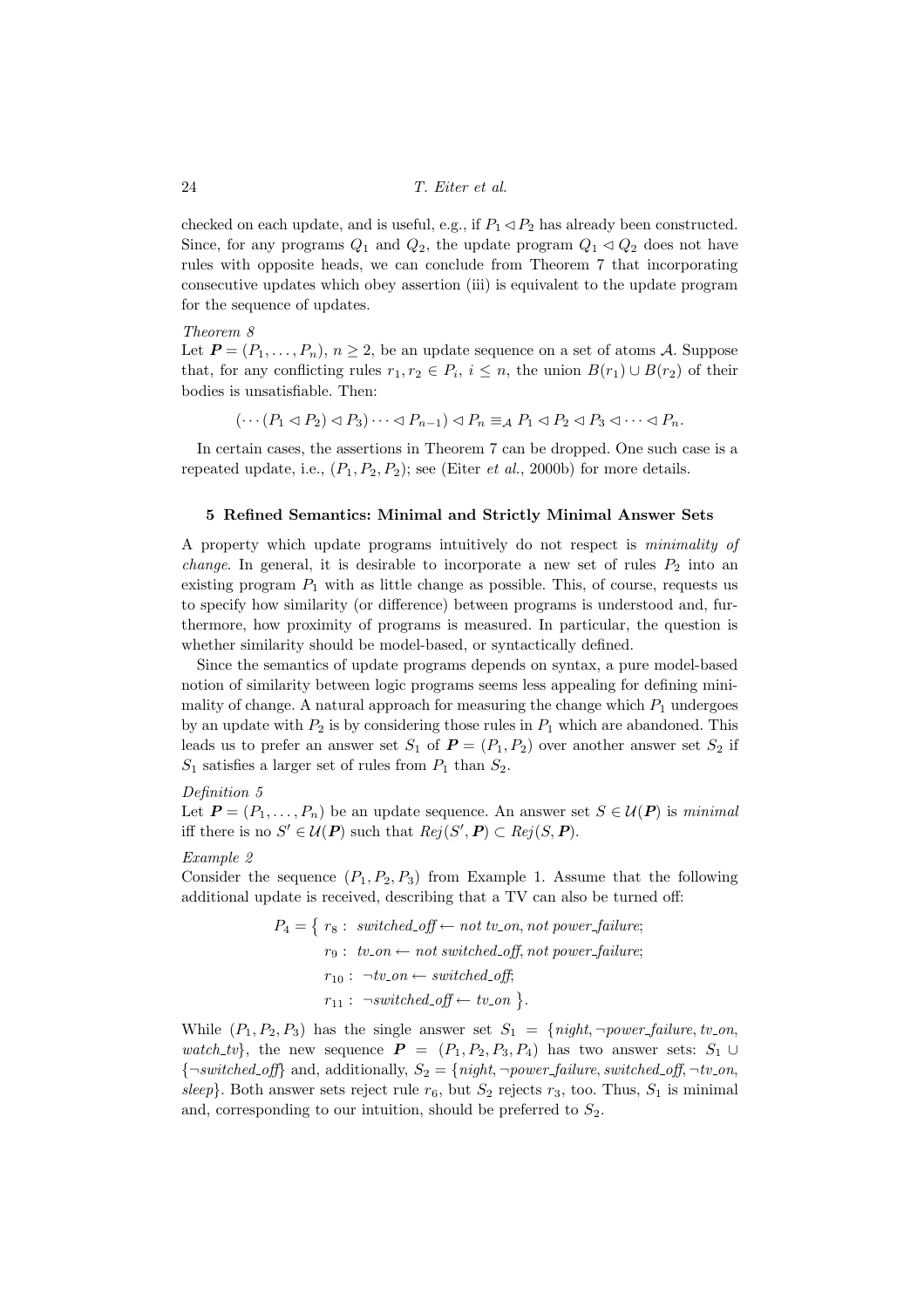Minimal answer sets put no further emphasis on the temporal order of updates. Rules in more recent updates may be violated in order to satisfy rules from previous updates. Eliminating this possibility leads us to the following notion:

### Definition 6

Let  $S, S' \in \mathcal{U}(P)$ , for some update sequence  $P = (P_1, \ldots, P_n)$ . Then, S is preferred over S' iff some  $i \in \{1, ..., n\}$  exists such that (i)  $Rej_i(S, P) \subset Rej_i(S', P)$ , and (ii)  $Re j_j(S, P) = Re j_j(S', P)$ , for all  $j = i + 1, ..., n$ . An answer set S of P is strictly minimal, if no  $S' \in \mathcal{U}(P)$  exists which is preferred over S.

#### Example 3

Suppose in the previous example we had observed that the TV was off when the power returned, i.e., replace  $P_3$  in  $(P_1, P_2, P_3, P_4)$  by:

$$
P_3' = \{ r_7 : \neg power\text{-}failure \leftarrow, r_7' : \neg tv\text{-}on \leftarrow \}.
$$

The modified update sequence  $\boldsymbol{P}' = (P_1, P_2, P'_3, P_4)$  yields the same answer sets as before:

$$
S_1 = \{night, \neg power-failure, \neg switched \neg off, tv\_on, watch\_tv\};
$$
  

$$
S_2 = \{night, \neg power-failure, switched\_off, \neg tv\_on, sleep\}.
$$

However, now both answer sets are minimal: We have  $Rej(S_1, P') = \{r'_7, r_6\}$  and  $Rej(S_2, P') = \{r_3, r_6\}$ . Thus,  $Rej(S_1, P')$  and  $Rej(S_2, P')$  are incomparable, and hence both  $S_1$  and  $S_2$  are minimal answer sets. Since in  $S_1$  the more recent rule of  $P'_3$  is violated,  $S_2$  is the unique strictly minimal answer set.

We denote by  $Bel_{min}(\boldsymbol{P})$  the set of all rules which are true in any minimal answer set of an update sequence **P**. Likewise,  $Bel_{str}(P)$  denotes the set of all rules which are true in all strictly minimal answer sets of P.

Let us consider some further example stressing the difference between regular update answer sets, minimal answer sets, and strictly minimal answer sets.

#### Example 4

An agent consulting different sources in search of a performance or a final rehearsal of a concert on a given weekend may be faced with the following situation. First, the agent is notified by one of the sources that there is no concert on Friday:

$$
P_1 = \{ r_1 : \neg \text{concert\_friday} \leftarrow \}.
$$

Later on, a second source reports that it is neither aware of a final rehearsal on Friday, nor of a concert on Saturday:

$$
P_2 = \{ r_2 : \neg final\text{ } \neg real\text{ } \neg final \leftarrow, r_3 : \neg \text{ } \neg \text{ } \neg \text{ } \neg \text{ } \neg all \text{ } \neg final \leftarrow \}.
$$

Finally, the agent is assured that there is a final rehearsal or a concert on Friday and that whenever there is a final rehearsal on Friday, a concert on Saturday or Sunday follows:

$$
P_3 = \{ r_4 : \text{ concert\_friday} \leftarrow \text{not final\_rehearsal\_friday};
$$
  

$$
r_5 : \text{final\_rehearsal\_friday} \leftarrow \text{not concert\_friday};
$$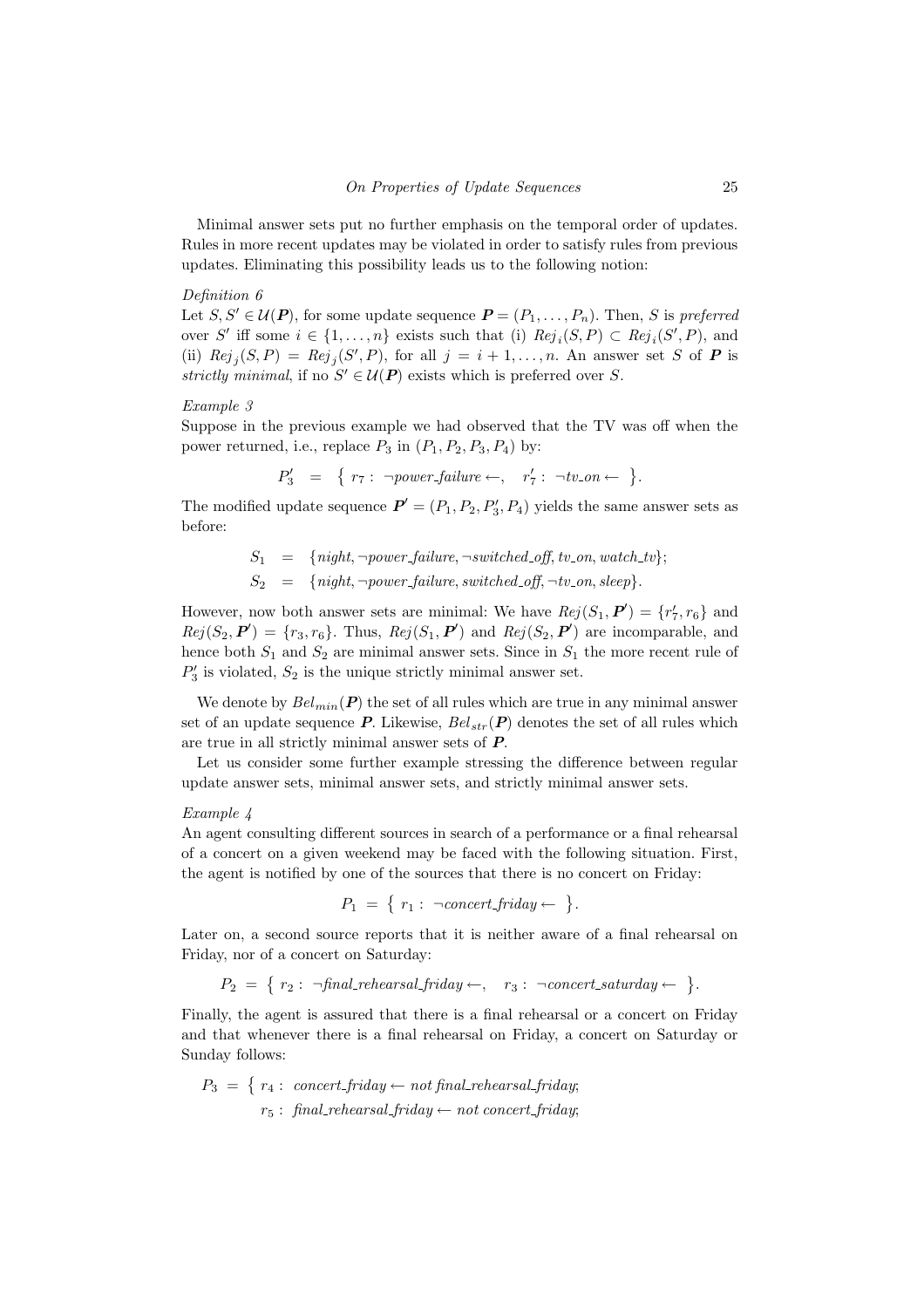$r_6$ : concert\_saturday  $\leftarrow$  final\_rehearsal\_friday, not concert\_sunday;  $r_7: \; \textit{concert\_s}} \leftarrow \textit{final\_rehearsal\_friday}, \textit{not concert\_saturday}.$ 

The update sequence  $P = (P_1, P_2, P_3)$  yields three answer sets:

 $S_1 = \{ \text{final-rehearsal-friday}, \neg \text{concert-friday}, \text{concert_saturday} \};$ 

 $S_2 = \{ \text{final\_rehearsal\_friday}, \neg \text{concert\_friday}, \neg \text{concert\_saturday}, \text{concert\_sunday} \};$ 

 $S_3 = {\text{-final-rehearsal-friday, concert-friday, \text{-}concert_saturally}},$ 

The corresponding rejection sets are:

$$
Rej(S_1, P) = \{r_2, r_3\};
$$
  
\n $Rej(S_2, P) = \{r_2\};$   
\n $Rej(S_3, P) = \{r_1\}.$ 

Thus,  $S_2$  and  $S_3$  are minimal answer sets, with  $S_3$  being the single strictly minimal answer set of P.

Clearly, every strictly minimal answer set is minimal, but not vice versa. It is easily seen that for the case of update sequences involving only two update programs, i.e., for update sequences of the form  $P = (P_1, P_2)$ , the notions of strictly minimal answer sets and minimal answer sets coincide. As for the AGM postulates, inspection shows that minimal and strictly minimal answer sets satisfy the same postulates as regular update answer sets, with the exception that (K3) and (K4) hold for the former ones.

Concerning the implementation of minimal and strictly minimal answer sets, in Section 6.2 we will show how they can be characterized in terms of ELPs.

### 6 Computational Issues

### 6.1 Complexity

In this section, we address the computational complexity of update programs. We assume that the reader is familiar with the basic concepts of complexity theory; e.g., (Johnson, 1990) and (Papadimitriou, 1994) are good sources (for complexity results in logic programming, cf. (Schlipf, 1995; Eiter & Gottlob, 1995; Dantsin et al., 1997)). In our analysis, we focus on the case of finite, propositional update sequences.

We briefly recall the definitions of the complexity classes relevant in the following analysis. The class NP consists of all decision problems which are solvable in polynomial time using a nondeterministic Turing machine, and  $\Sigma_2^P$  is the class of all decision problems solvable by a nondeterministic Turing machine in polynomial time with access to an oracle for problems in NP ( $\Sigma_2^P$  is also written as NP<sup>NP</sup>). Furthermore, coNP refers to the class of problems whose complementary problems are in NP, and  $\Pi_2^P$  contains the complements of the problems in  $\Sigma_2^{P.4}$  All the men-

<sup>&</sup>lt;sup>4</sup> Two decision problems,  $D_1$  and  $D_2$ , are complementary (or,  $D_1$  and  $D_2$  are complements of each other) if it holds that I is a yes-instance of  $D_1$  exactly if I is a no-instance of  $D_2$ .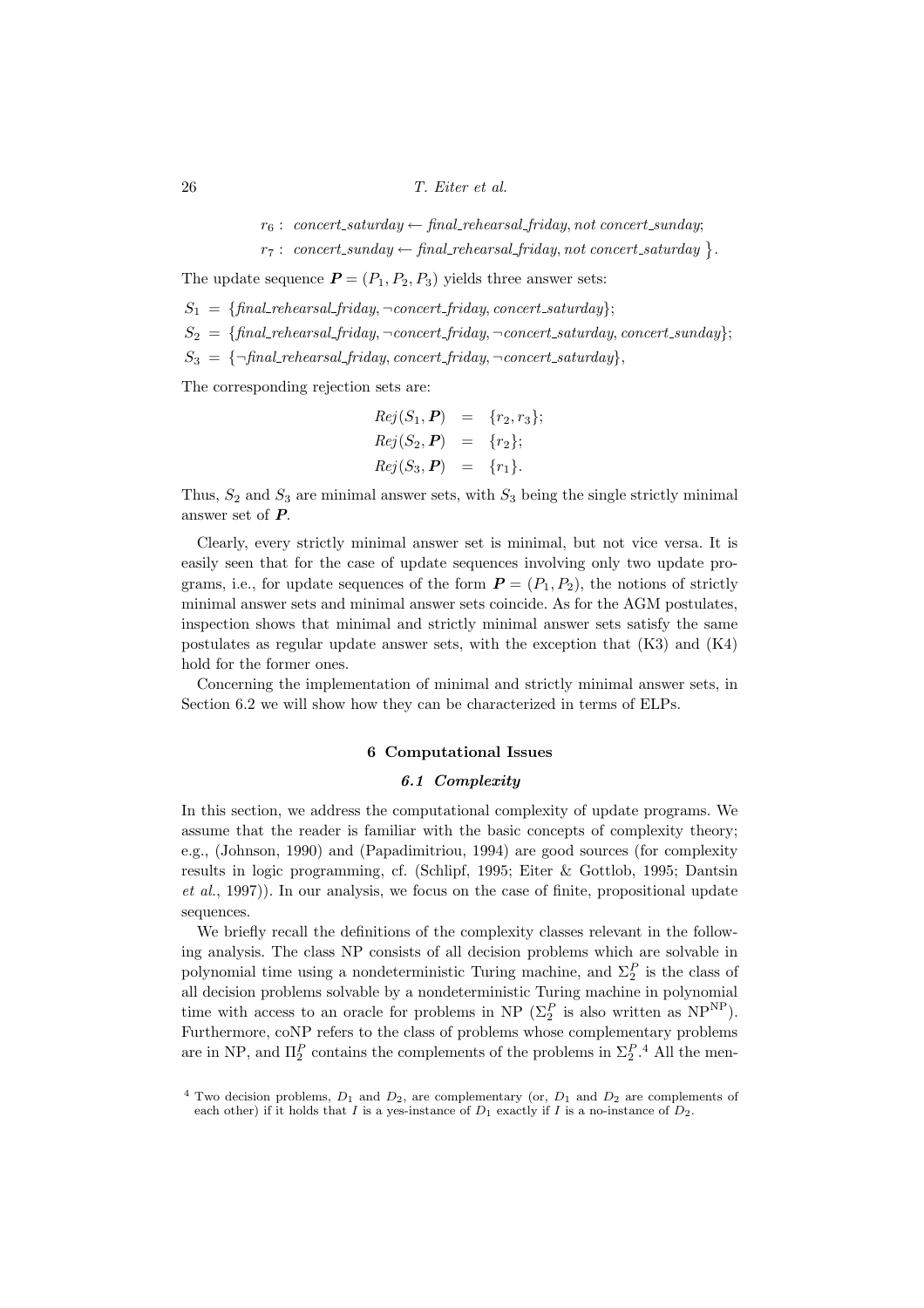tioned classes belong to the polynomial hierarchy: NP and coNP are at the first level of the hierarchy, and  $\Sigma_2^P$  and  $\Pi_2^P$  are the second level. As well,  $NP \subseteq \Sigma_2^P$  and  $\text{coNP} \subseteq \Pi_2^P$ . It is widely held that these inclusions are proper.

It is clear that the complexity of normal logic programs, which resides at the first level of the polynomial hierarchy (Marek  $&$  Truszczynski, 1991), is a lower bound for the complexity of update programs. For arbitrary updates, the complexity does not increase, even if we consider a sequence of updates.

### Theorem 9

Given an update sequence  $\boldsymbol{P} = (P_1, \ldots, P_n)$  over a set of atoms A, then:

- (i) determining whether  $P$  has an answer set is NP-complete;
- (ii) determining whether  $L \in Bel(P)$  for some literal L is coNP-complete.

Hardness holds in both cases for  $n = 1$ .

# Proof

The program  $P_{\lhd} = P_1 \lhd P_2 \lhd \cdots \lhd P_n$  can obviously be generated in polynomial time from  $P = (P_1, \ldots, P_n)$ . Furthermore, deciding consistency of  $P_{\lhd}$  is in NP, and checking whether  $L \in Bel(P_{\triangleleft})$  is in coNP. This proves membership. NPhardness and coNP-hardness of the respective tasks is inherited from the complexity of normal logic programs (Marek  $&$  Truszczynski, 1991).  $\Box$ 

Under minimal updates, the complexity of updates increases by one level in the polynomial hierarchy. This is no surprise, though, and parallels analogous results on update logic programs by Sakama and Inoue (1999) as well as previous results on updating logical theories and iterated circumscription (Eiter & Gottlob, 1992; Eiter & Gottlob, 1995).

### Theorem 10

Given an update sequence  $P = (P_1, \ldots, P_n)$  over a set of atoms A and some rule r, the following two problems are  $\Pi_2^P$ -complete:

- (i) determining whether  $r \in Bel_{min}(\mathbf{P})$ ; and
- (ii) determining whether  $r \in Bel_{str}(P)$ .

Hardness holds even if  $n = 2$ .

#### Proof

We first show that the two tasks are in  $\Pi_2^P$ . We treat only task (i); the case of task (ii) is analogous. In order to show membership of (i) in  $\Pi_2^P$ , we show that the complementary problem is in  $\Sigma_2^P$ . To disprove  $r \in Bel_{min}(P)$ , we can construct the update program  $P_{\lhd} = P_1 \lhd P_2 \lhd \cdots \lhd P_n$  in polynomial time from P and guess an answer set  $\check{S} \subseteq A^*$  of  $P_{\lhd}$  such that  $\check{S} \not\models r$  and where  $S = \check{S} \cap A$  is a minimal answer set of P (recall that  $S \in \mathcal{U}(P)$  is minimal iff there is no  $T \in \mathcal{U}(P)$ such that  $Rei(T, P) \subset Rei(S, P)$ . With the help of an NP-oracle, the guess for S can be verified in polynomial time. This concludes the proof that checking whether  $r \notin Bel_{min}(P)$  is in  $\Sigma_2^P$ .

Hardness of both tasks is shown by a simple reduction from the  $\Pi_2^P$ -hard irrelevance test in abduction from normal logic programs (Eiter et al., 1997b), which is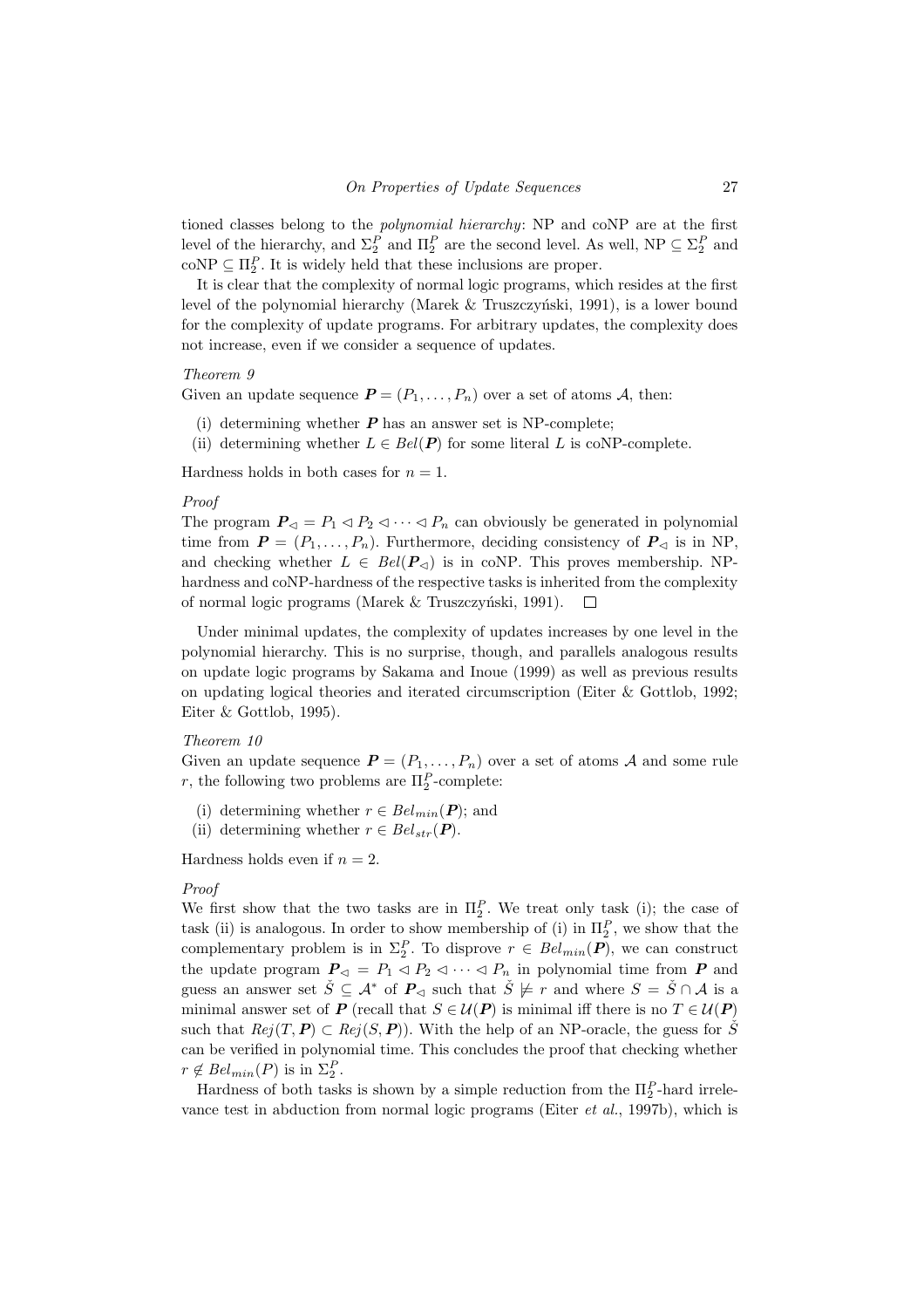the following problem: Given a normal logic program  $P$ , a set of atoms  $H$ , a set of literals M, and an atom  $h_0 \in H$ , decide whether  $h_0$  is not contained in any minimal brave explanation of M, i.e., decide whether  $h_0 \notin E$  holds for each minimal  $E \subseteq H$ (with respect to inclusion) such that  $P \cup E$  has some stable model S with  $S \models L$ , for all  $L \in M$ .

The reduction is defined as follows: For each  $h \in H$ , let  $h'$  and  $h''$  be fresh atoms, and consider the update sequence  $\boldsymbol{P} = (P_1, P_2)$ , where

$$
P_1 = \{\neg h' \leftarrow \mid h \in H\},
$$
  
\n
$$
P_2 = P \cup \{\negthickspace\leftarrow not \ L \mid L \in M\} \cup \{h \leftarrow h', h' \leftarrow not \ h'', h'' \leftarrow not \ h' \mid h \in H\}.
$$

It can be shown that there is a one-to-one correspondence between the rejection sets  $Rej(S, P)$  of the minimal answer sets S of P and the minimal brave explanations E for M. In particular, the rule  $\neg h'_0 \leftarrow \text{ is in } Rej(S)$  iff  $h_0$  belongs to the corresponding minimal explanation E. It follows that  $h_0 \leftarrow \in Bel_{min}(\mathbf{P})$  iff  $h_0$  is not contained in any brave explanation for M, which establishes  $\Pi_2^P$ -hardness of (i). Since the notions of minimal and strictly minimal answer sets coincide for update sequences of length 2, we have that  $Bel_{min}(\mathbf{P}) = Bel_{str}(\mathbf{P})$ . Thus,  $\Pi_2^P$ -hardness of (ii) holds as well.  $\square$ 

Similar results hold in the approach of Inoue and Sakama (1999). Furthermore, they imply that minimal and strictly minimal answer sets can be polynomially translated into disjunctive logic programming, which can serve as a basis for implementation purposes. The next section deals with some algorithmic issues.

### 6.2 Implementation

The notion of update sequence can be easily extended to the case where rules may contain variables. As usual, the semantics of a program  $P$  containing variables is defined in terms of the semantics of its ground instances  $P^*$  over the Herbrand base. Rules r with variables  $X = X_1, \ldots, X_n$  are denoted  $r(X)$ , and rejection of r is represented by a predicate  $rej_r(\mathbf{X})$ ; further details, can be found in (Eiter *et al.*, 2000b). In the rest of this section, we consider function-free update sequences  $P$ .

Since answer sets of (first-order) update sequences are defined by answer sets of (first-order) ELPs, it is relative straightforward to implement the current update approach. In fact, an implementation can be built on top of existing solvers for answer set semantics. In the present case, we implemented updates as a front-end for the logic programming tool DLV (Eiter *et al.*, 1997a; Eiter *et al.*, 1998). The latter system is a state-of-the-art solver for disjunctive logic programs (DLPs) under the answer set semantics. It allows for non-ground rules and calculates answer sets by performing a reduction to the stable model semantics. (Another highly efficient logic programming implementation, realizing stable model semantics, is the system  $s$ models (Niemelä  $\&$  Simons, 1996), which would similarly fit as underlying reasoning engine. We chose DLV because of familiarity and its optimization techniques for grounding, as well as its expressiveness which would allow an integral solution to compute strict and strictly minimal answer sets, respectively.) Formally, DLPs are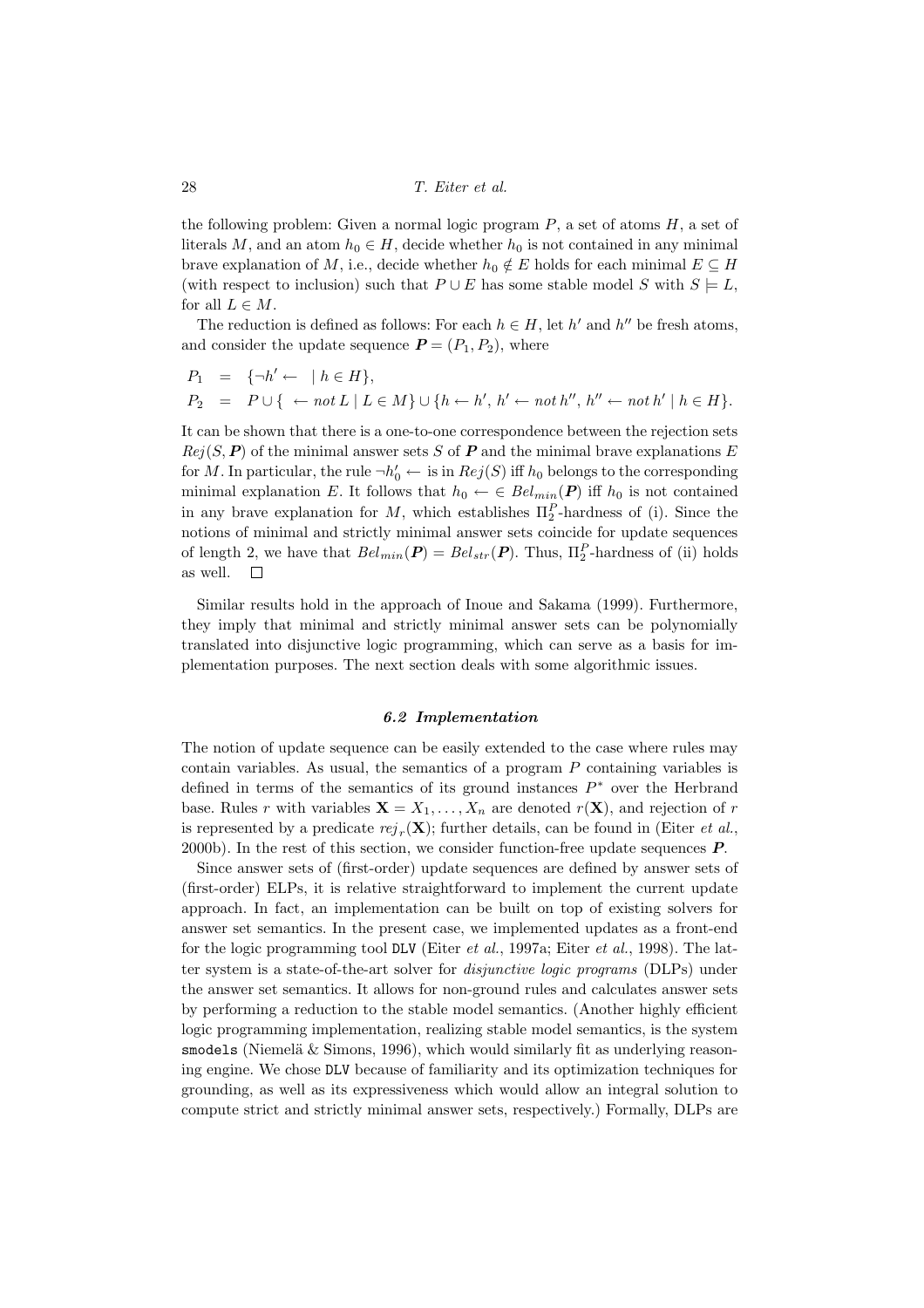defined as ELPs where disjunctions may appear in the head of rules; the answer set semantics for DLPs is due to Gelfond and Lifschitz (1991).

The implemented tasks agree with the decision problems discussed in the previous section, i.e., they comprise the following problems: (i) checking the existence of an answer set for a given update sequence, (ii) brave reasoning, and (iii) skeptical reasoning; as well as the corresponding problems for minimal and strictly minimal answer sets. All of these tasks have been realized for first-order update sequences, employing the advanced grounding mechanism of DLV.

As regards the implementation for minimal and strictly minimal update answer sets, although in principle it is possible to express the corresponding reasoning tasks in terms of DLPs (which is a consequence of Theorem 10 and well-known expressibility results for the disjunctive answer set semantics (Eiter *et al.*, 1997c)), we chose instead to pursue a two-step evaluation approach for our purposes, remaining within the present non-disjunctive framework, and, at the same time, adhering more closer to the underlying intuitions. Roughly speaking, this two-step approach can be described as follows: First, all candidates for minimal (strictly minimal) answer sets are calculated, i.e., all answer sets of the update program  $P_{\leq l}$ . Afterwards, every candidate is tested for being minimal (strictly minimal).

Testing a candidate, S, for minimality (strict minimality) is performed by evaluating a test program,  $\mathbf{P}_S^{min}$  ( $\mathbf{P}_S^{strict}$ ), consisting of the rules of  $\mathbf{P}_{\lhd}$  and a set of additional rules. Intuitively, the additional rules constrain the answer sets of  $\textbf{\textit{P}}_{S}^{min}$  $(\boldsymbol{P}_S^{strict})$  to those answer sets of  $\boldsymbol{P}_{\lhd}$  having a smaller set of rejected rules compared to the rules rejected by S (or to those answer sets of  $P_{\leq}$  preferred over S, respectively). Hence, the candidate  $S$  is minimal (strictly minimal) if the corresponding test program  $\mathbf{P}_S^{min}$  ( $\mathbf{P}_S^{strict}$ ) has no answer set. In the following subsections, the implementation approach is described more formally.

### 6.2.1 Minimal Answer Sets

Definition 7

Let  $P_{\leq 1} = P_1 \leq \ldots \leq P_n$  be a (first-order) update program and S an answer set of  $P_{\leq l}$ . Let ok be a new nullary predicate symbol (i.e., propositional atom) and, for each predicate symbol  $rej_r$  occurring in  $P_{\leq 1}$ , let  $s_r$  be a new predicate symbol of the same arity as  $rej_r$ . Then, the minimality-test program with respect to S,  $P_S^{min}$ , consists of all rules and constraints of  $P_{\lhd}$ , together with the following items:

(i) for each predicate symbol  $rej_r$  occurring in  $P_{\leq l}$ :

$$
\leftarrow \quad \textit{rej}_{r}(\mathbf{X}), \textit{not } s_{r}(\mathbf{X});
$$

(ii) for each ground formula  $rej_r(\mathbf{t}) \in S$ :

$$
\begin{aligned}\nok &\quad \leftarrow \quad not\; rej_r(\mathbf{t});\\ \ns_r(\mathbf{t}) &\quad \leftarrow \quad ;\n\end{aligned}
$$

(iii) the constraint

 $not \, ok.$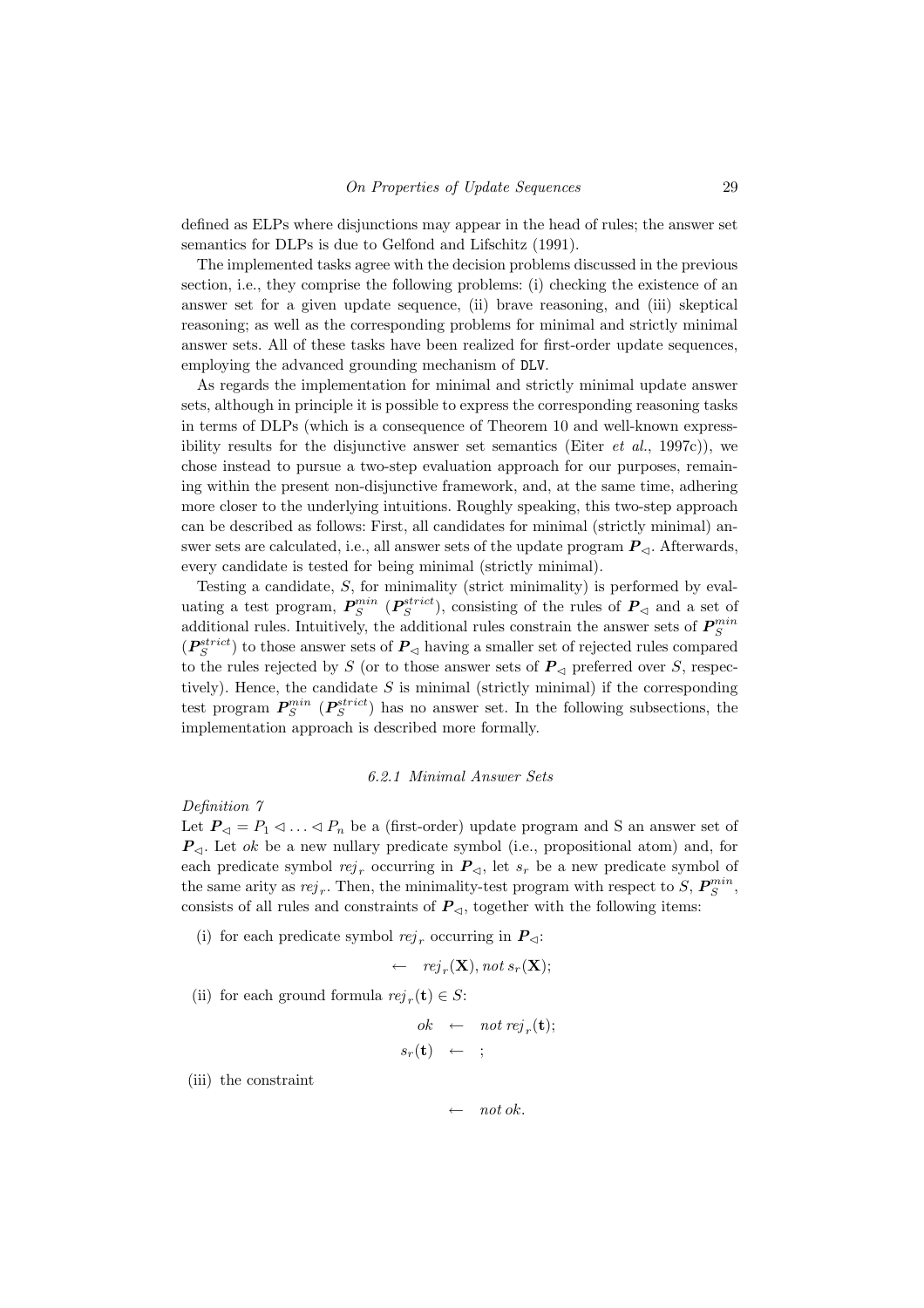```
Algorithm Compute Minimal Models(P)Input: A sequence of ELPs P = (P_1, \ldots, P_n).
Output: All minimal answer sets of P.
var Cands : SetOfAnswerSets;
var MinModels : SetOfAnswerSets;
Cands := Compute\_Answer\_Sets(P_{\leq});
for all S \in Cands do
       var Counter : SetOfAnswerSets;
       Counter := Compute_Answer_Sets(P_S^{min});
       if (Counter = \emptyset) then
              MinModels := MinModels \cup \{S\};fi
rof
return MinModels;
```
Fig. 1. Algorithm to calculate minimal answer sets.

Note that in the above definition, only the rules and facts of (ii) manifest the dependence of  $\mathbf{P}_{S}^{min}$  from S. Informally, the constraints (i) eliminate all answer sets with rejection sets which cannot be subsets of  $Rej(S, P)$ , i.e., which reject at least one rule not rejected in S. In the remaining answer sets, if any, either ok is true, i.e., at least one rule which is rejected in S is not rejected in such a set, or  $ok$ is false, in which case their rejection sets equal  $Rej(S, P)$ , and thus these sets are eliminated by Constraint (iii). Actually, the following proposition holds:

#### Theorem 11

Let S be an answer set of  $P_{\lhd}$ . Then, S is a minimal answer set of  $P_{\lhd}$  iff  $P_S^{min}$  has no answer set.

#### Proof

Only-if part. Suppose  $P_S^{min}$  has an answer set S'. Then ok must be true in S' due to the constraint (iii) of Definition 7. Since rules (ii) of Definition 7 are the only ones in  $\mathbf{P}_S^{min}$  with head *ok*, there exists a ground term  $rej_r(\mathbf{t}) \in S$  such that  $rej_r(\mathbf{t}) \notin S'$ . Moreover, no ground term  $rej_{r'}(\mathbf{t}) \in S' \setminus S$  can exist due to the constraints (i) of Definition 7. (Observe that  $rej_{r'}(\mathbf{t}) \notin S$  implies  $s_{r'}(\mathbf{t}) \notin S'$ ; hence, if  $rej_{r'}(\mathbf{t}) \in S'$ , then the body of one of the constraints is true in  $S'$ .) This proves  $Rej(S', P_S^{min}) = Rej(S', P) \subset Rej(S, P).$ 

Since the predicate symbols ok and  $s_r$  do not occur in  $P_{\leq l}$ , and  $P_S^{min}$  contains all rules and constraints of  $P_{\leq 1}$ , results on the splitting of logic programs (Lifschitz & Turner, 1994) imply that  $\tilde{S} = S' \setminus (\{ok\} \cup \{s_r(\mathbf{t}) \mid s_r(\mathbf{t}) \in S'\})$  is an answer set of  $P_{\lhd}$ . Given that  $Rej(\tilde{S}, P) = Rej(S', P) \subset Rej(S, P)$ , we obtain that S is not minimal.

If part. Suppose S is not minimal. Then there exists an answer set  $\tilde{S}$  of  $P_{\leq}$  with  $Rej(\tilde{S}, P) \subset Rej(S, P)$ . Consider  $S' = \tilde{S} \cup \{ok\} \cup \{s_r(\mathbf{t}) \mid rej_r(\mathbf{t}) \in S\}$ . It is easily verified that  $\tilde{S}$  is an answer set of  $\mathbf{P}_{S}^{min}$ .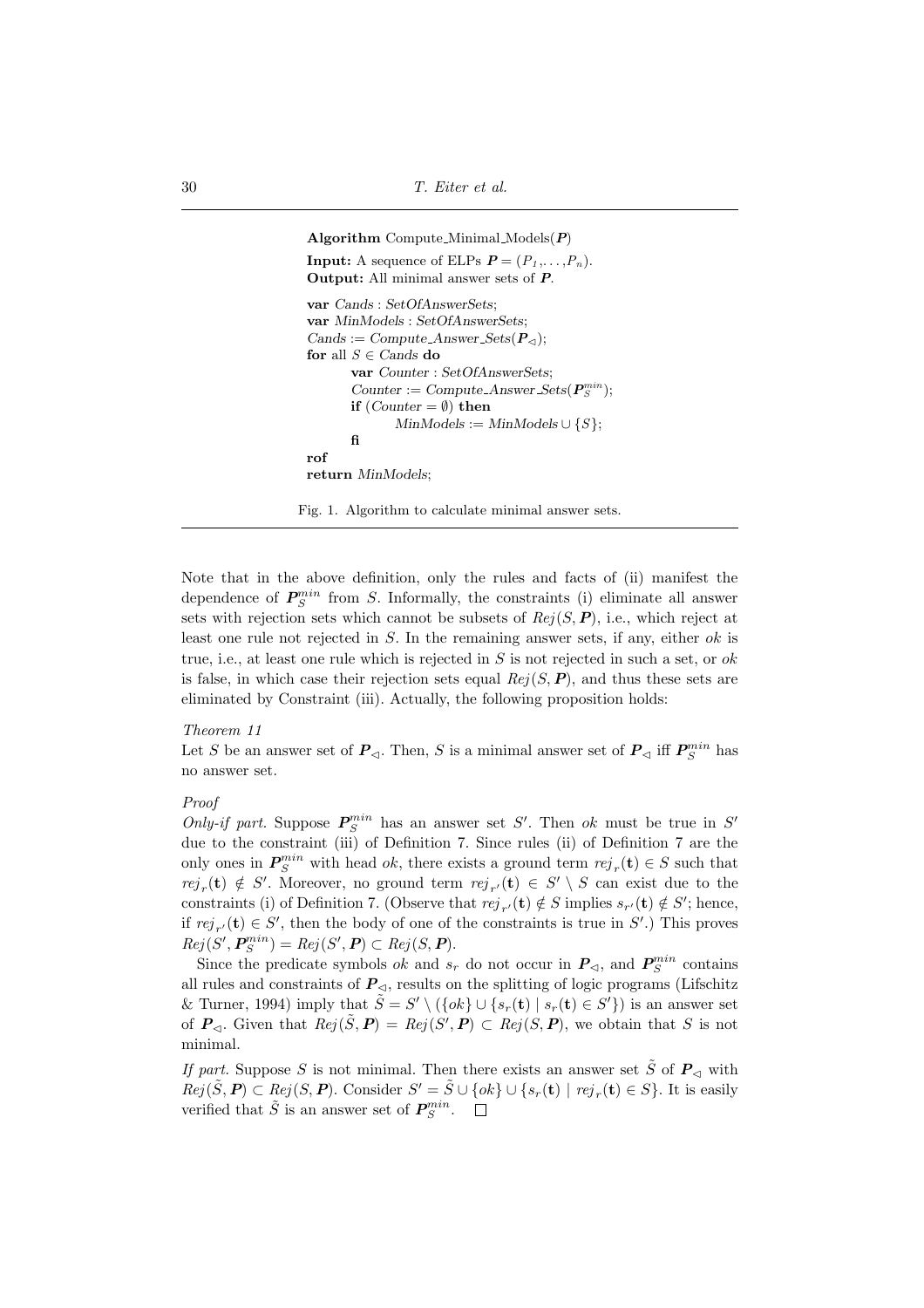This result allows us to calculate all minimal answer sets of  $P_{\lhd}$  using the straightforward algorithm depicted in Figure 1, which proceeds as follows: compute all answer sets of  $P_{\leq 1}$  and check for every answer set S if the corresponding minimalitytest program  $\mathbf{P}_S^{min}$  has at least one answer set. If not, then add S to the set of minimal answer sets of  $P_{\leq l}$ .

#### 6.2.2 Strictly Minimal Answer Sets

Definition 8

Let  $P_{\lhd} = P_1 \lhd \ldots \lhd P_n$  be a (first-order) update program and S an answer set of  $P_{\lhd}$ . Let ok, ok<sub>i</sub>  $(1 \leq i \leq n)$ , and eq<sub>i</sub>  $(1 \leq i \leq n+1)$  be new nullary predicate symbols, and, for each predicate symbol  $rej_r$  occurring in  $P_{\leq 1}$ , let  $s_r$  be a new predicate symbol of the same arity as  $rej_r$ . Then, the program  $\mathbf{P}_S^{strict}$  consists of all rules and constraints of  $P_{\leq 1}$ , together with the following items:

(i) for each predicate  $rej_r$  occurring in  $P_{\leq l}$ , corresponding to  $r \in P_i$ :

$$
\leftarrow \quad \textit{rej}_{r}(\mathbf{X}), \textit{not } s_{r}(\mathbf{X}), \textit{eq}_{i+1};
$$

(ii) for each ground term  $rej_r(\mathbf{t}) \in S$ , corresponding to  $r \in P_i$ :

$$
\begin{array}{rcl}\nok_i & \leftarrow & not\, rej_r(\mathbf{t}), eq_{i+1}; \\
s_r(\mathbf{t}) & \leftarrow & ;\n\end{array}
$$

(iii) for  $1 \leq i \leq n$ :

$$
eq_i \leftarrow eq_{i+1}, not \, ok_i; \\
ok \leftarrow ok_i;
$$

(iv) the constraint

 $not \, ok$ 

and the fact

$$
eq_{n+1} \leftarrow .
$$

Again, program  $\mathbf{P}_S^{strict}$  depends on S only in virtue of Item (ii). The constraints of Item (i) eliminate all answer sets  $S'$  which cannot be preferred over  $S$  because at some level *i* they reject a rule not rejected in S, and  $Rej_j(S, P) = Rej_j(S', P)$ holds for  $j = i + 1, \ldots, n$  (expressed by  $eq_{i+1}$ ). In the remaining answer sets, if there is any, ok is either true, or false. If ok is true in  $S'$ , then ok<sub>i</sub> is true in  $S'$ for some level *i*, i.e.,  $S'$  does not reject a rule of  $P_i$  which is rejected in  $S$ , and  $Rej_j(S, P) = Rej_j(S', P)$  for  $j = i + 1, ..., n$ . In this case, S' is preferred over S. If, however, ok is false in S', then  $Rej_i(S, P) = Rej_i(S', P)$ , for  $i = 1, ..., n$ , and  $S'$  is killed by the constraint of Item (iv).

An equivalent result as for minimality-test programs holds for the above test programs as well. Hence, the same algorithm using  $\mathbf{P}_S^{strict}$  instead of  $\mathbf{P}_S^{min}$  can be used to compute all strictly minimal answer sets of  $P_{\leq l}$ .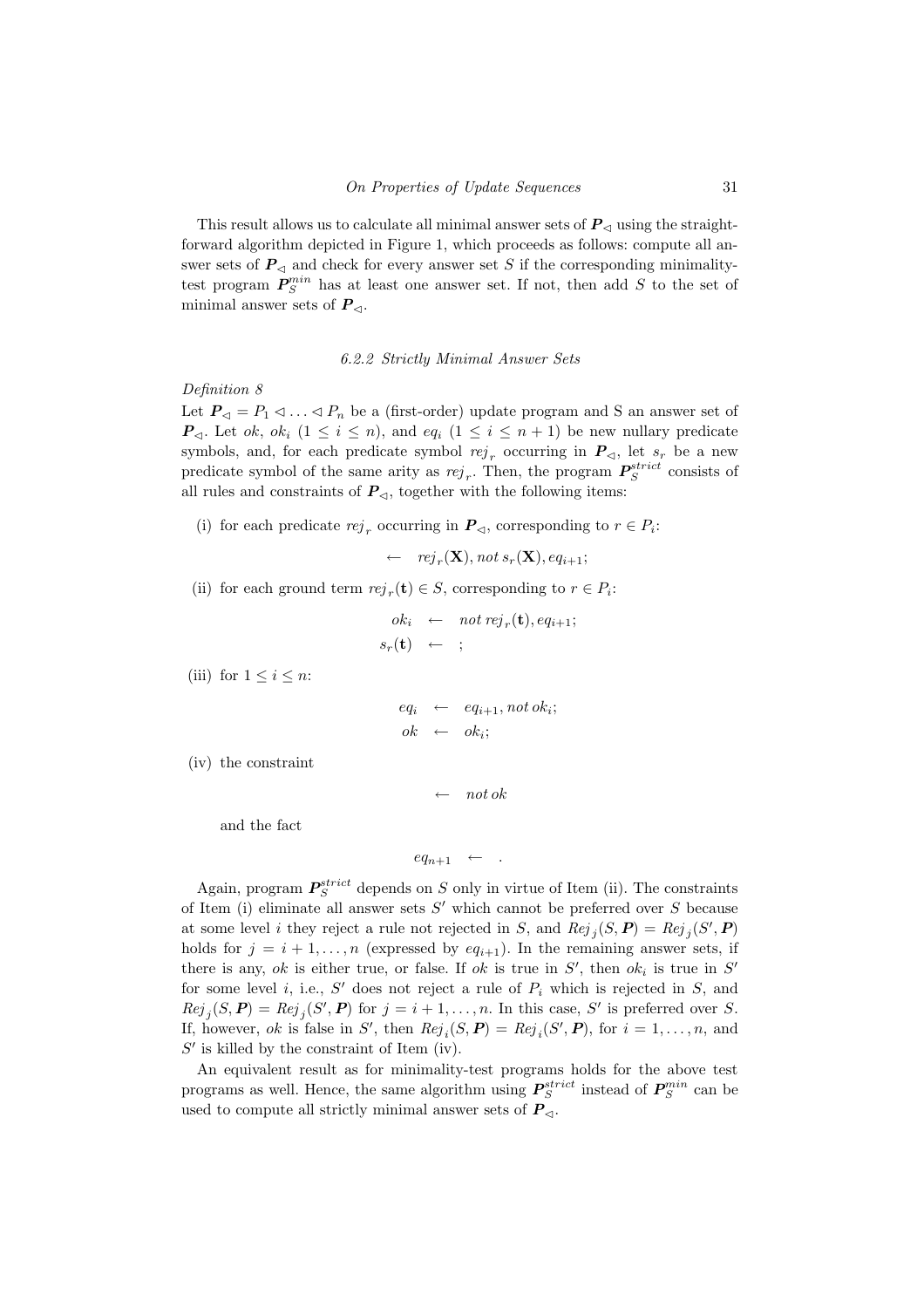Theorem 12

Let S be an answer set of  $P_{\lhd}$ . Then, S is a strictly minimal answer set of  $P_{\lhd}$  iff  $P_S^{strict}$  has no answer set.

### Proof

Only-if part. Suppose  $P_S^{strict}$  has an answer set S'. Then ok must be true in S', due to Constraint (iv) of Definition 8. Since the rules of Item (iii) of Definition 8 are the only ones in  $P_S^{strict}$  with head *ok*, there exists some *i*,  $1 \le i \le n$ , such that  $ok_i \in S'$ . This implies that the body of the corresponding rule of (ii) must be true in S'. Hence, there exists a ground term  $rej_r(\mathbf{t}) \in S \setminus S'$ , where  $r \in P_i$  and such that  $eq_{i+1} \in S'$ . Moreover, except for the fact  $eq_{n+1} \leftarrow$ , the rules of (iii) are the only ones in  $P_S^{strict}$  with eq predicate symbols in their heads, so that  $eq_{i+1}$  implies  $eq_j \in S'$  and  $ok_j \notin S'$  for  $j = i + 1, ..., n$  if  $i < n$ . From this, and the constraints of (i), it follows that no ground term  $rej_{r'}(\mathbf{t})S' \setminus S$ ,  $r' \in P_j$ ,  $j = i, ..., n$ , can exist  $(rej_{r'}(t) \notin S$  implies  $s_{r'}(t) \notin S'$ ; hence, having  $rej_{r'}(t) \in S'$  and  $eq_{j+1} \in S'$ , the body of one of the constraints is true in S'). It also follows that for every  $r' \in P_j$ ,  $j = i+1, \ldots, n$ , if  $rej_{r'}(\mathbf{t}) \in S$ , then  $rej_{r'}(\mathbf{t}) \in S'$  (otherwise the body of one of the rules of (ii) would be true in S', implying  $ok_j \in S'$ , a contradiction).

Summarizing, we have shown  $Rej_i(S', P_S^{strict}) = Rej_i(S', P_{\lhd}) \subset Rej_i(S, P_{\lhd})$ and  $Rej_j(S', \mathbf{P}_S^{strict}) = Rej_j(S', \mathbf{P}_\lhd) = Rej_j(S, \mathbf{P}_\lhd)$ , for  $j = i + 1, \ldots, n$ . So, S' is preferred over S.

Since none of the predicate symbols *ok*, eq, and  $s_r$  occurs in  $P_{\leq l}$ , and  $P_S^{strict}$ contains all rules and constraints of  $P_{\leq 1}$ , by a similar argument as in the proof of Theorem 11 (i.e., invoking splitting results from (Lifschitz  $\&$  Turner, 1994)) it follows that

$$
\tilde{S} = S' \setminus (\{ok, ok_i\} \cup \{eq_j \mid j = i+1, \ldots, n+1\} \cup \{s_r(\mathbf{t}) \mid s_r(\mathbf{t}) \in S'\})
$$

is an answer set of  $P_{\lhd}$ . Given that  $Rej(\tilde{S}, P_{\lhd}) = Rej(S', P_{\lhd})$ , we obtain that  $\tilde{S}$  is preferred over S. Consequently, S is not a strictly minimal answer set.

If part. Suppose  $S$  is not a strictly minimal answer set. Then there exists an answer set  $\tilde{S}$  of  $P_{\leq 1}$  which is preferred over S. In particular, there exists some  $i, 1 \leq i \leq n$ , such that  $Rej_j(\tilde{S}, P_{\lhd}) = Rej_j(S, P_{\lhd})$  for  $j = i + 1, \ldots, n$  and  $Rej_i(\tilde{S}, P_{\lhd}) \subset$  $Rej_i(S, \boldsymbol{P}_{\lhd})$ . Consider

 $S' = \tilde{S} \cup \{ok, ok_i\} \cup \{eq_j \mid j = i + 1, \ldots, n + 1\} \cup \{s_r(\mathbf{t}) \mid rej_r(\mathbf{t}) \in S\}.$ 

It is easily verified that  $\tilde{S}$  is an answer set of  $P_S^{strict}$ .

### 7 Relations to Other Approaches

In this section, we analyze the relations between the current update framework and other formalisms. First of all, we discuss the connection with inheritance programs by Buccafurri et al. (1999a), which has not been introduced as a formalism for updates but can be successfully interpreted as such, coming to an equivalence result with our update sequences over the common fragment.

In a second step, we study the relation on the one hand to the approach of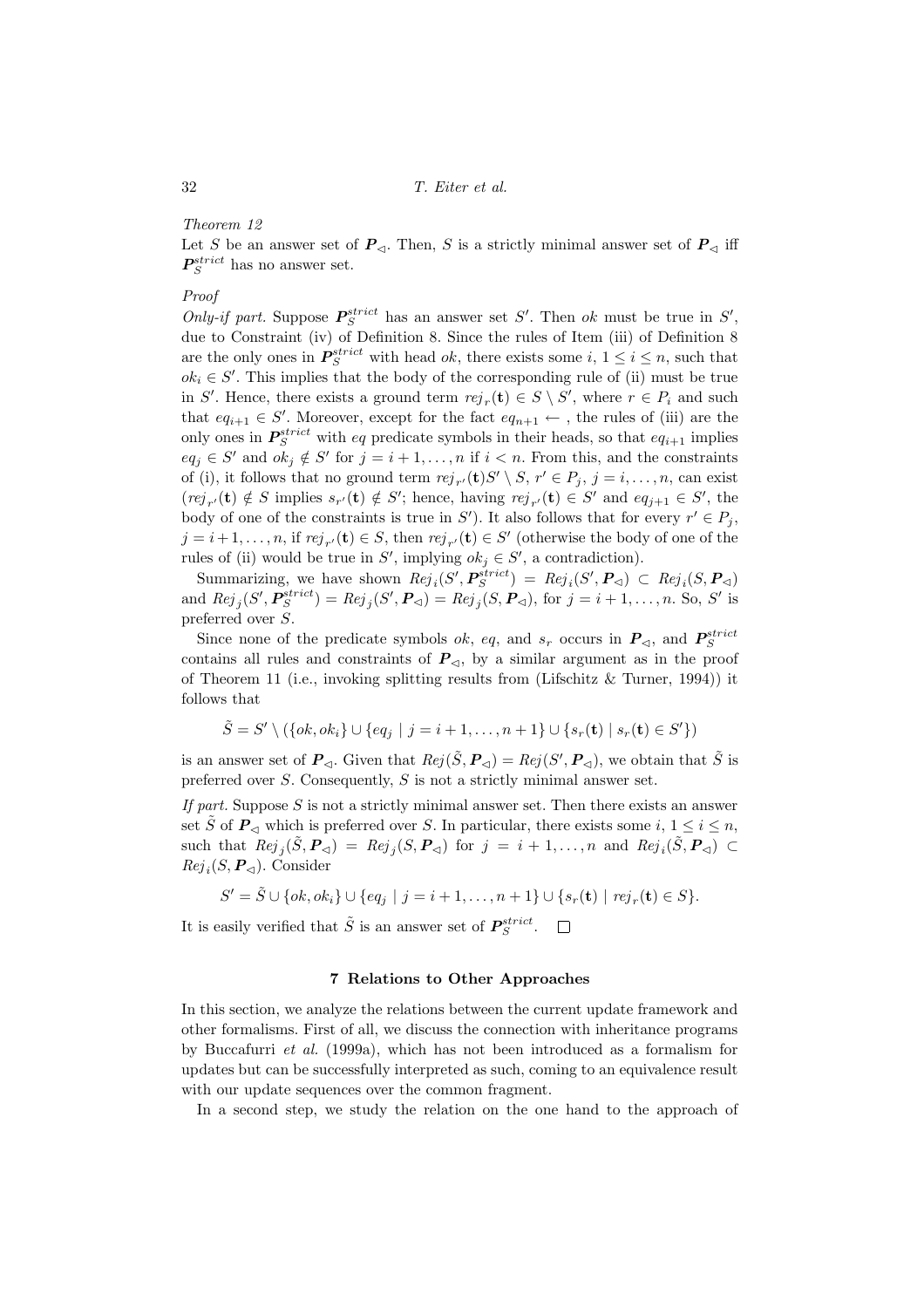Leite and Pereira (1997), also modeling Revision Programming by Marek and Truszczynski (1994), on the other hand to dynamic logic programming (Alferes et al., 1998; Alferes et al., 2000), which is close in spirit to the present update method, in the sense that update sequences are translated to standard logic programs. In particular, we describe the semantical differences between our update programs and dynamic programs, and show that both proposals have problems on certain examples.

Then, we briefly discuss update approaches for logic programs based on preference handling (Zhang & Foo, 1998) and abduction (Inoue & Sakama, 1999). Finally, we mention a method due to Delgrande, Schaub, and Tompits (2000) for handling preference information in the context of logic programs, which is also based on an encoding to ELPs.

### 7.1 Relation to Inheritance Programs

The update semantics we suggest resolves conflicts by assigning "preference" to the more recent information. As already pointed out earlier, this can also be interpreted as some form of inheritance mechanism, where the more recent information is considered as being more specific. In this section, we discuss this aspect in more detail. To wit, we consider the inheritance approach introduced by Buccafurri et al. (1999a) and we show that update sequences can equivalently be described in terms of inheritance programs.

In what follows, we briefly describe the basic layout of the inheritance approach by Buccafurri et al. (1999a). Since that method has originally been specified for non-ground DLPs, and we deal here only with non-disjunctive ELPs, we adapt some of the original definitions accordingly.

A DLP<sup><</sup>-program,  $P^{\lt}$ , is a finite set  $\{\langle o_1, P_1 \rangle, \ldots, \langle o_n, P_n \rangle\}$  of object identifiers  $o_i$  ( $1 \leq i \leq n$ ) and associated ELPs  $P_i$ , together with a strict partial order "<" between object identifiers ( pairs  $\langle o_i, P_i \rangle$  are called *objects*).<sup>5</sup> As well, we say that  $P^{\lt}$ is a DLP<sup> $\leq$ </sup>-program *over* a set of atoms A iff A denotes the set of all atoms appearing in  $P^{\lt}$ . Informally, possible conflicts in determining properties of the objects are resolved in favor of rules which are *more specific* according to the hierarchy, in the sense that rule  $r \in P_k$  is considered to represent more specific information than rule  $r' \in P_l$  whenever  $o_k < o_l$  holds  $(1 \leq k, l \leq n$  and  $k \neq l$ ). In the following,  $\rho(P^{\lt})$ denotes the multiset of all rules appearing in the programs of  $P^{\lt}$ .

Consider some DLP<sup><</sup>-program P<sup><</sup> over a set of atoms A. Let  $I \subseteq Lit_{\mathcal{A}}$  be an interpretation and let  $r_1 \in P$  and  $r_2 \in P'$  be two conflicting rules, where  $\langle o, P \rangle$ ,  $\langle o', P' \rangle \in P^{\lt}$ . Then,  $r_1$  overrides  $r_2$  in I iff (i)  $o < o'$ , (ii)  $H(r_1)$  is true in I, and (iii)  $B(r_2)$  is true in I. A rule  $r \in \rho(P^{\lt})$  is overridden in I iff there exists some  $r' \in \rho(P^{\lt})$  which overrides r in I.

An interpretation  $I \subseteq Lit_{\mathcal{A}}$  is a model of  $P^{\lt}$  iff every rule in  $\rho(P^{\lt})$  is either

 $5$  Strictly speaking, in the current context, the term "DLP<sup> $\leq$ </sup>-program" (as introduced by Buccafurri et al. (1999a)) is a bit of a misnomer, because "DLP" points to *disjunctive* logic programs; however, we retained the original name for reference's sake.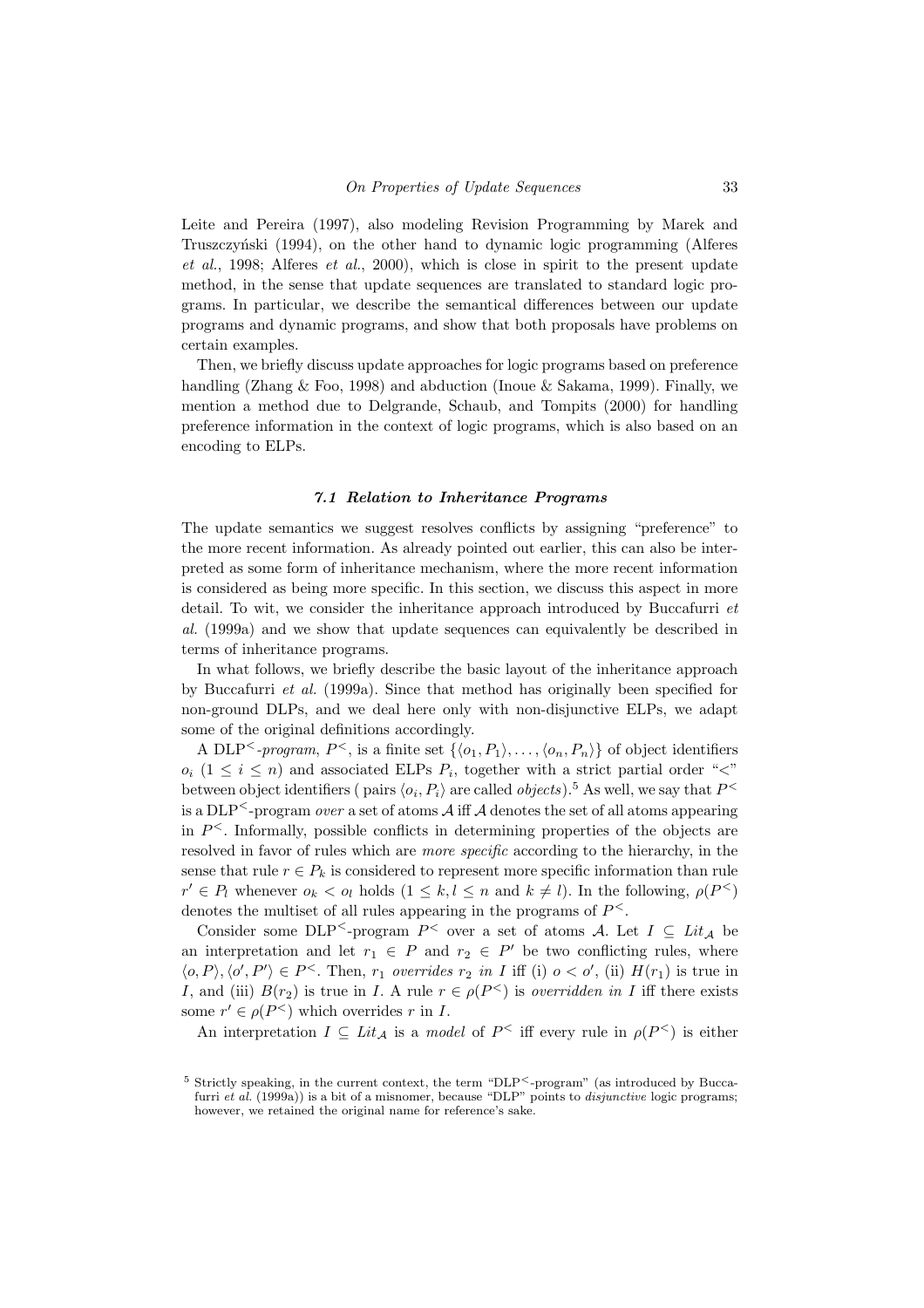overridden or true in  $I$ ; moreover,  $I$  is minimal iff it is the least model of all these rules. The *reduct*,  $G_I(P^{\lt})$ , of the DLP<sup> $\lt$ </sup>-program  $P^{\lt}$  *relative* to I results from  $\rho(P^{\lt})$  by (i) deleting any rule  $r \in \rho(P^{\lt})$  which is either overridden in I or defeated by I; and (ii) deleting all weakly negated literals in the bodies of the remaining rules of  $\rho(P^{\lt}\rangle)$ . Then, I is an answer set of  $P^{\lt}$  iff it is a minimal model of  $G_I(P^{\lt}\)$ .

This concludes our brief review of the inheritance framework of (Buccafurri et al., 1999a); we continue with our correspondence result.

### Theorem 13

 $S \subseteq Lit_{\mathcal{A}}$  is an answer set of the update sequence  $\mathbf{P} = (P_1, \ldots, P_n)$  over  $\mathcal{A}$  iff S is an answer set of the DLP<sup><</sup>-program  $P^{\lt} = \{ \langle o_1, P_1 \rangle, \ldots, \langle o_n, P_n \rangle \}$  having inheritance order  $o_n < o_{n-1} < \cdots < o_1$ .

### Proof

We first note the following two properties, which can be verified in a straightforward way. Let  $I \subseteq Lit_{\mathcal{A}}$  be some interpretation and  $r \in \rho(P^{\lt} )$ . Then:

- (i) If  $r \in Rej(I, P)$ , then r is overridden in I.
- (ii) Assume I satisfies for any  $r' \in \rho(P^{\lt})$  the condition that  $B(r')$  is true in I whenever  $H(r')$  is true in I. Then, r is overridden in I only if  $r \in Rej(I, P)$ .

We proceed with the proof of the main result. Suppose S is an answer set of  $P =$  $(P_1, \ldots, P_n)$ . We show S is an answer set of  $P^{\lt} = \{ \langle o_1, P_1 \rangle, \ldots, \langle o_n, P_n \rangle \}$  with inheritance order  $o_n < o_{n-1} < \cdots < o_1$ .

First, we show that S is a model of  $G_S(P^{\lt}\)$ . Consider some  $r \in G_S(P^{\lt}\)$ . Then, there is some rule  $\hat{r} \in \rho(P^{\lt})$  such that  $r = \hat{r}^+$  and  $\hat{r}$  is neither overridden in S nor defeated by S. Applying Property (i), we get that  $\hat{r} \notin \text{Rej}(S, \mathbf{P})$ . Hence,  $\hat{r} \in (\cup P \setminus \text{Rej}(S, P))^S$  since  $\hat{r}$  is not defeated by S. Thus, given that S is an answer set of P, Theorem 4 implies that  $r = \hat{r}^+$  is true in S. It follows that S is a model of  $G_S(P^{\lt}\)$ .

Next, we show that there is no proper subset of S which is also a model of  $G_S(P^{\lt}\)$ . Suppose there is such a set  $S_0 \subset S$ . Since S is an answer set of P, Property (ii) can be applied, and we obtain  $r \in G_S(P^{\lt})$  whenever  $r \in (\cup P \setminus \mathbb{R})$  $Rej(S, P)<sup>S</sup>$  holds. As a consequence,  $S_0$  is a model of  $r \in (\cup P \setminus Rej(S, P))^{S}$ , which contradicts the fact that S is an answer set of  $P$ . This concludes the proof that S is an answer set of  $P \leq$  if S is an answer set of P.

For the converse direction, assume S is an answer set of  $P^{\lt}$ . Similar to the argumentation given above, Property (ii) implies that S is a model of  $(\cup P \setminus \text{Rej}(S, P))^S$ . As well, S is a minimal model of  $(\bigcup P \setminus Rej(S, P))^S$ , because otherwise Property (i) would yield a proper subset  $S_0$  of S being a model of  $G_S(P<)$ , contradicting the fact that such a subset  $S_0$  cannot exist, because S is an answer of  $P^{\lt}$ .

Inheritance programs are also related to ordered logic programs, due to Laenens et al. (1990) and further analyzed by Buccafurri et al. (1996). The difference between inheritance programs and ordered logic programs is that the latter ones have a builtin contradiction removal feature, which eliminates local inconsistencies in a given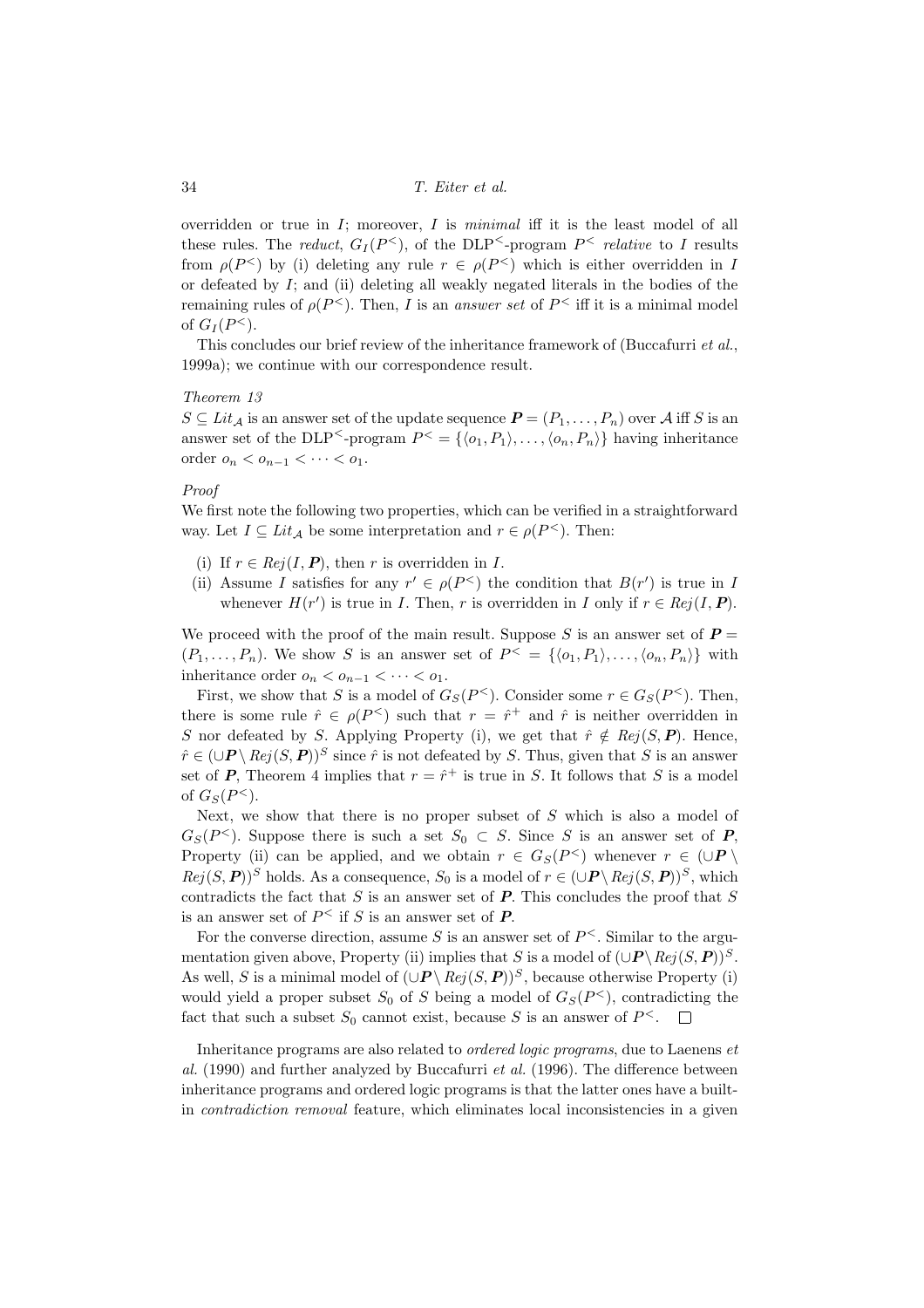hierarchy of programs. Thus, for linearly ordered programs  $P_1 \leq P_2 \leq \cdots \leq P_n$ where such inconsistencies do not occur, e.g., if for any two conflicting rules in  $P_i$  $(1 \leq i \leq n)$  their bodies cannot be simultaneously satisfied, the above equivalence result holds for ordered logic programs as well.

### 7.2 Revision Programs and the Approach of Leite and Pereira

In the framework of Marek and Truszczyński (1994), a knowledge base is a collection of positive facts, and revision programs specify conditional insertions or removals of facts under a semantics very similar to the stable semantics. In discussing this approach, Leite and Pereira (1997) argued that the approach of revision programs is not adequate if more complex knowledge is represented in the form of logic programs, because revision programs compute only "model-by-model updates", which do not capture the additional information encoded by logic programs. Accordingly, they proposed an extended framework in which a suitable inertia principle for rules realizes the update independently of any specific model of the original program. In the following, we briefly sketch their approach.

In a first step, Leite and Pereira (1997) define their approach for normal logic programs, and afterwards they extend it to handle programs with strong negation as well. Furthermore, (Leite  $&$  Pereira, 1997) deals only with the situation where a given program is updated by a single program; the general case involving an arbitrary number of updates is described in (Leite, 1997). We describe here the latter approach, but, for the sake of simplicity, only the case of normal logic programs.

Following the method of revision programs (Marek  $&$  Truszczynski, 1994), an update program in the sense of (Leite & Pereira, 1997) is a finite collection of rules of the form

$$
in(A) \leftarrow in(B_1), \dots, in(B_m), out(C_1), \dots, out(C_n), \text{ and } (1)
$$

$$
out(A') \leftarrow in(B'_1), \dots, in(B'_m), out(C'_1), \dots, out(C'_n), \tag{2}
$$

where  $A, A', B_i, B'_i, C_j, C'_j$  are atoms  $(1 \leq i \leq m, 1 \leq j \leq n)$ . Intuitively, Rule (1) states that A should be true given that  $B_1, \ldots, B_m$  are true and  $C_1, \ldots, C_n$  are false, and a similar meaning holds for Rule (2). Rule (1) is called an in-rule, and Rule (2) is an out-rule. Semantically, in-rule (1) is interpreted as the logic program rule

$$
A \leftarrow B_1, \ldots, B_m, \text{not } C_1, \ldots, \text{not } C_n,
$$

whilst out-rule (2) is interpreted as

 $\neg A \leftarrow B_1, \ldots, B_m, \text{not } C_1, \ldots, \text{not } C_n.$ 

When speaking about update programs, in the following they are always identified with finite sets of rules of the above form. Let us call a sequence  $\mathbf{P} = (P_1, \ldots, P_n)$ of such programs an IO-sequence (for "sequence of in- and out-rules"). Consider an IO-sequence  $P = (P_1, \ldots, P_n)$  over A, and let  $S \subseteq Lit_{\mathcal{A}}$  be a set of literals.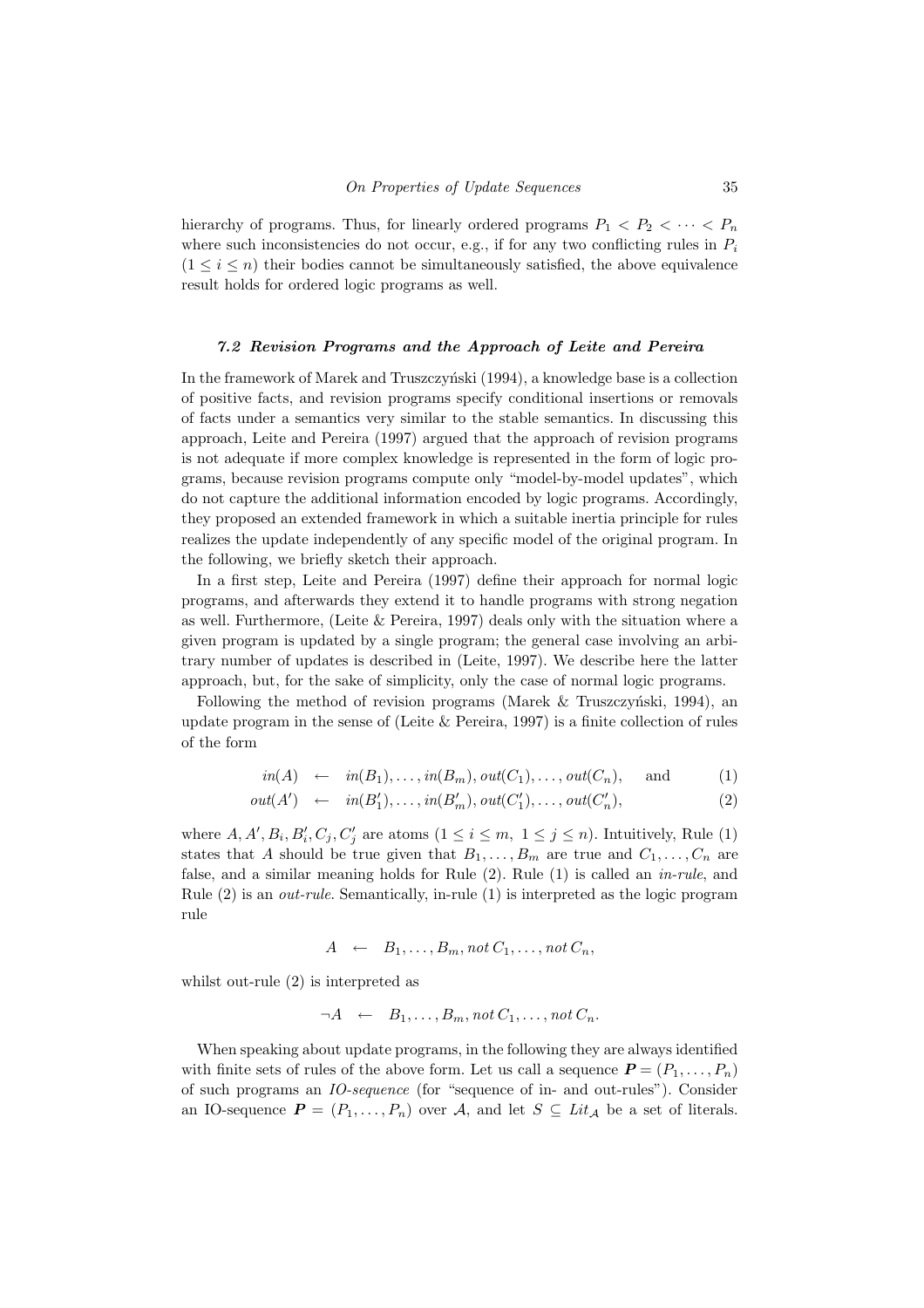Leite (1997) introduces the following notion of a rejection set (for  $1 \le i, j \le n$ ):

 $Rejected(S, i, j) = \bigcup_{i \leq k \leq j} \{ r \in P_i \mid \exists r' \in P_k \text{ such that } r \text{ and } r' \text{ are conflicting} \}$ and  $S \models B(r) \cup B(r')$  }.

Then,  $S \cap A$  is a **P**-justified update at state j  $(1 \leq j \leq n)$  iff S is an answer set of

$$
\bigcup_{i\leq j}(P_i\setminus Rejected(S,i,j)),
$$

provided that each program  $\bigcup_{i\leq l}(P_i \setminus \text{Rejected}(S,i,j)),$  for  $l \leq j$ , possesses an answer set.<sup>6</sup>

It is easily seen that for  $P = (P_1, \ldots, P_n)$  and S as above, S is an answer set of  $\bigcup_{i\leq n}(P_i\setminus Rejected(S,i,j))$  iff it is an answer set of  $\cup P\setminus Rej'(S, P)$ , where  $Rej'(S, P)$ is the weak form of a rejection set, as defined in Section 3.2. Hence, we can state the following proposition:

### Theorem 14

Let  $P = (P_1, \ldots, P_n)$  be an IO-sequence over A and  $S \subseteq Lit_{\mathcal{A}}$  a set of literals. Assume that each subsequence  $(P_1, \ldots, P_j)$  has an answer set, for  $1 \leq j \leq n$ . Then, S is an answer set of  $P$  if it is a  $P$ -justified update at state n.

The converse of the above result, viz. that  $P$ -justified updates at state n are answer sets of P, holds under certain restrictions (cf. Section 3.2).

Concerning the extended framework of Leite and Pereira in which rules of the form (1) and (2) may contain literals instead of plain atoms, only weaker correspondences can be found, assuming that update sequences contain only in-rules.

# 7.3 Dynamic Logic Programming

Alferes et al. (1998; 2000) introduced the concept of dynamic logic programs as a generalization of both the idea of updating interpretations through revision programs (Marek  $&$  Truszczynski, 1994) and of updating programs as defined by Alferes and Pereira (1997) and by Leite and Pereira (1997). Syntactically, dynamic logic programs are based on generalized logic programs (GLPs), which allow default negation in the head of rules, but no strong negation whatsoever.

In dynamic logic programming (DynLP in the following), the models of a sequence of updates are defined as the stable models of the program resulting from a syntactic rewriting, similar to the transformation used in our approach. This is called a dynamic update. Elements of the sequence are GLPs.

Regarding the formalisms discussed in the previous subsection, in (Alferes et al., 2000) it is demonstrated that revision programs and dynamic updates are equivalent, provided that the original knowledge is extensional, i.e., the initial program contains only rules of the form  $A \leftarrow \text{ or } not A \leftarrow$ .

<sup>&</sup>lt;sup>6</sup> Strictly speaking, Leite (1997) requires that, for each  $l \leq j$ ,  $\bigcup_{i \leq l} (P_i \setminus \textit{Rejected}(S, i, j))$  has a consistent answer set. However, in our setting, answer sets are always consistent.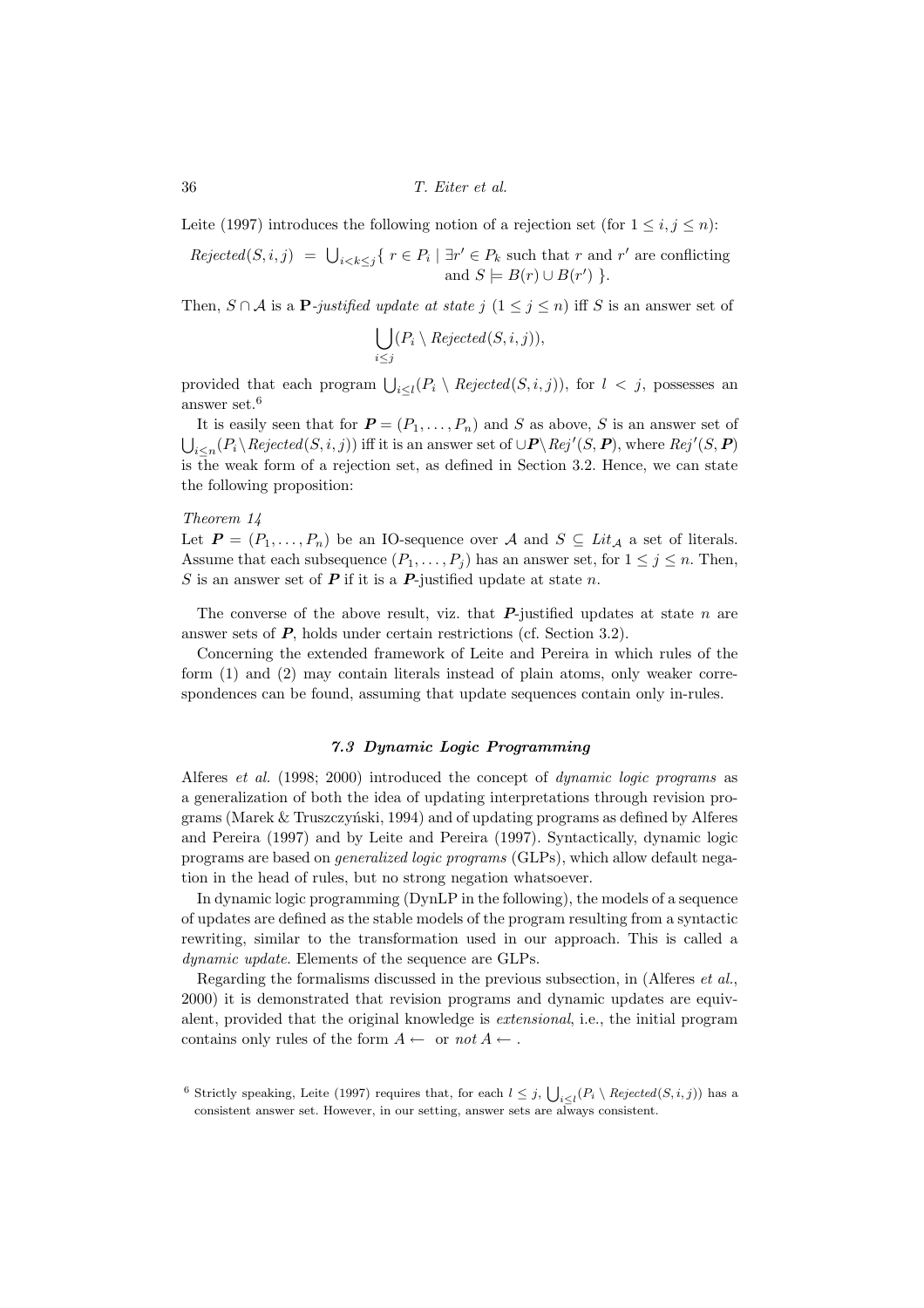Our analysis of dynamic updates can be summarized as follows. First, basic definitions and semantical characterizations of dynamic update programs are given. Afterwards, the relation between dynamic updates and updates according to Definition 2 is investigated. Since the two approaches are defined over different languages, the comparison must include suitable translations to take this distinction into account. As a matter of fact, Alferes et al. (2000) already discussed how ELPs can be handled within their framework; likewise, we define a similar translation schema such that GLPs can be treated by our update method.

As it turns out, there is a semantic difference between dynamic updates and updates according to Definition 2. Although any dynamic update is an update answer set in the sense of Definition 2, the converse does not hold in general, even if Property (CH) from Section 3.2 holds. Intuitively, this can be explained by the fact that dynamic updates are more restrictive as regards to certain circularities in the given update information. On the other hand, there are conditions under which both approaches yield equivalent results (cf. (Eiter  $et al., 2000b$ )). We briefly discuss that dynamic logic programs do not eliminate all kinds of circularities.

In view of the equivalent semantics for the example programs, except in case of Addition of Tautologies, the failure of update principles we presented in Section 4 applies to dynamic logic programs as well. Satisfaction of properties may be established using similar arguments. Furthermore, similar complexity results for dynamic logic programs can be concluded, based on the constructions in Section 6.1.

### 7.3.1 Semantics of Dynamic Logic Programs

Given an update sequence  $P = (P_1, \ldots, P_n)$  of GLPs over A, let  $\mathcal{A}_{dyn}$  be A extended by new, pairwise distinct atoms  $A^-$ ,  $A_i$ ,  $A_i^-$ ,  $A_{P_i}$ ,  $A_{P_i}^-$ , and  $reject(A_i)$ , for each  $A \in \mathcal{A}$  and each  $i \in \{1, \ldots, n\}$ . The dynamic update program  $\mathbf{P}_{\oplus} = P_1 \oplus \cdots \oplus P_n$ over  $\mathcal{A}_{dyn}$  is defined as the GLP consisting of the following items:

(i) for each  $r \in P_i$ ,  $1 \le i \le n$ , with  $B^{-}(r) = \{C_1, \ldots, C_n\}$ :

$$
A_{P_i} \leftarrow B^+(r), C_1^-, \dots, C_n^- \quad \text{if } H(r) = A;
$$
  
\n
$$
A_{P_i} \leftarrow B^+(r), C_1^-, \dots, C_n^- \quad \text{if } H(r) = not A;
$$

(ii) for each atom A occurring in **P** and each  $i \in \{1, \ldots, n\}$ :

$$
A_i \leftarrow A_{P_i}; \quad reject(A_{i-1}^-) \leftarrow A_{P_i};
$$
  
\n
$$
A_i^- \leftarrow A_{P_i}^-; \quad reject(A_{i-1}) \leftarrow A_{P_i}^-;
$$
  
\n
$$
A_i^- \leftarrow A_{i-1}^-, not \, reject(A_{i-1}^-);
$$
  
\n
$$
A_i \leftarrow A_{i-1}^-, not \, reject(A_{i-1}^-);
$$

(iii) for each atom  $A$  occurring in  $P$ :

 $A_0^- \leftarrow ; \qquad A \leftarrow A_n; \qquad A^- \leftarrow A_n^-; \qquad not A \leftarrow A_n^-$ 

One major difference can immediately be identified between our update programs and dynamic updates: In dynamic updates, the value of each atom is determined from the bottom level  $P_1$  upwards towards  $P_n$  (in virtue of rules  $A_i \leftarrow$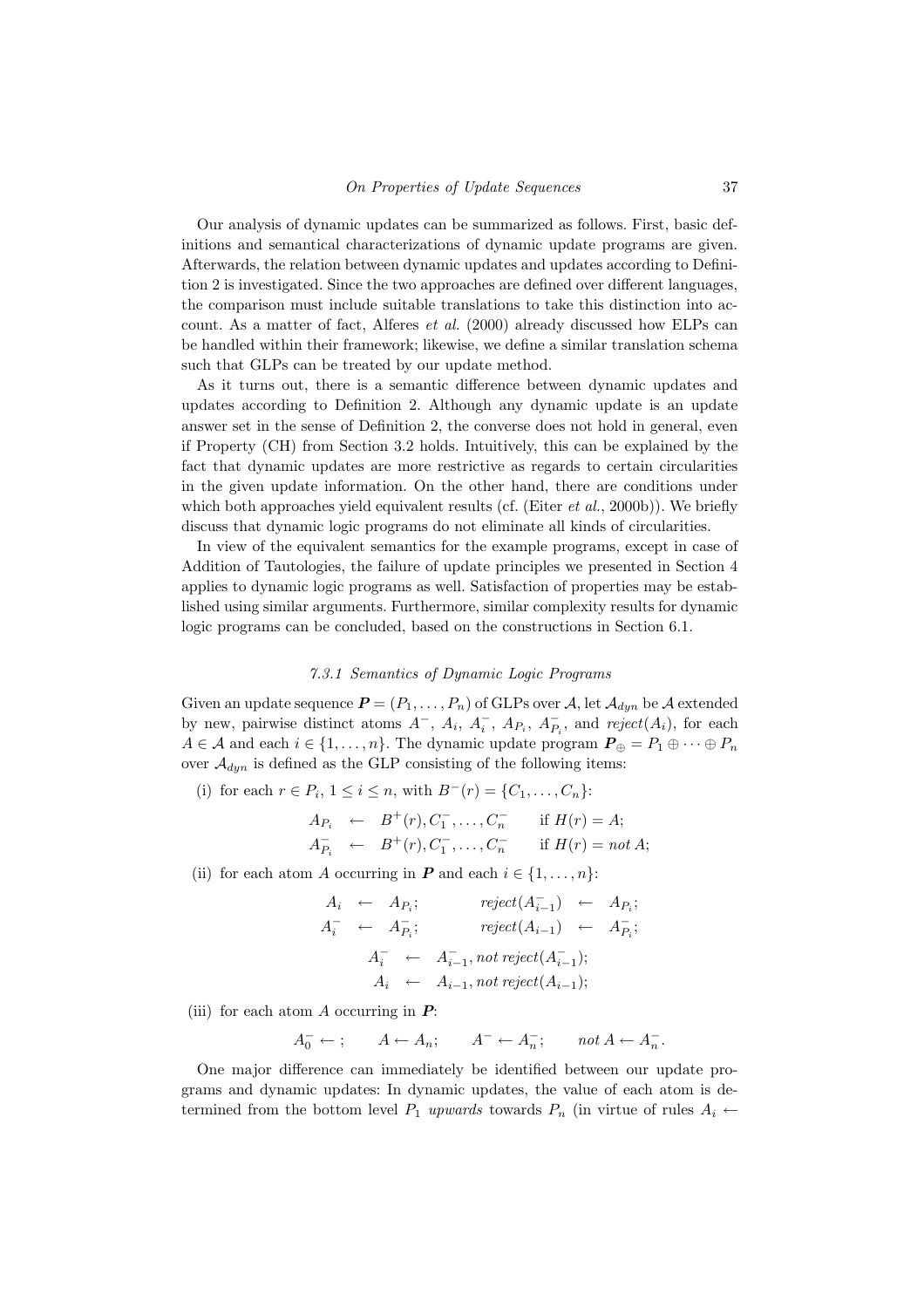

Fig. 2. "Top-down" evaluation of update sequences (left diagram) vs. "bottom-up" evaluation of dynamic logic programs (right diagram).

 $A_{i-1}$ , not reject( $A_{i-1}$ ) and  $A \leftarrow A_n$  for positive atoms, and the corresponding ones for dashed atoms), whilst update programs determine such values in a downward fashion (cf. rules  $L_i \leftarrow L_{i+1}$  and  $L \leftarrow L_1$  in Definition 2). This difference is visually depicted in Figure 2. More importantly, the different evaluation strategy leads in effect to different semantics, which will be shown later on.

Before we can properly define the semantics of dynamic updates, based on the transformation  $P_{\oplus}$  introduced above, we must emphasize that Alferes *et al.* (1998; 2000) use a slightly non-standard concept of stable models. To wit, weakly negated literals not A (A some atom) are treated like ordinary propositional atoms, so that rules  $A_0 \leftarrow A_1, \ldots, A_m$ , not  $A_{m+1}, \ldots, \text{not } A_n$  are effectively be viewed as propositional Horn formulas. Accordingly, an interpretation  $I$  is in this context understood as a set consisting of atoms and weakly negated atoms such that for each atom A it holds that  $A \in I$  iff not  $A \notin I$ . To distinguish such interpretations from interpretations in the usual sense, we call them generalized interpretations. As usual, a set B, comprised of atoms and weakly negated atoms, is true in a generalized interpretation I, symbolically  $I \models B$ , iff  $B \subseteq I$ . Towards defining stable models, the following notation is required:

Let A be a set of atoms. Then, not A denotes the set  $\{ not A \mid A \in \mathcal{A} \}$ . Furthermore, for  $M \subseteq \mathcal{A} \cup not \mathcal{A}$ , we set  $M^- = \{ not \, A \mid not \, A \in M \}$ , and, for  $Z \in \mathcal{A} \cup \text{not } \mathcal{A}$ , we define  $\text{not } Z = \text{not } A$  if  $Z = A$  and  $\text{not } Z = A$  if  $Z = \text{not } A$ . For a program P over A, the deductive closure,  $C_{n,A}(P)$ , is given by the set

$$
\{L \mid L \in \mathcal{A} \cup not \mathcal{A} \text{ and } P \vdash L\},\
$$

where  $P$  is interpreted as a propositional Horn theory and " $\vdash$ " denotes classical derivability. Usually, the subscript " $\mathcal{A}$ " will be omitted from  $C_{n,\mathcal{A}}(P)$ . A generalized interpretation S is a stable model of a program P iff  $S = Cn(P \cup S^{-})$ .

Let  $P = (P_1, \ldots, P_n)$  be a sequence of GLPs over A, and let I be a generalized interpretation. Alferes et al. (1998; 2000) introduce the following concepts:

$$
Rejected(I, P) = \bigcup_{i=1}^{n} \{r \in P_i \mid \exists r' \in P_j, \text{ for some } j \in \{i+1, ..., n\}, \text{ such that } H(r') = not H(r) \text{ and } I \models B(r) \cup B(r')\};
$$
  

$$
Defaults(I, P) = \{not A \mid \exists r \text{ in } P \text{ such that } H(r) = A \text{ and } I \models B(r)\}.
$$

The dynamic stable models of P are defined as the projections  $S = S' \cap (A \cup not A)$ of the stable models of  $P_{\oplus}$ . As shown by Alferes *et al.*,  $S \subseteq A \cup not A$  is a stable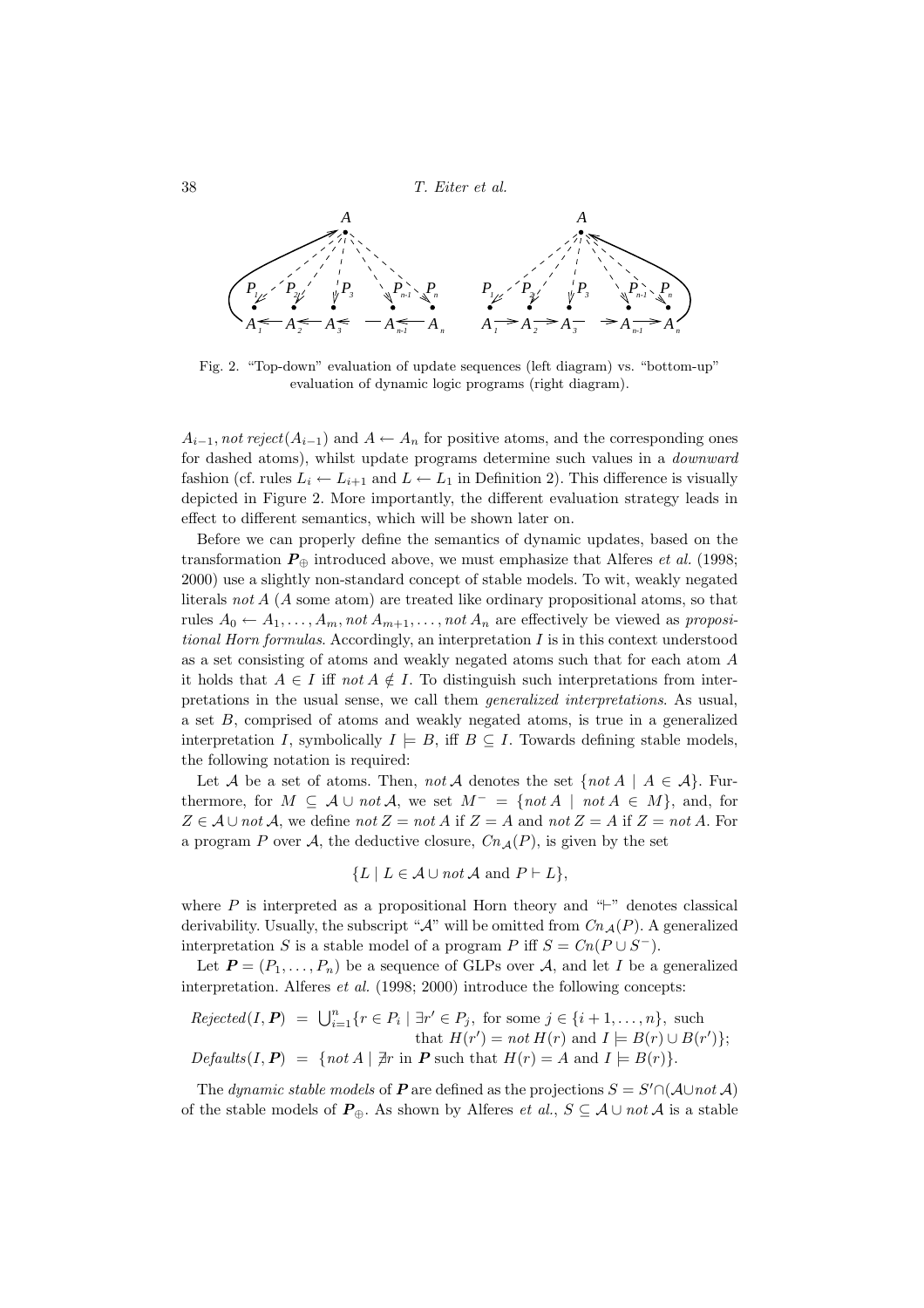model of  $P$  if and only if  $S$  satisfies the following condition:

$$
S = Cn((\cup P \setminus Rejected(S, P)) \cup Defaults(S, P)).
$$

Alferes et al. (2000) defined also an extension of their semantics to the threevalued case: Let  $P = (P_1, \ldots, P_n)$  be a sequence of ELPs over A. Then, a consistent set  $S \subseteq Lit_{\mathcal{A}}$  is a dynamic answer set of **P** iff  $S \cup \{not L | L \in Lit_{\mathcal{A}} \backslash S \}$  is a dynamic stable model of the sequence  $P = (P_1, \ldots, P_n \cup \{not \ A \leftarrow \neg A, not \neg A \leftarrow A \mid A \in$ A}) of GLPs. Here, the rules in  $\{ not A \leftarrow \neg A, not \neg A \leftarrow A \mid A \in \mathcal{A} \}$  serve for emulating classical negation through weak negation.

#### 7.3.2 Relating Dynamic Answer Sets and Update Answer Sets

Let us now define how GLPs are to be rewritten in order to constitute a valid input for update programs according to Definition 2. For any rule  $r$ , by  $r^{\circ}$  we denote the rule which results from  $r$  by replacing weak negation occurring in the head of  $r$  by strong negation, i.e.,

$$
r^{\circ} = \begin{cases} \neg A \leftarrow B(r) & \text{if } H(r) = not A; \\ r & \text{otherwise.} \end{cases}
$$

Furthermore, for any GLP P, we define  $P^{\circ} = \{r^{\circ} | r \in P\}.$ 

### Definition 9

Let  $P = (P_1, \ldots, P_n)$  be a sequence of GLPs over A. Then, the update sequence  $\mathcal{Q}(P)$  is given by the sequence  $(P_1^{\circ}, \ldots, P_n^{\circ} \cup \{\neg A \leftarrow not A \mid A \in \mathcal{A})\}.$ 

Notice that the part  $\{\neg A \leftarrow not A \mid A \in \mathcal{A}\}\)$  serves for making all answer sets complete. Moreover, no strong negation occurs in rule bodies of  $\mathcal{Q}(\mathbf{P})$ . Thus, application of a rule with  $\neg A$  in the head can never lead to the application of further rules; it can only enable that rules with  $A$  in their heads are overridden. As well, the rules in  $\{\neg A \leftarrow not A \mid A \in \mathcal{A}\}\$ are not able to override any rule in  $\mathcal{Q}(P)$ .

### Theorem 15

Let  $P = (P_1, \ldots, P_n)$  be any sequence of GLPs over a set of atoms A, and let  $S \subseteq A \cup not \ A$  be a dynamic stable model of P. Then,  $(S \cap A) \cup \neg(A \setminus S)$  is an answer set of  $\mathcal{Q}(\boldsymbol{P})$ .

Proof Let  $S \subseteq A \cup not A$  be a dynamic stable model of  $P$ , i.e.,

$$
S = Cn(\tilde{P}),
$$

where  $\tilde{P} = (\cup P \setminus \mathit{Rejected}(S, P)) \cup \mathit{Defaults}(S, P).$ 

Let, for each set of atoms  $X \subseteq A \cup not A$ , denote  $X^{\circ} = (X \cap A) \cup \{\neg A \mid not A \in A\}$ X}, and let  $\mathcal{Q}(\mathbf{P}) = (P'_1, \ldots, P'_n)$ . Note that, for any rule r from  $\mathbf{P}$ , it holds that  $S \models r \text{ iff } S^{\circ} \models r^{\circ}.$ 

We have to show that  $S^{\circ}$  is an answer set of  $\mathcal{Q}(P)$ , i.e., in view of Theorem 4, that  $S^{\circ}$  is a minimal model of  $\tilde{Q} = (\cup Q(P) \setminus Rej(S^{\circ}, Q(P)))^{S^{\circ}}$ .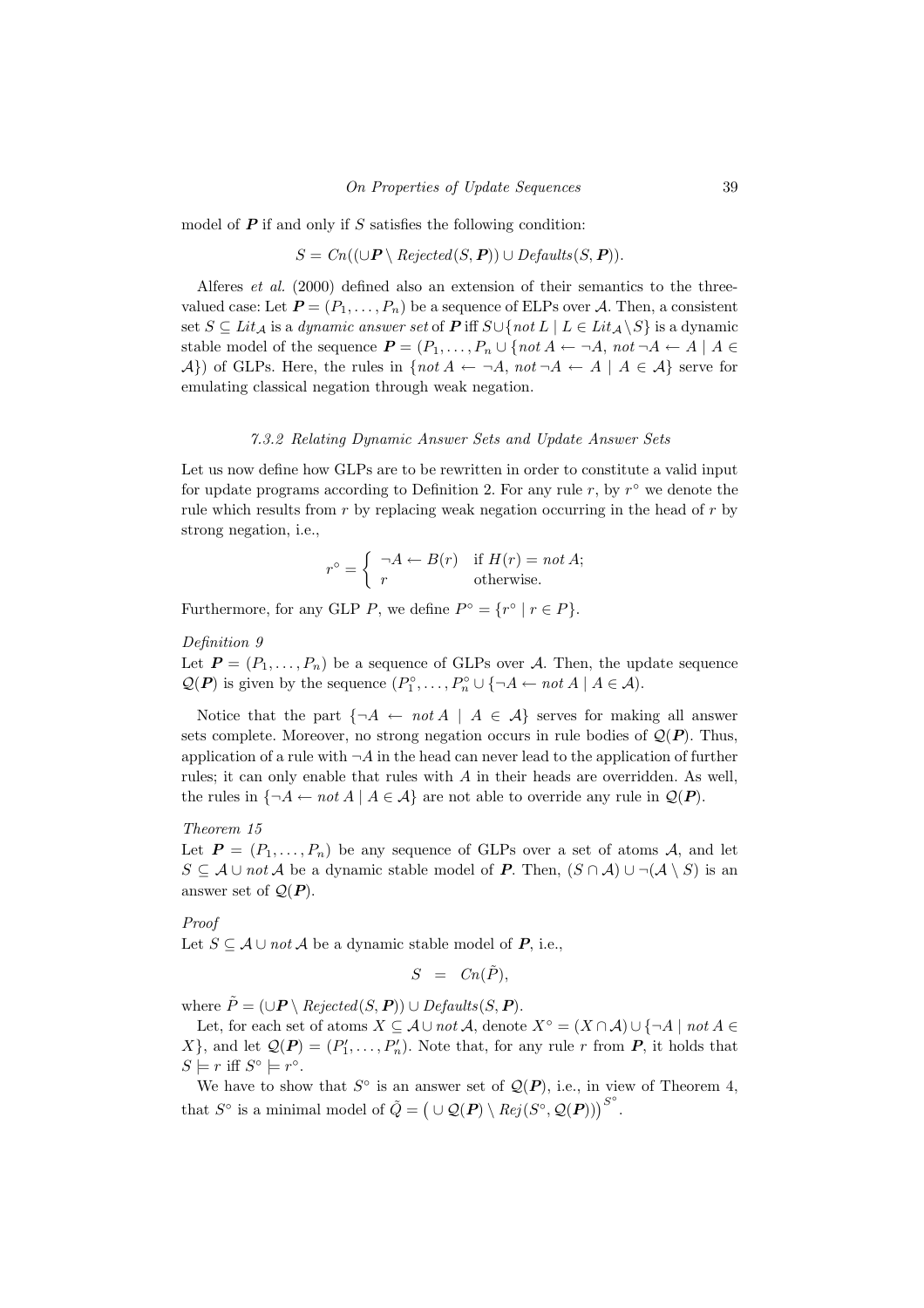We first show that for each  $r \in P$ , it holds that  $r \in \text{Rejected}(S, P)$  iff  $r^{\circ} \in$  $Rej'(S^{\circ}, \mathcal{Q}(\mathbf{P})).$ 

Indeed, if  $r \in Rejected(S, P)$ , then we immediately obtain from the definitions of Rejected(S, P)),  $S^{\circ}$ , and Rej'( $S^{\circ}$ ,  $\mathcal{Q}(P)$ ), that  $r^{\circ} \in \text{Rej}'(S^{\circ}, \mathcal{Q}(P))$ . Conversely, suppose that  $r^{\circ} \in \text{Rej}'(S^{\circ}, \mathcal{Q}(\mathbf{P}))$ . Then,  $r \in P_i$  where  $i \in \{1, ..., n-1\}$ , and some  $\hat{r} \in P'_j$ , where  $j \in \{i+1,\ldots,n\}$ , exists such that  $H(r^{\circ}) = \neg H(\hat{r})$  and  $S^{\circ} \models B(r^{\circ}) \cup B(\hat{r})$ . If  $\hat{r}$  stems from **P**, i.e.,  $\hat{r} = r'^{\circ}$  for some  $r' \in P_j$ , then  $r \in \hat{r}$ Rejected(S, P) follows. Otherwise, if  $\hat{r}$  is a rule of the form  $\neg A \leftarrow not A$  which has been added in  $\mathcal{Q}(P)$  to  $P'_n$ , then  $A \notin S^{\circ}$  and  $H(r^{\circ}) = A$ , which by definition means  $A \notin S$  and  $H(r) = A$ . Since  $S^{\circ} \models B(r^{\circ})$  implies that  $S \models B(r)$  and S is closed under the rules in  $\tilde{P}$ , it follows that  $r \in Rejected(S, P)$  must hold. This proves the claim.

Thus, for every  $r \in \tilde{P}$ , we conclude that

$$
S \models B(r) \cap not \mathcal{A} \text{ iff } \begin{cases} A \leftarrow B^+(r) \in \tilde{Q}, & \text{if } H(r) = A, \\ \neg A \leftarrow B^+(r) \in \tilde{Q}, & \text{if } H(r) = not \ A. \end{cases}
$$

Consider, for any program P, the standard  $T_P$  operator and its powers, where not A and  $\neg A$  are viewed as propositional atoms. Since  $Rej(S^{\circ}, Q(\boldsymbol{P})) \subseteq Rej'(S^{\circ}, Q(\boldsymbol{P}))$ and for each not  $A \in Defaults(S, P)$  we have  $\neg A \leftarrow \in \tilde{Q}$ , it clearly holds that

$$
T_{\tilde{P}}^k(\emptyset)^{\circ} \quad \subseteq \quad T_{\tilde{Q}}^k(\emptyset), \qquad \forall k \ge 0. \qquad (*)
$$

On the other hand,

$$
T^k_{\tilde Q}(\emptyset) \quad \subseteq \quad T_{\tilde P}(S)^\circ \;=\; S^\circ, \qquad \forall k \geq 0 \qquad (**)
$$

holds. Indeed, note that  $T_{\tilde{P}}(S)^\circ = S^\circ$  since S is a fixed point of  $T_{\tilde{P}}$ . For the lefthand-side inclusion, consider any rule  $\hat{r} \in \tilde{Q}$  which fires in  $T^k_{\tilde{Q}}(\emptyset)$ . If  $\hat{r}$  stems from a default rule  $\neg A \leftarrow not A$  which has been added in  $\mathcal{Q}(P)$  to  $P'_n$ , then  $A \notin S$ ; hence, not  $A \in S$ , which means  $\neg A \in S^{\circ}$ . If  $\hat{r}$  stems from a rule  $\hat{r}' \in (\cup P)^{\circ} \setminus$  $Rej'(S^{\circ}, \mathcal{Q}(\mathbf{P}))$ , then  $\hat{r}' = r^{\circ}$  for some rule  $r \in \bigcup \mathbf{P} \setminus Rejected(S, \mathbf{P})$  which fires in S. Thus,  $H(\hat{r})$   $(= H(r)^\circ) \in S^\circ$ . Finally, if  $\hat{r}$  stems from a rule  $\hat{r}' \in Rej'(S^\circ, \mathcal{Q}(\mathbf{P}))$ , then  $\hat{r}' \notin Rej(S^{\circ}, \mathcal{Q}(\mathbf{P}))$  and hence some  $\hat{r}'' \in (\cup \mathbf{P})^{\circ} \setminus Rej'(S^{\circ}, \mathcal{Q}(\mathbf{P}))$  must exist such that  $H(\hat{r}^{\prime\prime}) = H(r^{\prime})$  and  $S^{\circ} \models B(\hat{r}^{\prime\prime})$ . Similar as above, we conclude that  $H(\hat{r}) (= H(\hat{r}^{\prime\prime})) \in S^{\circ}.$ 

From  $(*)$  and  $(**)$ , we conclude

$$
lfp(T_{\tilde{P}})^{\circ} \ \subseteq \ lfp(T_{\tilde{Q}}) \ \subseteq \ S^{\circ},
$$

where  $lfp(T_P)$  denotes the least fixed point of the  $T_P$  operator. Since  $lfp(T_{\tilde{P}})^{\circ} = S$ , it follows  $lfp(T_{\tilde{Q}}) = S^{\circ}$ . This means that  $S^{\circ}$  is a minimal model of  $\tilde{Q}$ , which completes the proof.  $\square$ 

Theorem 16

Let  $P = (P_1, \ldots, P_n)$  be a sequence of ELPs over A. Suppose  $S \subseteq Lit_{\mathcal{A}}$  is a dynamic answer set of **P**. Then,  $S \in \mathcal{U}(\mathbf{P})$ .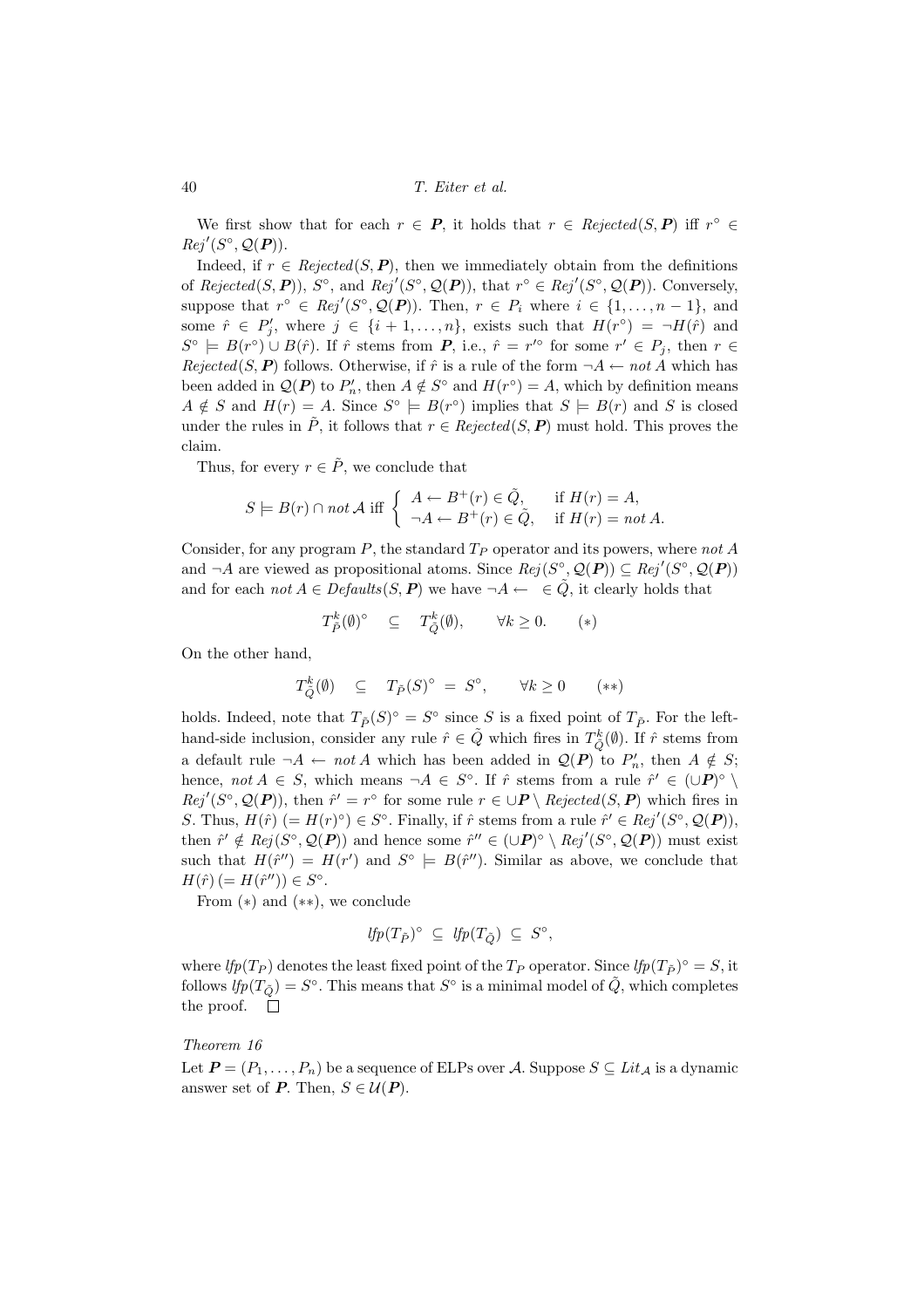#### Proof

Let us denote classical negation in P by  $\sim A$ , and rewrite S accordingly, i.e.,  $S' =$  $(S \cap A) \cup (\{\sim\} \cup \{\sim A \mid \neg A \in S\})$ . Then, by combining the emulation of classical negation in P through rules not  $A \leftarrow \sim A$  and not  $\sim A \leftarrow A$  ( $A \in A$ ), and the transformation  $\mathcal{Q}(\cdot)$ , we obtain by Theorem 15 that the set

$$
S'' = S' \cup \neg(\{A, \sim A \mid A \in \mathcal{A}\} \setminus S')
$$

is an answer set of  $\boldsymbol{P}' = (P_1, \ldots, P_n \cup Q)$ , where each  $\sim \! A$  is viewed as a propositional atom and Q contains for each atom  $A \in \mathcal{A}$  the following rules:

$$
\neg \sim A \quad \leftarrow \quad A; \n\neg A \quad \leftarrow \quad \sim A; \n\neg \sim A \quad \leftarrow \quad not \sim A; \n\neg A \quad \leftarrow \quad not \ A.
$$

Observe that  $\sim A \in S''$  implies  $A \notin S'$ , and  $A \in S''$  implies  $\neg A \notin S''$ . Furthermore, atoms ∼A or A are included in S'' due to applications of rules  $r \in P_i$ ,  $1, \leq i \leq n$ , which are not rejected.

By induction on  $i$   $(0 \leq i < n)$  one can show that  $Rej_{n-i}(S'', P') = Rej_{n-i}(S, P)$ holds. It follows that S is a minimal model of  $((\cup P) \setminus \text{Rej}(S, P))^S$ , i.e., S is an answer set of  $P$ .  $\Box$ 

Theorems 15 and 16 do not hold in the converse direction, even if Property (CH) from Section 3.2 (suitably adapted for default negation in rule heads) is satisfied. This can be seen by the following example:

### Example 5

Consider programs  $P_1$ ,  $P_2$ , and  $P'_2$ , where

$$
P_1 = \{ it\_is\_raining \leftarrow \};
$$
  
\n
$$
P_2 = \{ not it\_is\_raining \leftarrow not it\_is\_raining \};
$$
  
\n
$$
P_2' = \{ \neg it\_is\_raining \leftarrow not it\_is\_raining \}.
$$

The sequence  $\boldsymbol{P} = (P_1, P_2)$  of GLPs has one dynamic stable model,  $\{it\_is\_raining\}$ , but  $Q(P)$  has two answer sets,  $\{it \ is \ training\}$  and  $\{\neg it \ is \ training\}$ . Likewise, the sequence  $\mathbf{P}' = (P_1, P_2')$  of ELPs has also  $\{it\_is\_raining\}$  as single dynamic stable model, but  $\{it\_is\_raining\}$  and  $\{\neg it\_is\_raining\}$  are answer sets of  $P'$ .

Intuitively, the syntactic mechanism responsible for the elimination of some stable models in dynamic updates as above is the renaming of weakly negated literals in the body of rules. This renaming ensures that weakly negated literals are not derived in a cyclic way, i.e., the truth value of a weakly negated literal has to be supported by other information besides the literal itself. This, however, is in general not the case with the transformation for update programs based on Definition 2. One can find syntactic criteria, employing graph-theoretical concepts, under which both approaches yield equivalent results.

Recalling the update sequence  $\boldsymbol{P} = (P_1, P_2)$  and  $\boldsymbol{P}' = (P_1, P'_2)$  from Example 5, the single dynamic stable model  $\{it\_is\_raining\}$  of P seems, in the sense of inertia,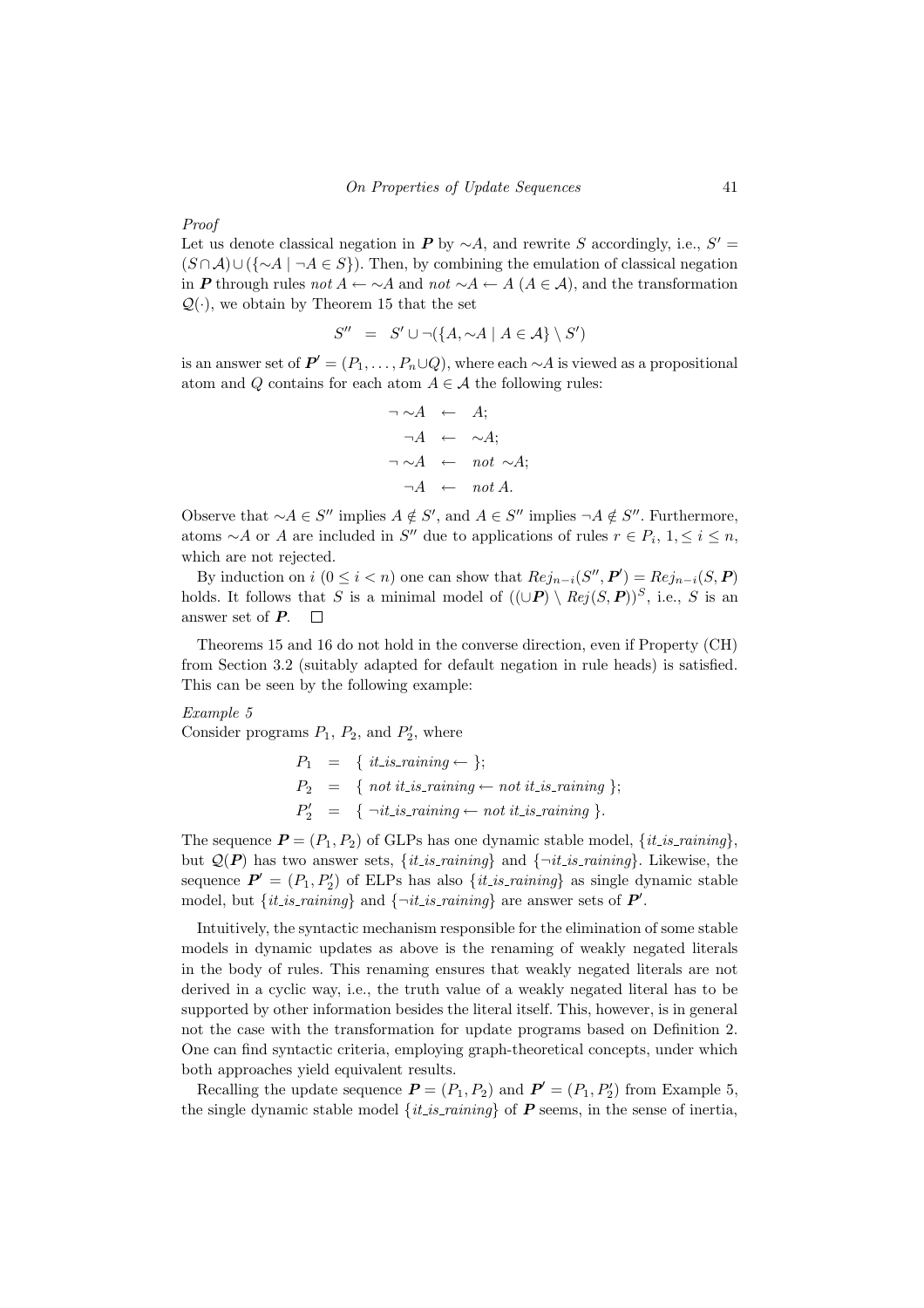more intuitive than the answer set  $\{\neg it\_is\_raining\}$  of  $P' = Q(P)$  because the tautological update information

$$
P_3 = \{ not it\_is\_raining \leftarrow not it\_is\_raining\}
$$

is quite irrelevant to the fact that it is raining, as given by

$$
P_1 = \{it\_is\_raining \leftarrow \}.
$$

So, in some sense, the semantics of Alferes et al. (1998; 2000) eliminates unintended stable models, as it does not allow for cyclic derivations of negative information. However, the rewritten rule of

$$
P_2' = \{\neg it\_is\_raining \leftarrow not \; it\_is\_raining\}
$$

differs in that it allows to conclude that it is not raining given that there is no information whether it is raining. In this sense, both answer sets  $\{it\_is\_rainina\}$ and  $\{\neg it$  is raining are, in principle, reasonable. Observing that the more intuitive answer set of  $P'$  is minimal while the other is not, one can use the notion of minimality to filter out the unintended answer set. But, in general, there exist dynamic stable models such that the corresponding answer sets are not minimal (or strictly minimal) and vice versa. Also, acyclic derivations of negative information do not always capture the intuition of inertia as shown by the following example:

### Example 6

Let us consider a slight modification of Example 5, where the knowledge base

$$
P = \{ it\_is\_raining \leftarrow, it\_is\_cloudy \leftarrow it\_is\_raining \}
$$

is updated by the information

$$
U = \{ not it\_is\_raining \leftarrow not it\_is\_cloudy\},\
$$

which, by the same intuition of inertia, is also irrelevant to the fact that it is now actually raining and thus cloudy. However, this yields two dynamic stable models

$$
S'_1 = \{it\_is\_raining, it\_is\_cloudy\};
$$
  

$$
S'_2 = \{not it\_is\_raining, not it\_is\_cloudy\},
$$

corresponding to the answer sets

$$
S_1 = S'_1;
$$
  
\n
$$
S_2 = {\neg i t\_ is\_raining, \neg i t\_ is\_cloudy}
$$

of the rewritten ELP<sup>7</sup> , showing that also the mechanisms enacted in DynLP do not completely avoid cyclic derivations.

Despite their differences, the general properties of program updates, as investigated in Section 4, hold for dynamic logic programs also. One can easily verify that

<sup>7</sup> Similar to Example 5, here, the intuitively preferred answer set is also a minimal answer set, while the other is not.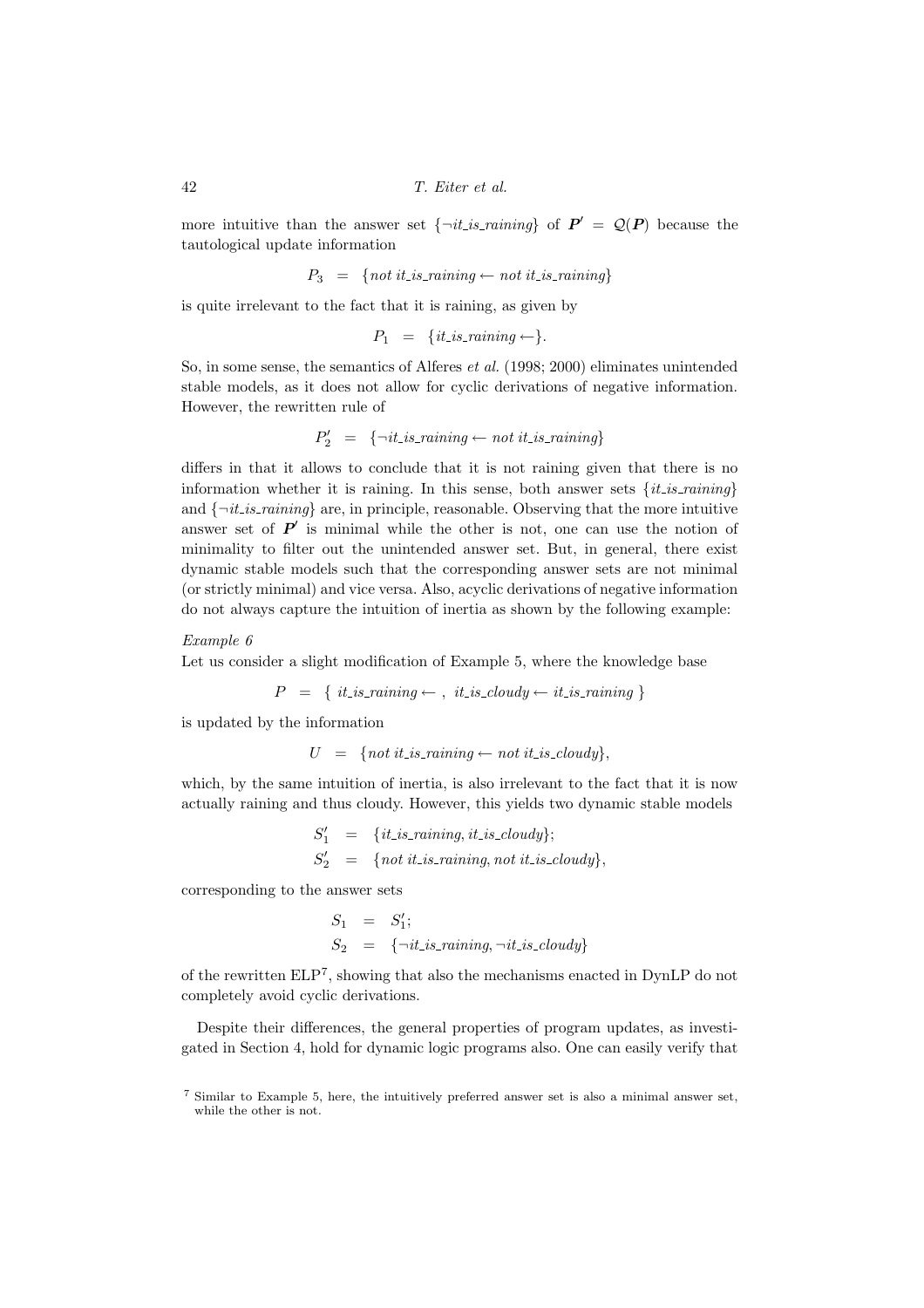every counterexample for an invalid property belongs to a class where update answer sets and dynamic stable models coincide. As well, arguments similar to those used for the demonstrations of the valid properties of Section 4 can be found in order to show that these properties also hold for dynamic logic programs.

### 7.4 Program Updates Through Abduction

The use of abduction for solving update problems in logic programming and databases goes back to (Kakas & Mancarella, 1990). Taking advantage of their framework of extended abduction (Inoue & Sakama, 1995), Inoue and Sakama (1999) integrated three different types of updates into a single framework, namely view update, theory update, and inconsistency removal. In particular, view update deals with the problem of changing *extensional facts* (which do not occur in the heads of rules), whilst theory update covers the general case in which (a set of) rules should be incorporated into a knowledge base. We discuss the latter problem here.

Informally, for ELPs  $P_1$  and  $P_2$ , an update of  $P_1$  by  $P_2$  is a largest program P' such that  $P_1 \subseteq P' \subseteq P_1 \cup P_2$  holds and where P' is consistent (i.e., P' has a consistent answer set). This intuition is formally captured by reducing the problem of updating  $P_1$  with  $P_2$  to computing a minimal set of abducible rules  $Q \subseteq P_1 \setminus P_2$ such that  $(P_1 \cup P_2) \setminus Q$  is consistent. In technical terms of (Inoue & Sakama, 1995), the program  $P_1 \cup P_2$  is considered for abduction where the rules in  $P_1 \setminus P_2$  are abducible, and the intended update is realized via a minimal anti-explanation for falsity, which removes abducible rules to restore consistency.

While this looks similar to our minimal updates, there is, however, a salient difference: abductive update does not respect causal rejection. That is, a rule r from  $P_1 \setminus P_2$  may be rejected even if no rule r' in  $P_2$  fires whose head contradicts the application of r. For example, consider  $P_1 = \{q \leftarrow, \neg q \leftarrow a\}$  and  $P_2 = \{a \leftarrow\}$ . Both  $P_1$  and  $P_2$  have consistent answer sets, but  $(P_1, P_2)$  has no (consistent) answer set because no rule in  $P_1$  is rejected and thus both rules must fire. On the other hand, in Inoue and Sakama's approach, one of the two rules in  $P_1$  will be removed. Furthermore, inconsistency removal in a program  $P$  occurs in this framework as special case of updating (take, e.g.,  $P_1 = P$  and  $P_2 = \emptyset$ ).

From a computational point of view, abductive updates are—due to inherent minimality criteria—harder than update programs; in particular, some abductive reasoning problems are shown to be  $\Sigma_2^P$ -complete (Inoue & Sakama, 1999).

## 7.5 Updates Through Priorities

Zhang and Foo (1998) described an approach for updating logic programs based on their preference-handling framework for logic programs introduced in (Zhang & Foo, 1997). The general approach is rather involved and proceeds in two stages, roughly described as follows. For updating  $P_1$  with  $P_2$ , in the first stage, each answer set S of  $P_1$  is updated to a "closest" answer set S' of  $P_2$ , where distance is measured in terms of the set of atoms for which  $S$  and  $S'$  have different truth values, and closeness is set inclusion. Then, a maximal set of rules  $Q \subseteq P_1$  is chosen in such a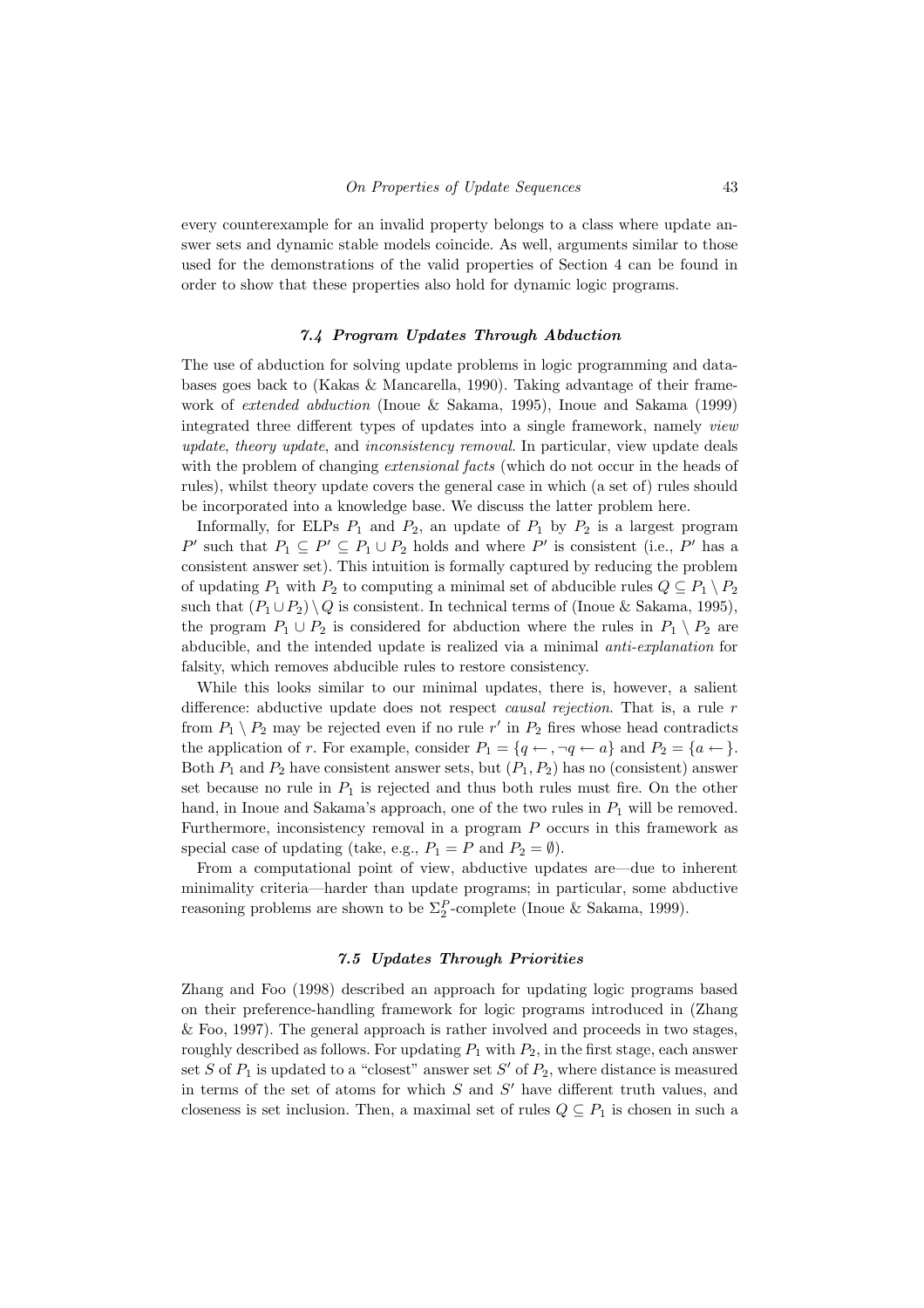way that  $P_3 = P_2 \cup Q$  has an answer set containing S'. In the second stage,  $P_3$  is viewed as a prioritized logic program in which rules from  $P_2$  have higher priority than rules from Q, and its answer sets are computed. The resulting answer sets are identified as the answer sets of the update of  $P_1$  with  $P_2$ .

This approach is apparently different from our update framework. In fact, it is in the spirit of Winslett's (1988) possible models approach, where the models of a propositional theory are updated separately and which satisfies update postulate (U8). More specifically, the two stages in Zhang and Foo's approach respectively aim at removing contradictory rules from  $P_1$  and resolving conflicts between the remaining rules of P2. However, like in Inoue and Sakama's approach, rules are not removed on the basis of causal rejection. In particular, on the example considered in (Zhang & Foo, 1998), both approaches yield the same result. The second stage of the procedure indicates a strong update flavor of the approach, since rules are unnecessarily abandoned. For example, the update of  $P_1 = \{p \leftarrow not q\}$  with  $P_2 = \{q \leftarrow not p\}$  results in  $P_2$ , even though  $P_1 \cup P_2$  is consistent. Since, in general, the result of an update is given by a set of programs, naive handling of sequences of updates consumes exponential space in general.

### 7.6 Compiled Preferences

Since the underlying conflict-resolution strategy of many update formalisms, including the current one, is to associate, in some sense, "higher preference" to new pieces of information, as final installment of our discussion on related work, we briefly review the approach of Delgrande et al. (2000) to preference handling in logic programming, which is also based on a transformational principle.

To begin with, Delgrande et al. (2000) define an ordered logic program as an ELP in which rules are named by unique terms and in which preferences among rules are given by a new set of atoms of the form  $s \prec t$ , where s and t are names. Thus, preferences among rules are encoded at the object-level. An ordered logic program is transformed into a second, regular ELP wherein the preferences are respected, in the sense that the answer sets obtained in the transformed theory correspond to the preferred answer sets of the original theory. The approach is sufficiently general to allow the specification of preferences among preferences, preferences holding in a particular context, and preferences holding by default.

The encoding of ordered logic programs into standard ELPs is realized by means of dedicated atoms, which control the applicability of rules with respect to the intended order. More specifically, if rule  $r$  has preference over rule  $r'$ , the control elements ensure that  $r$  is considered before  $r'$ , in the sense that, for a given answer set  $S$ , rule  $r$  is known to be applied or defeated ahead of  $r'$ .

This control mechanism is more strict than the rejection principle realized in Definition 2. For instance, in the preference approach, it may happen that no answer set exists because the applicability of a higher-ranked rule depends on the applicability of a lower-ranked rule, effectively resulting in a circular situation which cannot be resolved in a consistent manner. On the other hand, this is not necessarily the case in the current update framework, where newer rules may only be applicable given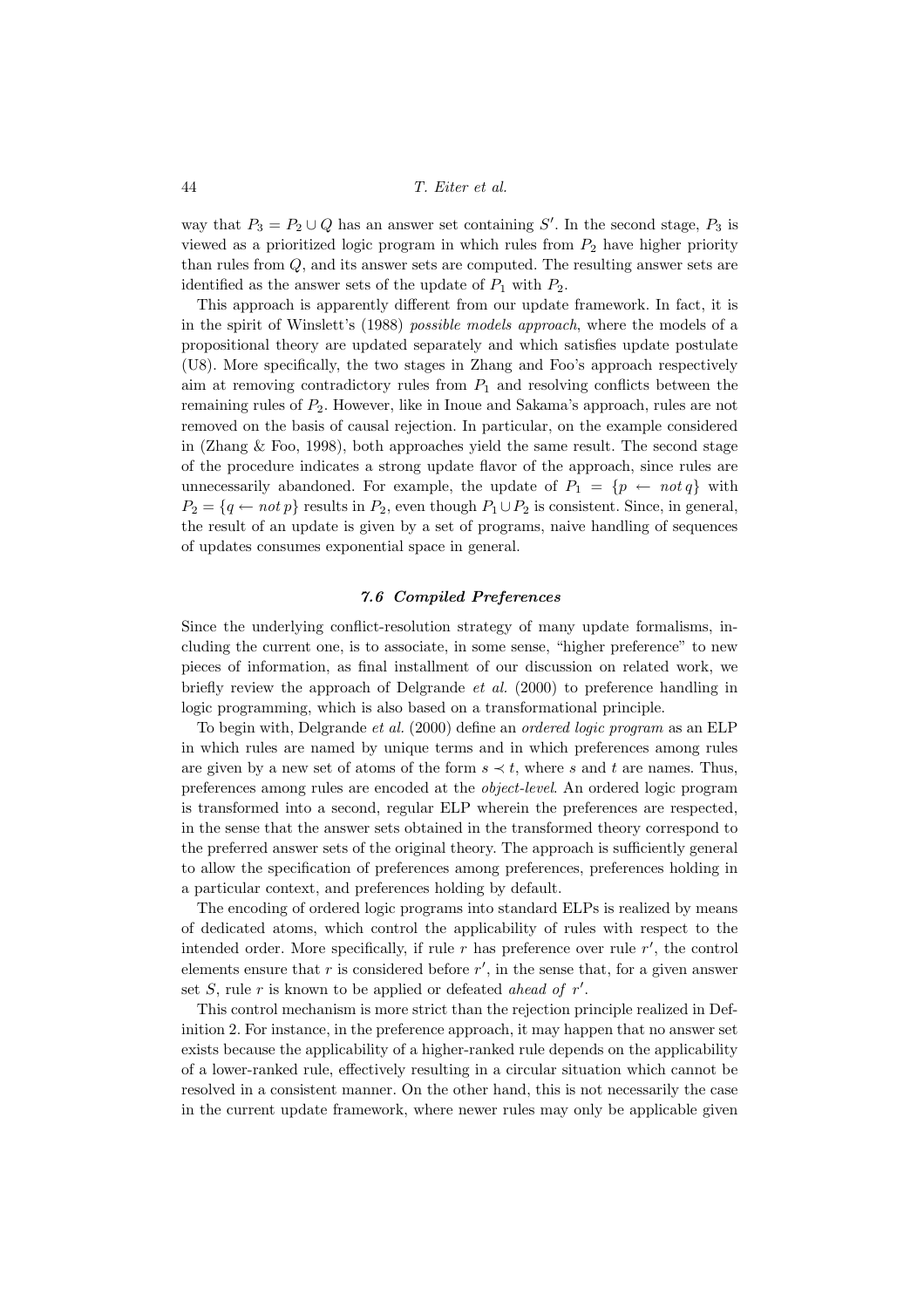older pieces of information. So, in order to simulate updates within the framework of (Delgrande et al., 2000), under the proviso that newer information has preference over older information, it is necessary to relax the conditions which enable successive rule applications.

### 8 Conclusion

In this paper, we considered a formalization of an approach to sequences of logic program updates based on a causal rejection principle for rules, which is inherent to other approaches as well. We provided, in the spirit of dynamic logic programming (Alferes et al., 1998; Alferes et al., 2000), a definition of the semantics of sequences  $P$  of ELPs in terms of a simple transformation to update programs,  $P_{\leq 1}$ , which are ordinary ELPs, and described a declarative semantical characterization as well. Then, as a main novel contribution, we investigated the properties of this approach and of similar ones from the perspective of belief revision and nonmonotonic reasoning, based on the given characterization. For this purpose, we considered different possibilities of interpreting update programs as theory change operators and abstract nonmonotonic consequence operators, respectively. Our main findings on this aspect were that many of the postulates and principles from these areas are not satisfied by update programs. We then have introduced further properties, including an iterativity property, and evaluated them on update programs.

Motivated by an apparent lack of minimality of change, we then considered refinements of the semantics in terms of minimal and strictly minimal answer sets, and discussed their complexity and implementation. Furthermore, we compared the current proposal to other related approaches, and found that it is semantically equivalent to a fragment of inheritance logic programs as defined by Buccafurri et al. (1999a). Moreover, our approach is more liberal than dynamic logic programming, which has been introduced by Alferes  $et \ al.$  (1998; 2000), and can be seen to coincide with it on certain classes of programs (cf. (Eiter  $et \ al.,\ 2000b$ )). Our discussion on general principles of update sequences based on causal rejection applies for these formalisms as well.

Several issues remain for further work. An interesting point concerns the formulation of postulates for update operators on logic programs and, more generally, on nonmonotonic theories. As we have seen, several postulates from the area of logical theory change fail for update programs (cf. (Brewka, 2000) for related observations on this topic). This may partly be explained by the nonmonotonicity of answer sets semantics, and by the dominant role of syntax for update embodied by causal rejection of rules. However, similar features are not exceptional in the context of logic programming. Therefore, it would be interesting to consider further postulates and desiderata for updating logic programs besides the ones we analyzed here, as well as an AGM style characterization of update operators compliant with them. This issue seems to be rather demanding, though, and we might speculate—without further evidence—that it will be difficult to find a general acceptable set of postulates which go beyond "obvious" properties.

A natural issue for update logic programs is the inverse of addition, i.e., re-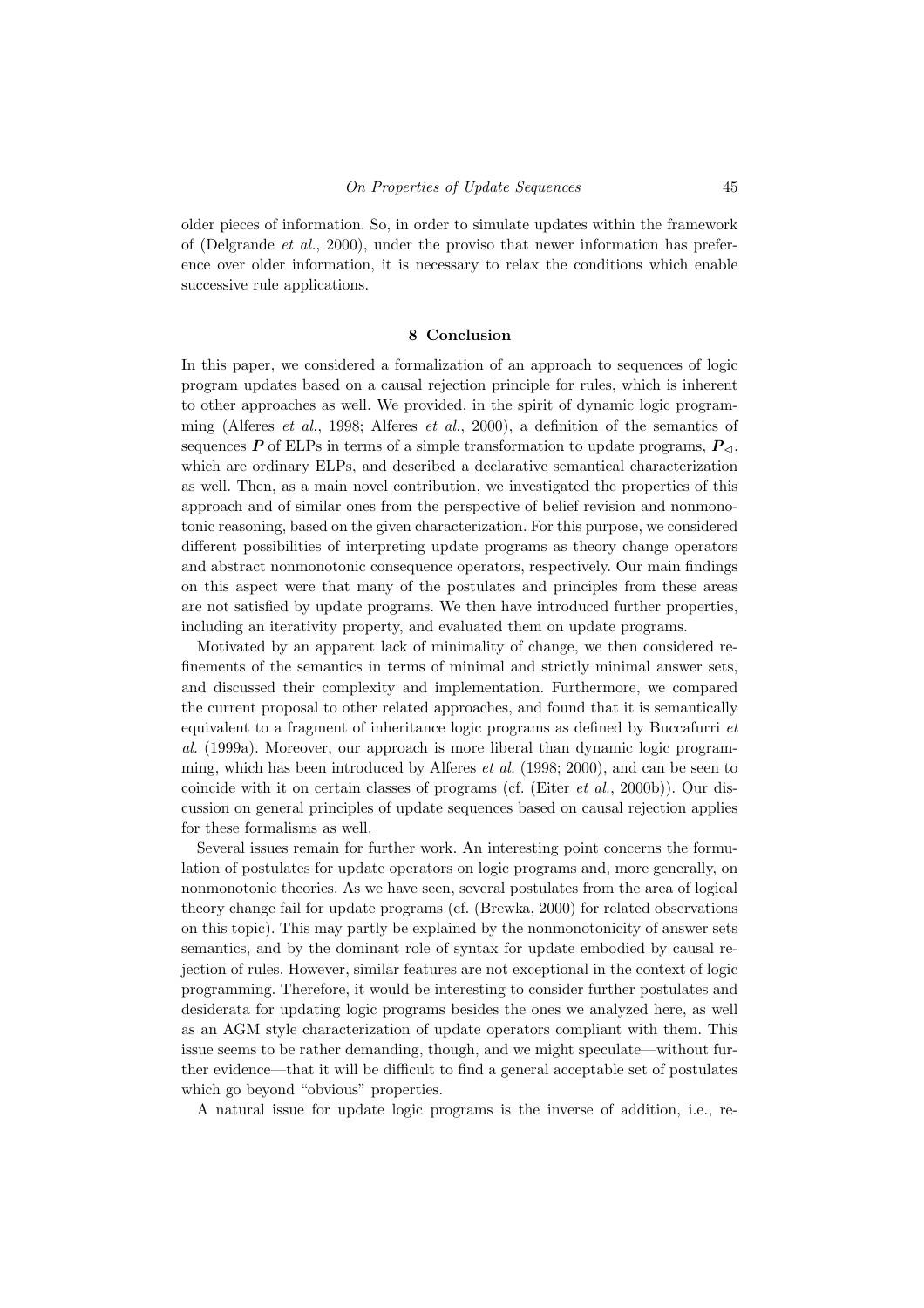traction of rules from a logic program. Dynamic logic programming evolved into LUPS (Alferes *et al.*, 2000), which is a language for specifying update behavior in terms of conditional addition and retraction of sets of rules to a logic program. LUPS is generic, however, as in principle different approaches to updating logic programs could provide the underlying semantical basis for the single update steps. Exploring properties of the general framework, as well as of particular instantiations, and reasoning about update programs describing the behavior of agents programmed in LUPS or in other similar languages is topic of ongoing research.

Finally, building real-life applications, like intelligent information agents whose rational component is modeled by a knowledge base, which is in turn maintained using update logic programs, is an interesting issue for further research. The integration of reasoning components into agent architectures amenable to logic programming methods, such as the one of the IMPACT agent platform (Subrahmanian et al., 2000), is an important next step in order to make the techniques available to agent developers. This is also part of our current research.

### Acknowledgments.

The authors would like to thank the anonymous referees and Michael Gelfond for their comments, which helped improving the paper, as well as Josè Julio Alferes, João Alexandre Leite, and Luís Moniz Pereira for their useful remarks and corrections. This work was supported by the Austrian Science Fund (FWF) under grants P13871-INF and N Z29-INF.

### A Proofs

# A.1 Proof of Theorem 2

For any set  $U \subseteq Lit_{\mathcal{A}^*}$ , define  $U_0 = U \cap Lit_{\mathcal{A}}$ , and, for  $1 \leq i \leq n$ , let  $U_i =$  $\{L_i \mid L_i \in U\}$  and  $U_i^{req} = \{rej(r) \mid rej(r) \in U, r \in P_i\}$ . Clearly, it holds that  $U = U_0 \cup \bigcup_{i=1}^n (U_i \cup U_i^{reg}).$ 

Consider the answer sets S, T of  $P_{\lhd}$  and assume that  $S \cap Lit_{\mathcal{A}} = T \cap Lit_{\mathcal{A}}$ . We show by induction on  $j$   $(0 \le j \le n-1)$  that  $S_{n-j} = T_{n-j}$  and  $S_{n-j}^{reg} = T_{n-j}^{reg}$ . From this, and given the relation  $S_0 = T_0$  (by the assumption  $S \cap Lit_{\mathcal{A}} = T \cap Lit_{\mathcal{A}}$ ), it follows that  $S = T$ .

INDUCTION BASE. Assume  $j = 0$ . First of all, it is quite obvious that  $S_n^{rej} = T_n^{rej} =$  $\emptyset$ . Consider now some  $L_n$  ∈ Lit<sub>A\*</sub>. According to the construction of the transformation  $P_{\lhd}$ , the literal  $L_n$  can only be derived by some rule  $L_n \leftarrow B(r)$ , not rej $(r) \in$  $P_{\lhd}$ , where  $r \in P_n$ . Since  $S_n^{rej} = T_n^{rej} = \emptyset$ , it follows that  $L_n \leftarrow B^+(r)$  must be a member of both  $\mathbf{P}_{\leq 1}^S$  and  $\mathbf{P}_{\leq 1}^T$ . Since  $B^+(r) \subseteq Lit_{\mathcal{A}}$  and  $S_0 = T_0$ , we have  $B^+(r) \subseteq S$ iff  $B^+(r) \subseteq T$ . Thus,  $L_n \in S_n$  iff  $L_n \in T_n$ . This implies  $S_n = T_n$ .

INDUCTION STEP. Assume  $n-1 \geq j > 0$ , and let the assertions  $S_{n-k} = T_{n-k}$ and  $S_{n-k}^{rej} = T_{n-k}^{rej}$  hold for all  $k < j$ . We show that they hold for  $k = j$  as well. Consider some atom  $rej(r)$  where  $r \in P_{n-j}$ . Given the transformation  $P_{\leq l}$ , the atom rej(r) can only be derived by means of rule  $rej(r) \leftarrow B(r), \neg L_{n-j+1} \in P_{\lhd}$ . Since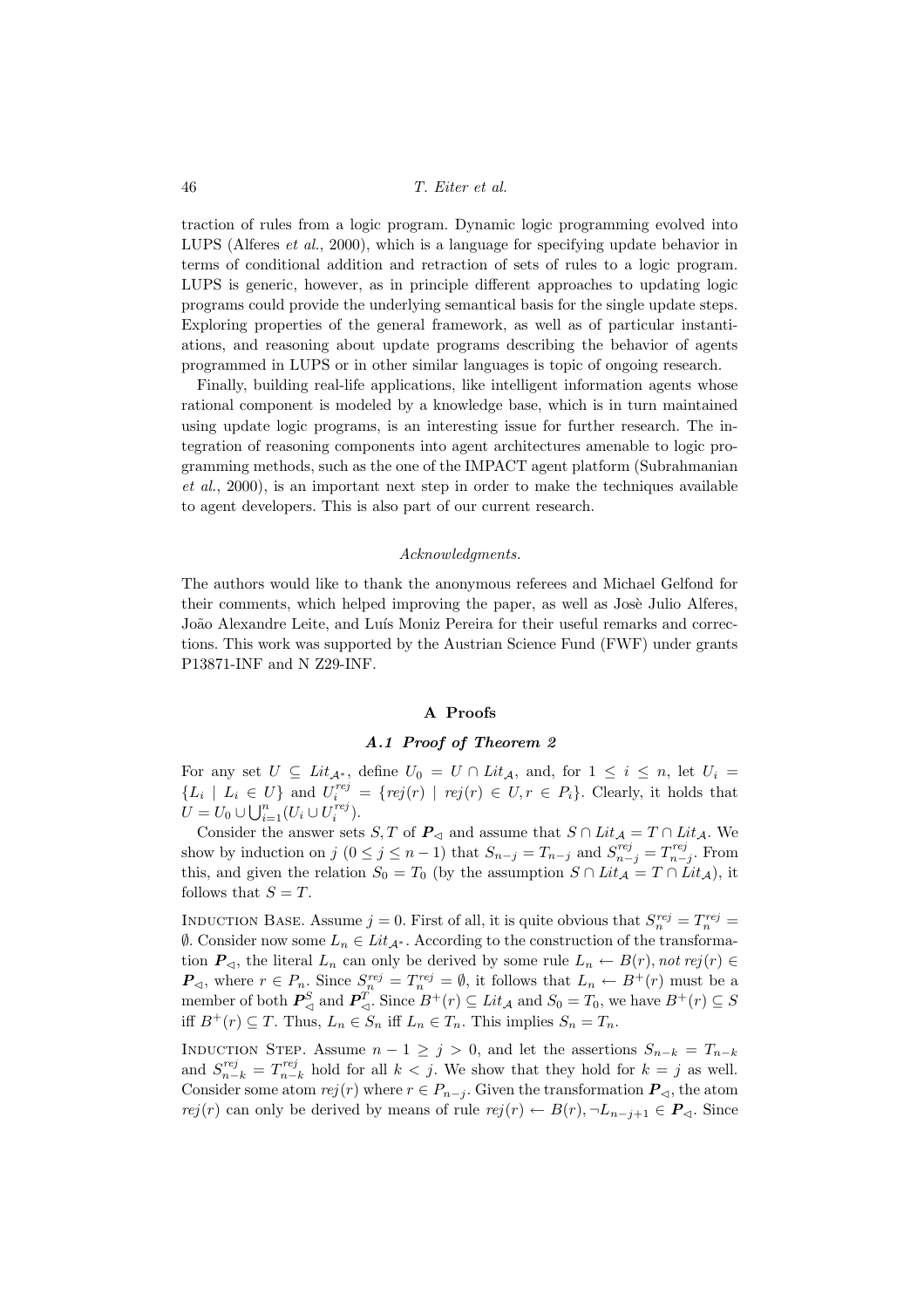$B^-(r) \subseteq Lit_{\mathcal{A}}$  and  $S_0 = T_0$ , it holds that  $B^-(r) \cap S = B^-(r) \cap T$ . Hence,  $rej(r) \leftarrow$  $B^+(r), \neg L_{n-j+1}$  is in  $P^S_{\lhd}$  iff it is in  $P^T_{\lhd}$ . By induction hypothesis,  $\neg L_{n-j+1} \in S$  iff  $\neg L_{n-j+1} \in T$ . Since we also have that  $B^+(r) \subseteq S$  iff  $B^+(r) \subseteq T$ , it follows that  $rej(r) \in S$  iff  $rej(r) \in T$ , and so  $S_{n-j}^{rej} = T_{n-j}^{rej}$ .

Consider now some literal  $L_{n-j} \in Lit_{\mathcal{A}^*}$ . This literal can only be derived by means of rule  $L_{n-j} \leftarrow L_{n-j+1}$ , or by a rule of the form  $L_{n-j} \leftarrow B(r)$ , not rej(r), for some  $r \in P_{n-j}$ . If  $L_{n-j}$  is derived by  $L_{n-j} \leftarrow L_{n-j+1}$ , it follows immediately from the induction hypothesis that  $L_{n-j} \in S$  iff  $L_{n-j} \in T$ . So assume now that the second case applies. Since we already know that  $S_{n-j}^{rej} = T_{n-j}^{rej}$ , and since  $B^-(r) \cap S =$  $B^-(r) \cap T$ , we have that  $L_{n-j} \leftarrow B^+(r)$  lies in  $\mathbf{P}_{\lhd}^S$  iff it lies in  $\mathbf{P}_{\lhd}^T$ . Again using the property that  $B^+(r) \subseteq S$  iff  $B^+(r) \subseteq T$ , we obtain that  $L_{n-j} \in S$  iff  $L_{n-j} \in T$ . Combining the two cases, and since the literal  $L_n$  was arbitrarily chosen, it follows that  $S_{n-j} = T_{n-j}$ .

### A.2 Proof of Theorem 4

Only-if part. Suppose S is an answer set of  $P = (P_1, \ldots, P_n)$ . We show that S is a minimal model of  $(\bigcup \mathbf{P} \setminus Re(i, \mathbf{P}))^S$ . First, we show that S is a model of  $(\cup P \setminus Rej(S, P))^S$ .

Let  $\check{S}$  be the uniquely determined answer set of  $P_{\lhd}$  such that  $S = \check{S} \cap Lit_{\mathcal{A}}$ . Consider some  $r^+ \in (\cup P \setminus Rej(S, P))^S$ . We first assume that r is a constraint. So,  $r \in \mathbf{P}_{\leq 1}$ . Since  $B^-(r) \cap S = \emptyset$ ,  $B^-(r) \subseteq Lit_{\mathcal{A}}$ , and  $S \subseteq \check{S}$ , we have  $B^-(r) \cap \check{S} = \emptyset$ . Hence,  $B^+(r) \nsubseteq \check{S}$ , since  $\check{S}$  is an answer set of  $P_{\lhd}$  and  $r^+ \in (P_{\lhd})^{\check{S}}$ . It follows that  $r^+$  is true in S. Let us now consider the case when r is not a constraint. Then, there is some i,  $1 \leq i \leq n$ , such that  $r \in P_i$  and  $r \notin Rej(S, P)$ . We must show that  $H(r) \in S$  whenever  $B^+(r) \subseteq S$ . By construction of the update program  $P_{\leq S}$ , r induces some rule  $L_i \leftarrow B(r)$ , not rej $(r) \in P_{\leq l}$ , where  $L = H(r)$ . We claim that  $L_i \leftarrow B(r)$ , not rej(r) is not defeated by  $\check{S}$ . First of all, since  $B^-(r) \cap S = \emptyset$ , it follows that  $B^{-}(r) \cap \check{S} = \emptyset$ , as argued above. Furthermore, since  $r \notin Rej(S, P)$ , Lemma 1 implies  $rej(r) \notin \check{S}$ . This proves the claim. Thus,  $L_i \leftarrow B^+(r) \in (\mathbf{P}_{\leq})^{\check{S}}$ . Consequently, assuming  $B^+(r) \subseteq S$ , it holds that  $L_i \in \check{S}$ , since  $\check{S}$  is an answer set of  $P_{\lhd}$  and  $S \subseteq \check{S}$ . Moreover, since  $(P_{\lhd})^{\check{S}}$  contains the inertia rules  $L_i \leftarrow L_{i+1}$  $(1 \leq i < n)$  and  $L \leftarrow L_1$ , it follows that  $L \in \check{S}$ . By observing that  $L \in Lit_{\mathcal{A}}$ ,  $L \in S$  follows, which implies that  $r^+$  is true in S. This concludes the proof that S is a model of  $(\bigcup P \setminus Rej(S, P))^S$ . It remains to show that S is a minimal model of  $(\cup P \setminus Rej(S, P))^S$ .

Assume that  $S_0 \subset S$  is a model of  $(\cup P \setminus Rej(S, P))^S$ . Consider the set

$$
\tilde{S}_0 = \check{S} \setminus (\{L \mid L \in S \setminus S_0\} \cup \{L_i \mid L \in S \setminus S_0, 1 \leq i \leq n\}).
$$

It is easy to show that  $\tilde{S}_0$  is a model of  $(P_{\lhd})^{\check{S}}$ . Moreover,  $\tilde{S}_0 \subset \check{S}$ . We arrive at a contradiction, because  $\check{S}$  is assumed to be an answer set of  $P_{\leq}$ . As a consequence, S must be a minimal model of  $(\bigcup P \setminus Rej(S, P))^S$ . This concludes the proof that S is a minimal model of  $(\bigcup P \setminus Rej(S, P))^S$  whenever S is an answer set of P.

If part. Assume that S is a minimal model of  $(\cup P \setminus Rej(S, P))^S$ . Define  $\tilde{S} \subseteq Lit_{\mathcal{A}^*}$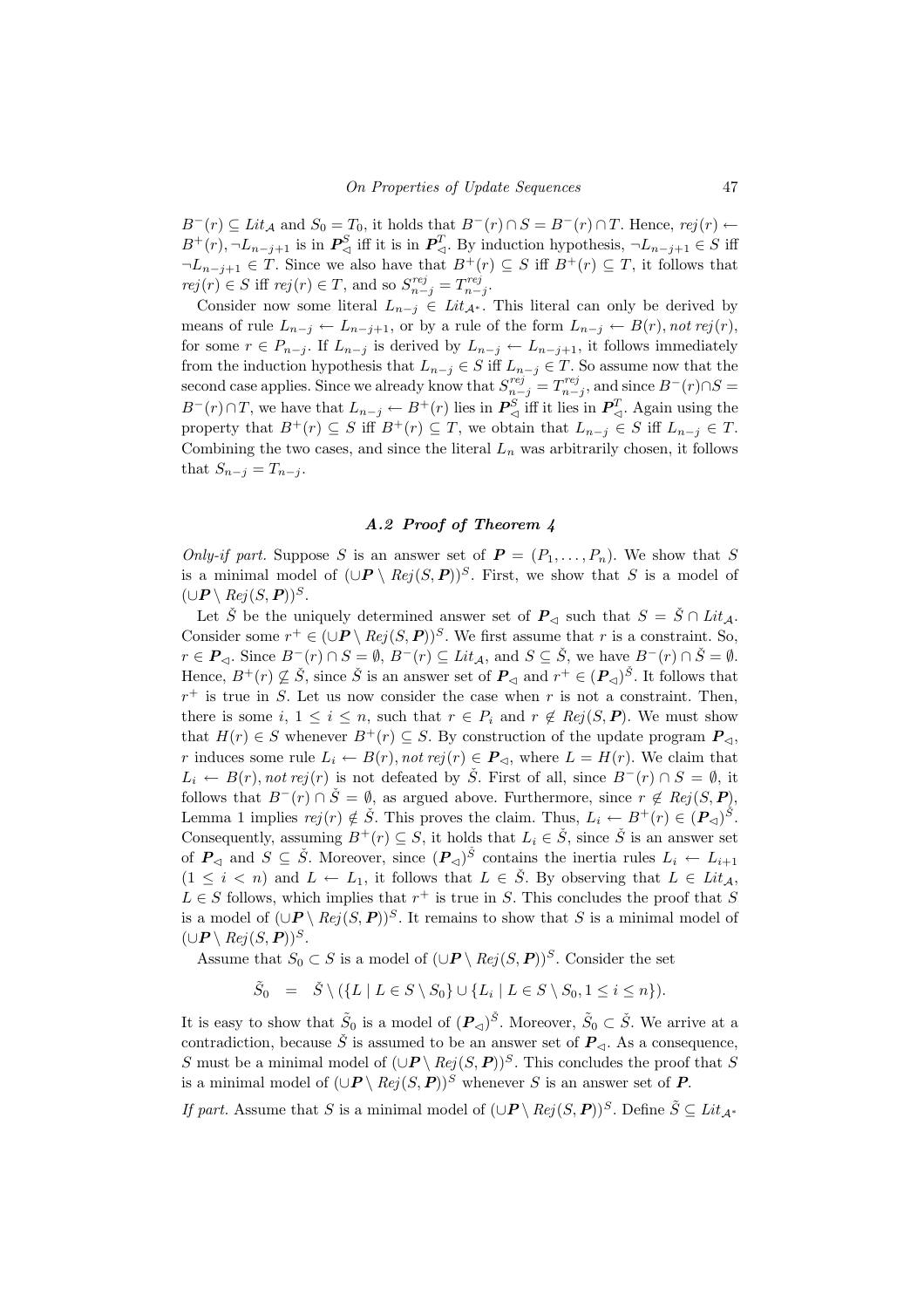as follows:

$$
\tilde{S} = S \cup \{rej(r) \mid r \in Rej(S, \mathbf{P})\} \cup
$$
\n
$$
\bigcup_{i=1}^{n} \{L_j \mid 1 \leq j \leq i, \exists r \in P_i \setminus Rej(S, \mathbf{P}) \text{ such that } H(r) = L \text{ and } S \models B(r)\}.
$$

We show that  $\tilde{S}$  is an answer set of  $P_{\leq l}$ . Since  $\tilde{S} \cap Lit_A = S$ , this will imply that S is an answer set of P.

We first show that  $\tilde{S}$  is a model of  $(P_{\lhd})^{\tilde{S}}$ . Consider some  $r^+ \in (P_{\lhd})^{\tilde{S}}$ . Depending on the construction of  $P_{\leq 1}$ , there are several cases to distinguish.

(i) r is a constraint. Then,  $B^+(r) \nsubseteq \tilde{S}$ . Otherwise, we would have  $B^+(r) \subseteq S$  and  $r^+ \in (\cup \mathbf{P} \setminus Rej(S, \mathbf{P}))^S$  (since  $S \subseteq \tilde{S}$ ,  $B^+(r) \subseteq Lit_{\mathcal{A}}$ , and  $B^-(r) \cap \tilde{S} = \emptyset$ ), violating the condition that S is a model of  $(\cup P \setminus \text{Rej}(S, P))^S$ . Thus, r<sup>+</sup> is true in  $\tilde{S}$ .

(ii) r is a rule of form  $L_i \leftarrow B(r')$ , not rej(r'), where  $L = H(r')$ . Since  $r^+ \in$  $(P_{\leq})^{\tilde{S}}$ ,  $r^+$  is not defeated by  $\tilde{S}$  and  $rej(r') \notin \tilde{S}$ . According to the definition of  $\tilde{S}$ , the latter condition implies that  $r' \notin Rej(S, P)$ . Since  $H(r) = L_i$ , it holds that  $r' \in P_i$ , so  $r' \in P_i \setminus Rej(S, P)$ . Assume  $B^+(r') \subseteq \tilde{S}$ . Since  $S \subseteq \tilde{S}$  and  $B^+(r') \subseteq Lit_{\mathcal{A}},$ we get  $B^+(r') \subseteq S$ . Moreover, since r is not defeated by  $\tilde{S}$ , the definition of  $\tilde{S}$  implies that  $L_i \in \tilde{S}$ . This shows that  $r^+$  is true in  $\tilde{S}$ .

(iii) r is a rule of form  $rej(r') \leftarrow B(r'), \neg L_{i+1}$ , where  $r' \in P_i$  and  $L = H(r')$ . Assume  $B^+(r) \subseteq \tilde{S}$ . Hence,  $\neg L_{i+1} \in \tilde{S}$ . By definition of  $\tilde{S}$ , this implies that there is some rule  $r'' \in P_j \setminus Rej(S, P), i+1 \leq j \leq n$ , such that  $H(r'') = \neg L, B^+(r'') \subseteq S$ , and r'' is not defeated by S. Since  $Rej_j(S, P) \subseteq Rej(S, P)$ , it follows immediately that  $r' \in \text{Re}j_i(S, P) \subseteq \text{Re}j(S, P)$ , which in turn implies  $\text{re}j(r') \in \tilde{S}$ , by definition of  $\tilde{S}$ , proving that  $r^+$  is true in  $\tilde{S}$ .

(iv) r is a rule of form  $L_i \leftarrow L_{i+1}$   $(1 \leq i \leq n)$ . Then r is trivially true in  $\tilde{S}$ , by construction of  $\tilde{S}$ .

(v) r is a rule of form  $L \leftarrow L_1$ . If  $L_1 \in \tilde{S}$ , then there is some  $r' \in P_1 \setminus Rej(S, P)$ such that  $H(r') = L, B^+(r') \subseteq S$ , and r' is not defeated by S. Since S is a model of  $(\cup P \setminus Rej(S, P))^S$ , it follows that  $L \in S \subseteq \tilde{S}$ . Thus, r is true in  $\tilde{S}$ .

This concludes the proof that  $\tilde{S}$  is a model of  $(P_{\leq})^{\tilde{S}}$ . We proceed by showing that  $\tilde{S}$  is a minimal model of  $(P_{\lhd})^{\tilde{S}}$ . Suppose  $\tilde{S}_0$  is a model of  $(P_{\lhd})^{\tilde{S}}$  such that  $\tilde{S}_0 \subset \tilde{S}$ . We show that this implies  $\tilde{S} \subseteq \tilde{S}_0$ , a contradiction. Hence,  $\tilde{S}$  must be minimal.

Let us first assume that  $\tilde{S}_0 \cap Lit_{\mathcal{A}} \subset \tilde{S} \cap Lit_{\mathcal{A}}$ , i.e.,  $\tilde{S}_0$  is smaller on the literals in  $Lit_{\mathcal{A}}$ . Then, for some  $L \in Lit_{\mathcal{A}}$ , no rule  $r^+ \in P_{\preceq}^{\tilde{S}}$  with  $H(r) = L_i$  fires in  $\tilde{S}_0$ , i.e.,  $B^+(r) \nsubseteq \tilde{S}_0$ . Hence, by definition of  $\tilde{S}$  and  $P_{\leq 1}^{\tilde{S}}$ , there is no  $r' \in (\cup P \setminus Rej(S, P))^S$ such that  $H(r') = L$  and  $B^+(r') \subseteq S$ . Consequently,  $S \setminus \{L\}$  satisfies all rules in  $(\cup P \setminus \text{Rej}(S, P))^S$ . This, however, contradicts the fact that S is a minimal model of  $(\cup P \setminus \text{Rej}(S, P))^S$ . It follows that  $\tilde{S}_0 \cap \text{Lit}_{\mathcal{A}} = \tilde{S} \cap \text{Lit}_{\mathcal{A}}$  holds.

Now consider any  $L_i \in \tilde{S}$ . Then, there is a rule  $r \in P_i \setminus Rej(S, P)$ ,  $i \leq j \leq n$ , such that  $B^+(r) \subseteq S$  and r is not defeated by S. According to the definition of  $P_{\leq}$ , and by Lemma 1, rule r introduces a rule  $A_j \leftarrow B^+(r) \in (P_{\leq})^{\tilde{S}}$ . Since  $B^+(r) \subseteq S = \tilde{S} \cap Lit_{\mathcal{A}}$  and  $\tilde{S} \cap Lit_{\mathcal{A}} = \tilde{S}_0 \cap Lit_{\mathcal{A}}$ , it follows that  $A_j \in \tilde{S}_0$ , by the assumption that  $\tilde{S}_0$  is a model of  $(P_{\lhd})^{\tilde{S}}$ . Moreover, since  $i \leq j$ , the inertia rules  $L_k \leftarrow L_{k+1} \in (\boldsymbol{P}_{\lhd})^{\tilde{S}} \ (1 \leq k < n) \text{ imply } L_i \in \tilde{S}_0.$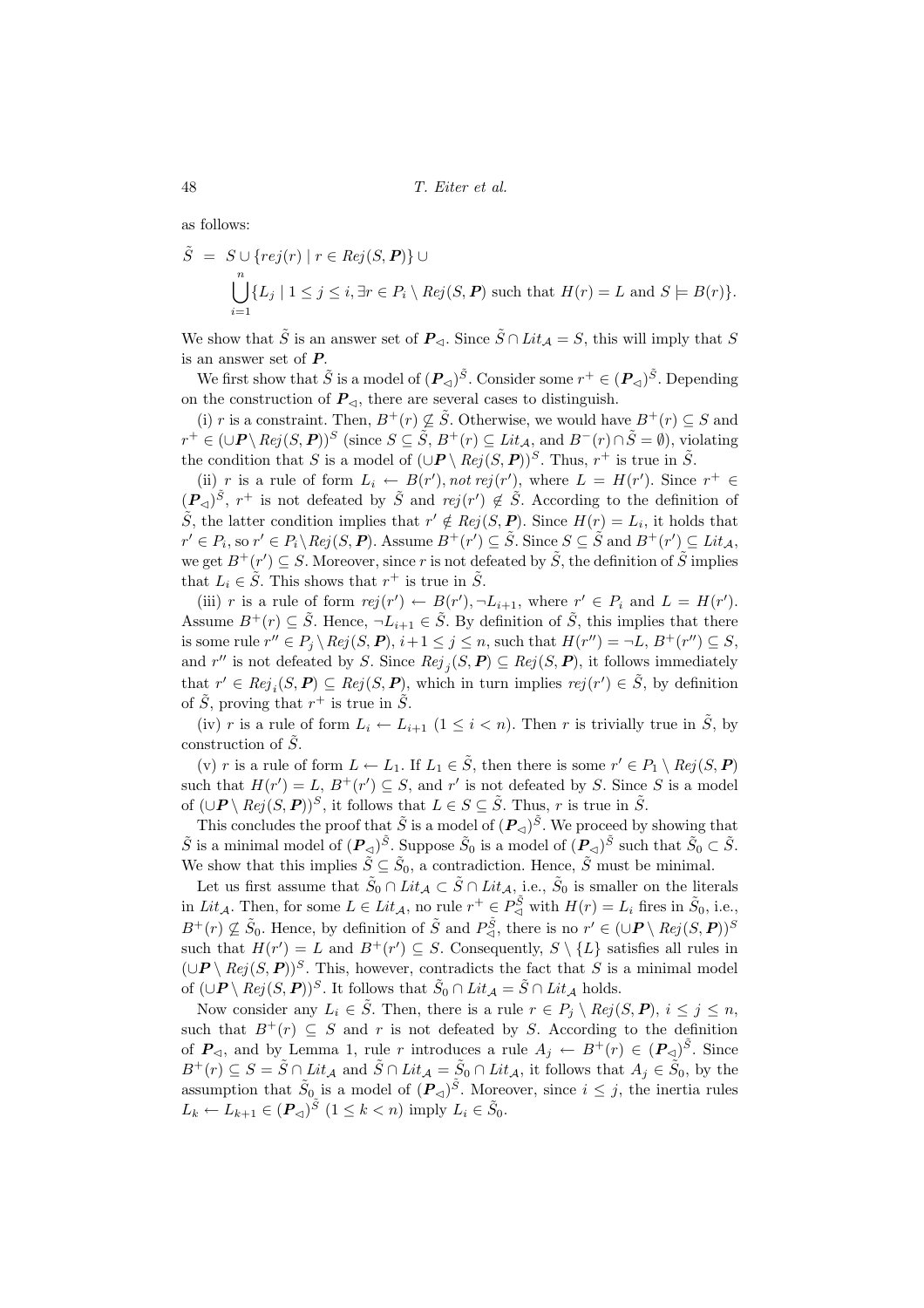Finally, consider  $rej(r) \in \tilde{S}$ , where  $r \in P_i$ . By the definitions of  $Rej(S, P)$  and  $\tilde{S}$ , it follows that  $B^+(r) \subseteq S$ ,  $B^-(r) \cap S = \emptyset$ , and  $\neg L_{i+1} \in \tilde{S}$ . From the above considerations,  $\neg L_{i+1} \in \tilde{S}$  implies  $\neg L_{i+1} \in \tilde{S}_0$ . Moreover,  $B^-(r) \cap \tilde{S} = \emptyset$ . So,  $rej(r) \leftarrow B^+(r), \neg L_{i+1} \in \mathbf{P}_{\leq}^{\tilde{S}}$ . Since  $\tilde{S}_0$  is a model of  $(\mathbf{P}_{\leq})^{\tilde{S}}$ , and given the fact that  $\tilde{S}_0 \cap Lit_{\mathcal{A}} = S$ , we obtain  $rej(r) \in \tilde{S}_0$ . This concludes the proof that  $\tilde{S} \subseteq \tilde{S}_0$ .

### A.3 Proofs of the Revision and Update Postulates

In what follows, we assume that **P** is a nonempty sequence  $(P_1, \ldots, P_n)$  of ELPs.

 $(K1)$   $(P, P)$  represents a belief set.

This holds by convention.

(K2) & (U1)  $P \subseteq Bel((P, P)).$ 

This is clearly satisfied, as the rules of P cannot be rejected in the updated program.

(U2)  $Bel(P) \subseteq Bel(P)$  implies  $Bel((P, P)) = Bel(P)$ .

This postulate states that no change occurs if the update is already entailed. This means that inconsistency is preserved under updates and contradictions cannot be removed by updates. This is clearly not the case : Updating  $P = \{a \leftarrow , \neg a \leftarrow \}$  with  $P = \{a \leftarrow\}$  removes inconsistency. Also for a consistent P, update by a logically implied rule may lead to a change in semantics. Consider, e.g.,  $P = \{a \leftarrow not b\}$  and  $P = \{b \leftarrow not \ a\}.$  Then P has the unique answer set  $S = \{a\},$  and  $S \models b \leftarrow not \ a$ . However,  $(P, P)$  has, besides S, another answer set  $S' = \{b\}.$ 

(K3)  $Bel((P, P)) \subseteq Bel(Bel(P) \cup P).$ 

This property fails in general, if programs have infinite alphabets. This can be seen by the following example. Let  $P = P_1$  and  $P = P_2$ , where

$$
P_1 = \{a_i \leftarrow not \ b_i, \ b_i \leftarrow not \ a_i, \ c \leftarrow a_i \mid i \geq 1\} \cup \{\leftarrow not \ c\};
$$
  

$$
P_2 = \{\leftarrow b_i \mid i \geq 1\}.
$$

It is easy to see that every answer set S of  $P_1$  must contain c, and that either  $a_i$ or  $b_i$  (but not both) are contained in S. Therefore,  $c \in Bel(P)$  holds. Furthermore,  $S' = \{a_i \mid i \geq 1\} \cup \{c\}$  is an answer set of  $Bel(P)$ . Since  $S' \models P_2$ , it follows that S' is an answer set of  $Bel(P) \cup P$ . This implies  $Bel(Bel(P) \cup P) \subset Bel({\{\leftarrow\}}),$  i.e.,  $Bel(Bel(P) \cup P)$  does not contain all possible rules.

On the other hand,  $Bel((P, P)) = Bel({\{\leftarrow\}})$ : Since negation does not occur in rule heads of  $P_1$  and  $P_2$ , we have  $Re_j(S, (P, P)) = \emptyset$ , and thus  $\mathcal{U}((P, P)) = \mathcal{S}(P_1 \cup P_2)$  $P_2$ ) holds. However,  $P_1 \cup P_2$  clearly has no answer set, which implies  $Bel((P, P)) =$  $Bel(P_1 \cup P_2) = Bel({\{\leftarrow\}}).$  It follows that  $Bel((P, P)) \nsubseteq Bel(Bel(P) \cup P)$ , which proves our claim.

That property (K3) holds if either  $P$  or  $P$  has a finite alphabet follows from (K7), which subsumes (K3) by choosing  $P = \emptyset$  in (K7), and by virtue of  $Bel((P, \emptyset)) =$  $Bel(\boldsymbol{P}).$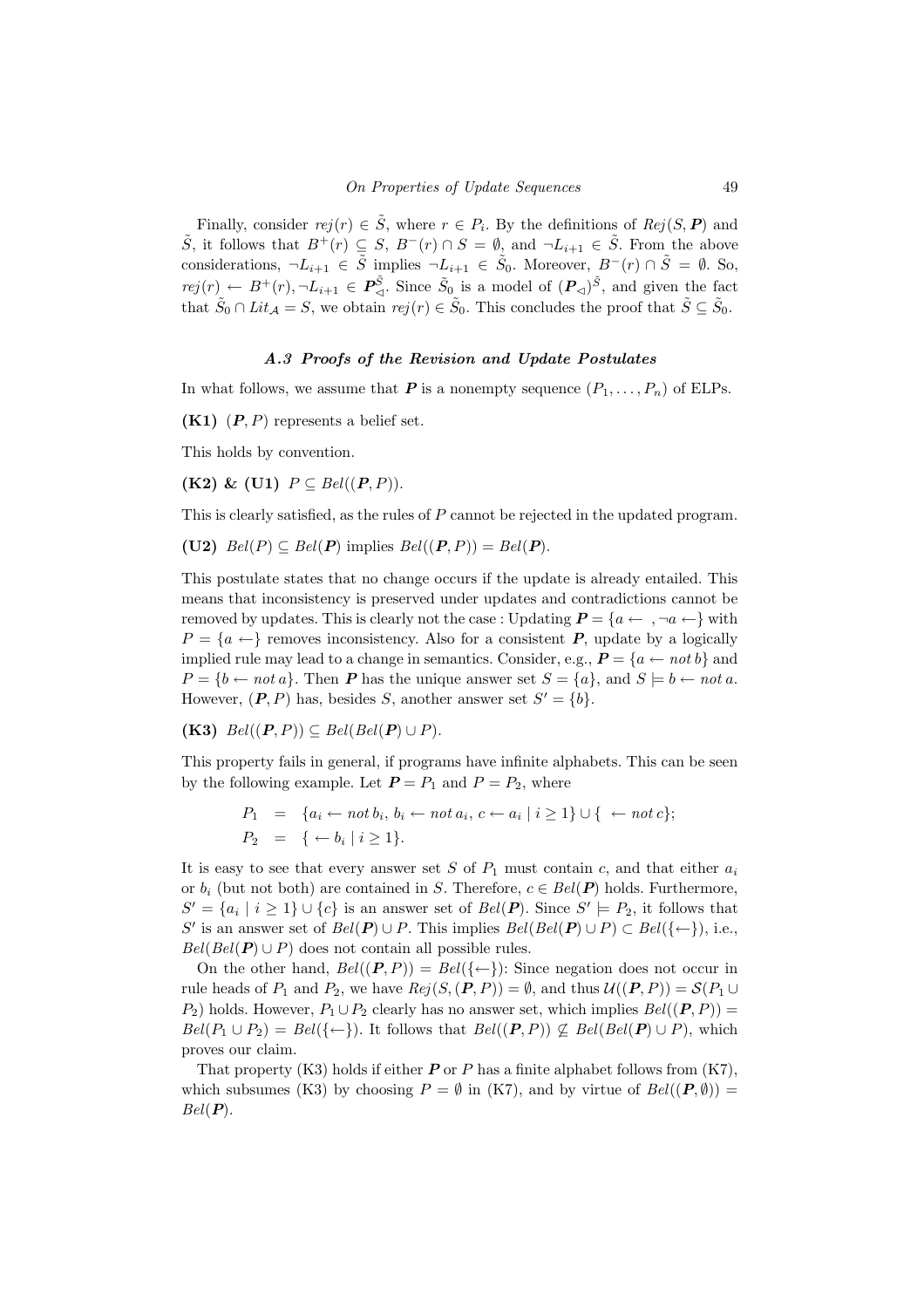(U3) If both  $P$  and  $P$  are satisfiable, then  $(P, P)$  is satisfiable.

This is clearly violated. Consider, e.g.,  $P = P_1$  and  $P = P_2$ , where

$$
P_1 = \{a \leftarrow b, not a\};
$$
  

$$
P_2 = \{b \leftarrow \}.
$$

(K4) If  $Bel(P) \cup P$  has an answer set, then  $Bel(Bel(P) \cup P) \subseteq Bel((P, P)).$ 

The property is violated. Consider  $P_1 = \{a \leftarrow , b \leftarrow not \, c, c \leftarrow not \, b\}$  and  $P_2 =$  ${\neg a \leftarrow b}$ . As easily seen, the sequence  $(P_1, P_2)$  has two answer sets,  $S = \{b, \neg a\}$ and  $S' = \{a, c\}$ . On the other hand, since  $P_1 \subseteq Bel(P_1)$ , S cannot be an answer set of  $Bel(P_1) \cup P_2$ ; in fact, S' is its unique answer set. Since, e.g.,  $S' \models c \leftarrow not \, a, b$ whilst  $S \not\models c \leftarrow not \, a, b$ , it follows that  $Bel(Bel(P_1) \cup P_2) \not\subseteq Bel((P_1, P_2)).$ 

(K5)  $(P, P)$  is unsatisfiable if P is unsatisfiable.

This is violated, since contradictory rules in  $P$  are not affected unless they are rejected by rules in P. For instance, if P consists of the single program  $\{a \leftarrow \}$ ,  $\neg a \leftarrow \}$ , then the update of **P** by  $P = \{b \leftarrow \}$  does not have an answer set.

(K6) & (U4)  $P \equiv P'$  and  $P \equiv P'$  implies  $(P, P) \equiv (P', P')$ .

This expresses irrelevance of syntax which is clearly not satisfied, since rejection of rules depends on their syntactical form. For instances, take  $P = P' = P_1, P = P_2$ , and  $P' = P'_2$ , where

$$
P_1 = \{a \leftarrow , b \leftarrow \};
$$
  
\n
$$
P_2 = \{\neg a \leftarrow b\};
$$
  
\n
$$
P_2' = \{\neg b \leftarrow a\}.
$$

Then clearly  $P \equiv P'$  and  $P_2 \equiv P'_2$ , but the resulting updates have different answer sets:  $\{\neg a, b\}$  is an answer set of  $(P_1, P_2)$  but not of  $(P_1, P'_2)$ .

 $(K7) \& (U5) \; Bel((P, P \cup P')) \subseteq Bel(Bel((P, P)) \cup P').$ 

The property does not hold if both  $P$  and  $P'$  (or  $P$  and  $P'$ ) have infinite alphabets, which follows from the example showing the failure of (K3) (set  $P = \emptyset$ , and exploit the relation  $Bel((P, \emptyset)) = Bel(P)$ .

Property (K7) holds if  $(\cup P) \cup P$  or P' has a finite alphabet. Towards a contradiction, suppose it fails. Then, there exists  $r \in Bel((P, P \cup P')) \setminus Bel(Bel((P, P)) \cup P')$ , and hence an answer set  $S \in \mathcal{S}(Bel((P, P)) \cup P')$  such that  $S \not\models r$ .

Consider  $P' = (P, P)$ , and let A' denote the atoms in P'. Then, for every finite set of atoms  $A_0 \subseteq A'$ , there must exist some answer set  $S_{A_0}$  of  $P'$  such that S and  $S_{A_0}$ coincide with respect to  $\mathcal{A}_0$ . Indeed,  $Bel(P')$  must contain, for each interpretation M which does not coincide with any answer set of  $P'$  with respect to  $\mathcal{A}_0$ , the constraint  $\leftarrow L_1, \ldots, L_m$ , not  $L_{m+1}, \ldots, \text{not } L_n$ , where  $\{L_1, \ldots, L_m\} = Lit_{\mathcal{A}_0} \cap M$ and  $\{L_{m+1},\ldots,L_n\} = Lit_{\mathcal{A}_0} \setminus M$ , respectively. Furthermore, all answer sets of  $Bel(P') \cup P'$  must coincide on the atoms in  $\mathcal{A} \setminus \mathcal{A}'$ . Thus, assuming that either  $P'$ or  $P'$  has a finite alphabet, it follows that S is an answer set of  $P'$  or  $P'$ . Without loss of generality, we assume that S is an answer set of  $P'$ .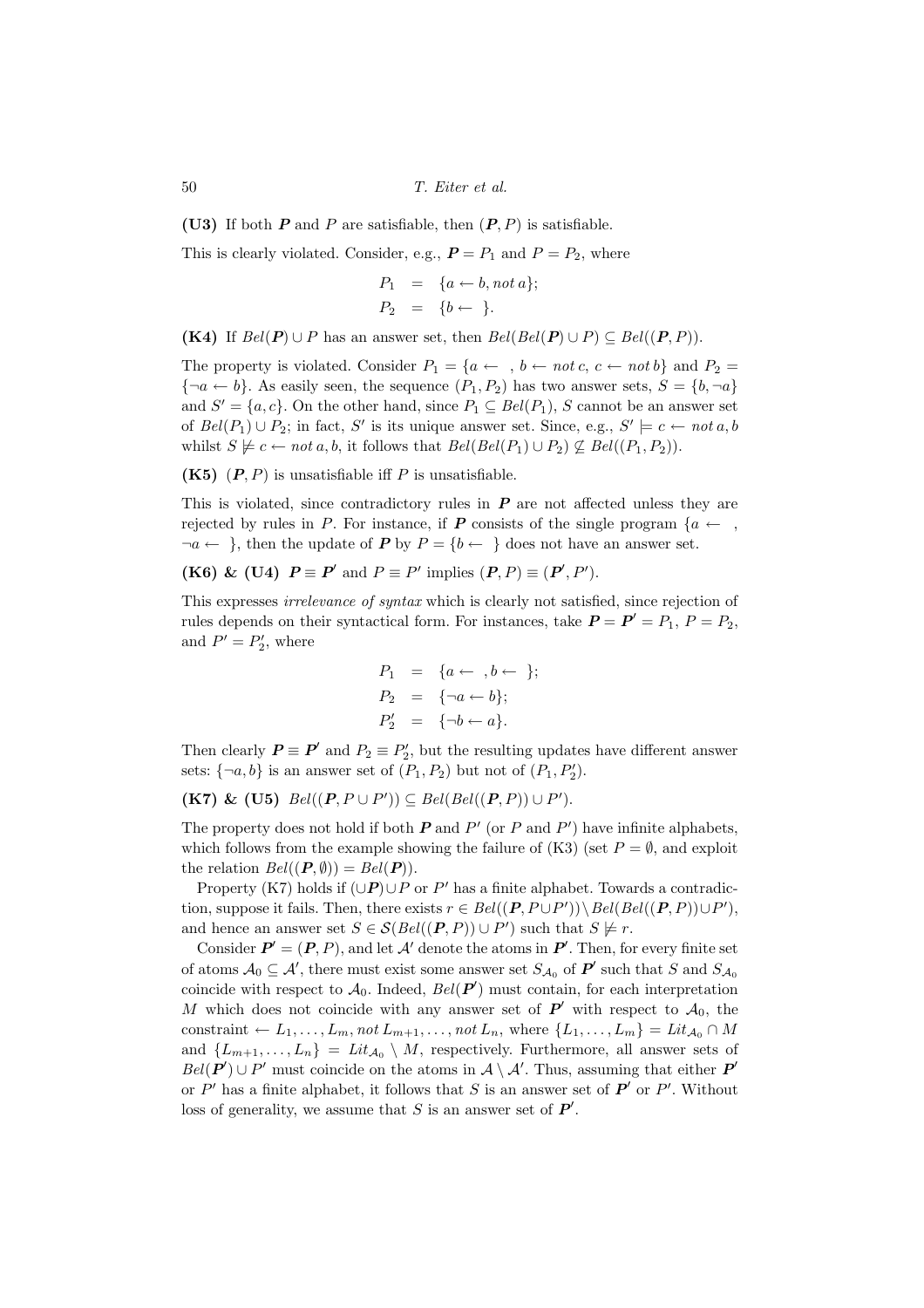Hence, Theorem 4 implies that S is a minimal model of  $((\cup P') \setminus \text{Rej}(S, P'))^S$ . Since  $S \models P'$ , we conclude that S is also a minimal model of  $((\cup P') \cup P')$  $Rej(S, P))^S$ . Furthermore, for the update sequence  $P'' = (P, P \cup P')$ , it holds that  $Rej(S, P'') = Rej(S, P')$ . Indeed,  $S \models r'$  for all  $r' \in P \cup P'$ , thus  $r' \notin Rej(S, P')$  and  $r \notin Rej(S, P'')$ . Equivalence for the rules in P can be shown by induction on the length of P. Hence, we obtain that S is a minimal model of  $((\cup P'') \setminus \text{Rej}(S, P''))^S$ . From Theorem 4, we obtain that S is an answer set of  $P''$ . Since  $S \not\models r$ , it follows  $r \notin Bel(P, P \cup P')$ , a contradiction.

(U6) Given  $Bel(P') \subseteq Bel((P, P))$  and  $Bel(P) \subseteq Bel((P, P'))$ , then  $Bel((P, P)) = Bel((P, P')).$ 

This postulate fails. Consider, e.g.,  $P = P_1$ ,  $P = P_2$ , and  $P' = P_3$ , where

$$
P_1 = \{ b \leftarrow, d \leftarrow \};
$$
  
\n
$$
P_2 = \{ \neg a \leftarrow, \neg e \leftarrow d, \neg d \leftarrow e \};
$$
  
\n
$$
P_3 = \{ \neg a \leftarrow, \neg c \leftarrow b, \neg b \leftarrow b \}.
$$

Then,  $\{\neg a, b, d, \neg e\}$  is the unique answer set of  $(P_1, P_2)$ , and  $\{\neg a, b, d, \neg c\}$  is the unique answer set of  $(P_1, P_3)$ . Moreover, it is easily verified that  $\neg a \in S \cap S'$ , for any answer set S of  $P_2$  and any answer set S' of  $P_3$ . Hence,  $Bel(P_3) \subseteq Bel((P_1, P_2))$ and  $Bel(P_2) \subseteq Bel((P_1, P_3))$ . However,  $Bel((P_1, P_2)) \neq Bel((P_1, P_3))$ .

(K8) If  $Bel((P, P)) \cup P'$  is satisfiable, then  $Bel(Bel(P, P) \cup P') \subseteq Bel((P, P \cup P')).$ 

This postulate fails. Setting  $P = \emptyset$ , the property reduces to (K4) since  $Bel(P, \emptyset) =$  $Bel(P)$ . The failure follows from the failure of  $(K4)$ .

# A.4 Proofs of the Postulates for Iterated Revision

(C1) If  $P' \subseteq Bel(P)$ , then  $Bel((P, P', P)) = Bel((P, P))$ .

Adding rules which are implied after the previous update does not change the epistemic state. This is not satisfied: take, e.g.,  $P = \emptyset$ ,  $P = \{b \leftarrow \text{not } a\}$ , and  $P' = \{a \leftarrow not b\}$ . Then  $(P, P', P)$  has two answer sets, while  $(P, P)$  has a single answer set. The associated belief sets are thus different.

(C2) If  $S \not\models P'$ , for all  $S \in \mathcal{S}(P)$ , then  $Bel((P, P, P')) = Bel((P, P'))$ .

This property is not satisfied. For a counterexample, consider  $P_1 = \{a \leftarrow b\}$ ,  $P_2 = \{b \leftarrow \}$ , and  $P_3 = \{\neg b \leftarrow \text{not } a\}$ . Then  $(P_1, P_2, P_3)$  has two answer sets,  $\{a, b\}$ and  $\{\neg b\}$ , whilst  $(P_1, P_3)$  possesses the single answer set  $\{\neg b\}$ .

(C3) If  $P' \subseteq Bel((P, P)),$  then  $P' \subseteq Bel((P, P', P)).$ 

Implied rules can be added before the update. This property fails in general. For example, let  $P = P_1$ ,  $P = P_2$ , and  $P' = P_3$ , where

> $P_1 = \emptyset;$  $P_2 = \{ a \leftarrow not b, b \leftarrow not a, g \leftarrow a, g \leftarrow not g, c \leftarrow \};$  $P_3 = \{ g \leftarrow, \neg c \leftarrow \text{not } a \}.$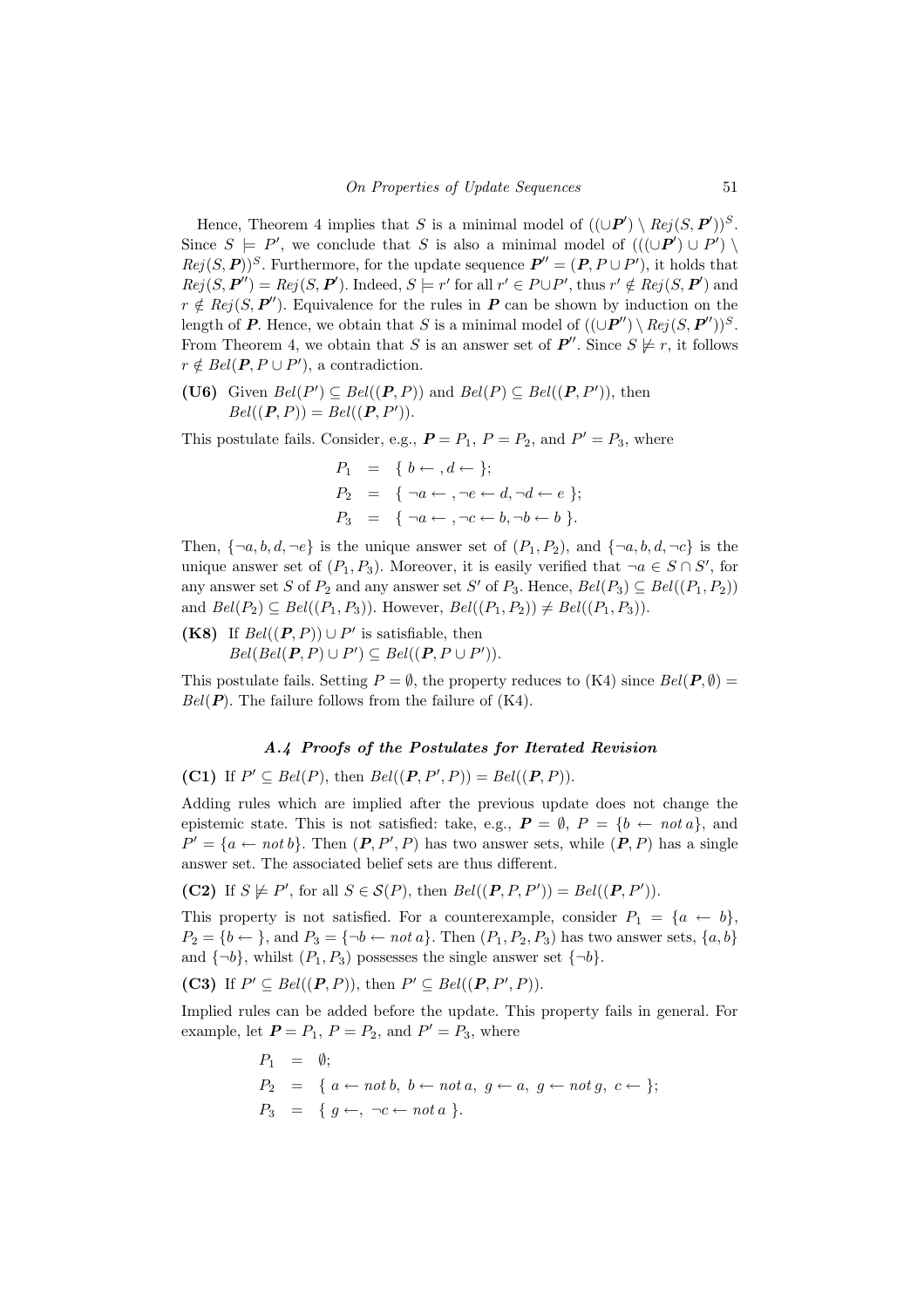Note that  $P_2$  has a single answer set,  $S = \{a, g, c\}$ , and clearly  $S \models P_3$ . However,  $(P_1, P_3, P_2)$  has among its answer sets  $S' = \{b, g, c\}$ , and  $S' \not\models \neg c \leftarrow not \, a$ .

The property holds, however, providing  $P'$  contains a single rule. Suppose  $P' \subseteq$  $Bel((P, P))$  but  $r \notin Bel((P, P', P)),$  for  $P' = \{r\}$ . Then,  $r \in Rej(S, (P, P', P))$  for some answer set S of  $(P, P', P)$ . This means, however, that S is an answer set of  $(P, P)$  (as r cannot reject any rule in P). Thus,  $r \notin Bel((P, P))$ .

(C4) If  $S \models P'$  for some  $S \in \mathcal{U}((P, P)),$  then  $S \models P'$  for some  $S \in \mathcal{U}((P, P', P)).$ 

This property holds. By hypothesis, there exists some  $S \in \mathcal{U}((P, P))$  such that  $S \models P'$ . By Theorem 4, S is a minimal model of

$$
((\cup P) \cup P) \setminus \mathit{Rej}(S, (P, P)))^{S}.
$$

Since  $S \models P'$  and  $S \models P$  (due to  $S \in \mathcal{U}((P, P))$ ), no rule  $r' \in P'$  can be rejected by a rule r of P. Also, r' can reject a rule  $r''$  in P only if  $r''$  is rejected within P. Thus,  $Rej(S, (P, P)) = Rej(S, (P, P', P))$ , and S is a minimal model of

$$
((\cup P) \cup P' \cup P) \setminus \mathit{Rej}(S, (P, P', P)))^{S}.
$$

This means, by Theorem 4, that S is an answer set of  $(P, P', P)$ .

(C5) If  $S \not\models P'$  for all  $S \in \mathcal{U}((P, P))$  and  $P \not\subseteq Bel((P, P'))$ , then  $P \nsubseteq Bel((P, P, P')).$ 

This property fails: just consider  $P = \emptyset$ ,  $P = \{a \leftarrow \}$ , and  $P' = \{b \leftarrow \}$ .

(C6) If  $S \not\models P'$  for all  $S \in \mathcal{U}((P, P))$  and  $S \not\models P$  for all  $S \in \mathcal{U}((P, P'))$ , then  $S \not\models P$  for all  $S \in \mathcal{U}((P, P, P')).$ 

This property fails as well, which can be seen by the counterexample for (C5), setting  $P = \emptyset$ . Another counterexample for (C6)—which does not exploit minimization of answer sets—is  $P = \{\neg b \leftarrow, \neg a \leftarrow b\}, P = \{a \leftarrow \}, \text{and } P' = \{b \leftarrow \}.$ 

(I1)  $Bel(P)$  is a consistent belief set.

This is clearly violated in general.

(I2)  $P \subseteq Bel((P, P)).$ 

The postulate is easily seen to be satisfied (cf.  $(K2)$ ) and  $(U1)$ ).

(I3) If  $L_0 \leftarrow \in Bel((P, \{L_1 \leftarrow \ldots, L_k \leftarrow \})),$  then  $L_0 \leftarrow L_1, \ldots, L_k \in Bel(\boldsymbol{P}).$ 

This property holds. Suppose there is some  $S \in \mathcal{U}(P)$  such that  $\{L_1, \ldots, L_k\} \subseteq S$ but  $L_0 \notin S$ . Let  $P' = (P, \{L_1 \leftarrow \ldots, L_k \leftarrow \})$ . Then, the following holds: For every rule r in  $P'$ ,  $r \in \text{Rej}(S, P')$  iff  $r \in \text{Rej}(S, P)$ . Indeed, each  $L_i$   $(1 \leq i \leq n)$ is neither in  $Rej(S, P)$  nor in  $Rej(S, P)$ . By Theorem 4, S is a minimal model of  $((\cup P) \setminus \text{Re}j(S, P))^S$ . It follows that S is a minimal model of  $((\cup P') \setminus \text{Re}j(S, P'))^S$ , which in turn implies, by using Theorem 4 again, that  $S \in \mathcal{U}(P)$ . Since  $L_0 \notin S$ , we obtain  $L_0 \leftarrow \notin Bel(P')$ .

(I4) If  $Q_1 \subseteq Bel(P)$ , then  $Bel((P, Q_1, Q_2, \ldots, Q_n)) = Bel((P, Q_2, \ldots, Q_n)).$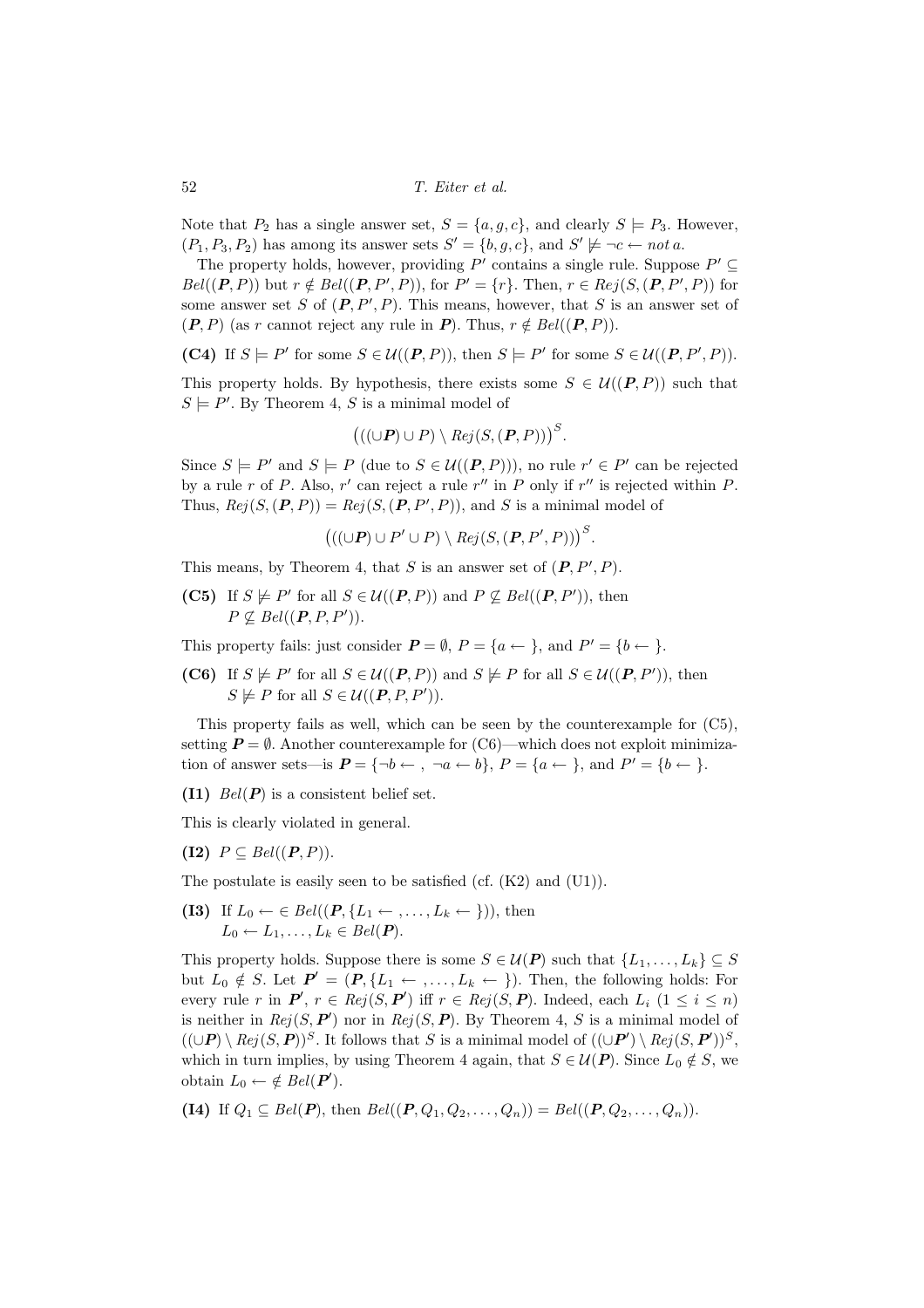This property fails. Consider  $P = \{a \leftarrow not b\}$  and  $Q_1 = \{b \leftarrow not a\}$  for  $n = 1$ .

(I5) If  $Bel(Q_2) \subseteq Bel(Q_1)$ , then

$$
Bel((P, Q_1, Q_2, Q_3, \ldots, Q_n)) = Bel((P, Q_2, Q_3, \ldots, Q_n)).
$$

This property fails, because it generalizes (C1), which fails.

(I6) If  $S \models Q_2$  for some  $S \in \mathcal{U}((P,Q_1))$ , then  $Bel((P, Q_1, Q_2, Q_3, \ldots, Q_n)) = Bel((P, Q_1, Q_1 \cup Q_2, Q_3, \ldots, Q_n)).$ 

The property fails: Let  $P = \{a \leftarrow not\ b, b \leftarrow not\ a\}, Q_1 = \{c \leftarrow \}$ , and  $Q_2 =$  ${\neg c \leftarrow a}$ . Then,  $S = {c, b}$  is an answer set of  $(P, Q_1)$  such that  $S \models Q_2$ . However,  $(P, Q_1, Q_2)$  has two answer sets,  $S_1 = \{a, \neg c\}$  and  $S_2 = \{c, b\}$ , whilst  $(P, Q_1, Q_1 \cup$  $Q_2$ ) has the single answer set  $\{c, b\}.$ 

### A.5 Proofs of the Postulates of Updates as Nonmonotonic Consequence Relations

(N1)  $P_1 \in Bel((P, P_1)).$ 

This is clearly satisfied (cf.  $(K2)$ ,  $(U1)$ , and  $(I2)$ ).

(N2) If  $\bigcup_{i=1}^{m} Q_i \subseteq Bel((P, P_1))$  and  $P_2 \subseteq Bel((P, P_1 \cup \bigcup_{i=1}^{m} Q_1)),$  then  $P_2 \subset Bel((P, P_1)).$ 

The property holds. Let  $Q = \bigcup_{i=1}^{m} Q_i$  and  $P' = (P, P_1)$ . Assume  $Q \subseteq Bel(P')$ and  $P_2 \subseteq Bel((P, P_1 \cup Q))$ , and consider some answer set S of  $P'$ . Then,  $S \models Q$ . Moreover,  $\check{S}$  is an answer set of  $P'_{\lhd} \cup Q$ . Since  $Q \subseteq Bel(P')$ , it follows that for each rule  $s \in Q$  rejecting a rule r from **P**, there exists a rule  $r_1 \in P_1$  also rejecting r. Hence, no further rule in  $P$  can be rejected using Q. Let  $P'' = (P, P_1 \cup Q)$ . Then,  $\check{S}$  is an answer set of  $P''_{\leq 0}$ , so S is an answer set of  $(P, P_1 \cup Q)$ . Since  $P_2 \subseteq Bel((P, P_1 \cup Q))$ , we obtain  $S \models P_2$ . This proves the property.

(N3) If  $\bigcup_{i=1}^{m} Q_i \subseteq Bel((P, P_1))$  and  $P_2 \subseteq Bel((P, P_1))$ , then  $P_2 \subseteq Bel((P, P_1 \cup \bigcup_{i=1}^{m} Q_1)).$ 

The property fails: Consider the counterexample  $P = \emptyset$ ,  $P_1 = \{a \leftarrow not b\}$ ,  $P_2 =$  ${a \leftarrow \}$ , and, for  $m = 1$ ,  $Q_1 = {b \leftarrow not a}$ .

(N4) If  $P_{i+1} \subseteq Bel((P, P_i))$   $(1 \leq i < n)$  and  $P_1 \subseteq Bel((P, P_n))$   $(n \geq 2)$ , then  $\{P' \mid P' \subseteq Bel((P, P_i))\} = \{P' \mid P' \subseteq Bel((P, P_j))\},\$ for all  $i, j \leq n$ .

The property does not hold, because it includes (U6) as a special case, which fails.

(P1) If  $P_1 \equiv P_2$  and  $P_3 \subseteq Bel((P, P_1))$ , then  $P_3 \subseteq Bel((P, P_2))$ .

The property fails, due to the following counterexample:  $P = \{a \leftarrow b \leftarrow \}$ ,  $P_1 =$  ${\neg a \leftarrow b}, P_2 = {\neg b \leftarrow a}, \text{ and } P_3 = {\{b \leftarrow \}}.$ 

(P2) If  $P_1 \models P_2$  and  $P_1 \subseteq Bel((P, P_3))$ , then  $P_2 \subseteq Bel((P, P_3))$ .

This property does not hold. For a counterexample, consider  $P = \emptyset$ ,  $P_1 = \{a \leftarrow$ not b},  $P_2 = \{a \leftarrow \}$ , and  $P_3 = \{b \leftarrow \}$ ,  $\neg a \leftarrow \}$ .

(P4) If  $P_2 \subseteq Bel((P, P_1))$  and  $P_3 \subseteq Bel((P, P_1))$ , then  $P_2 \cup P_3 \subseteq Bel((P, P_1))$ .

The property is trivially satisfied.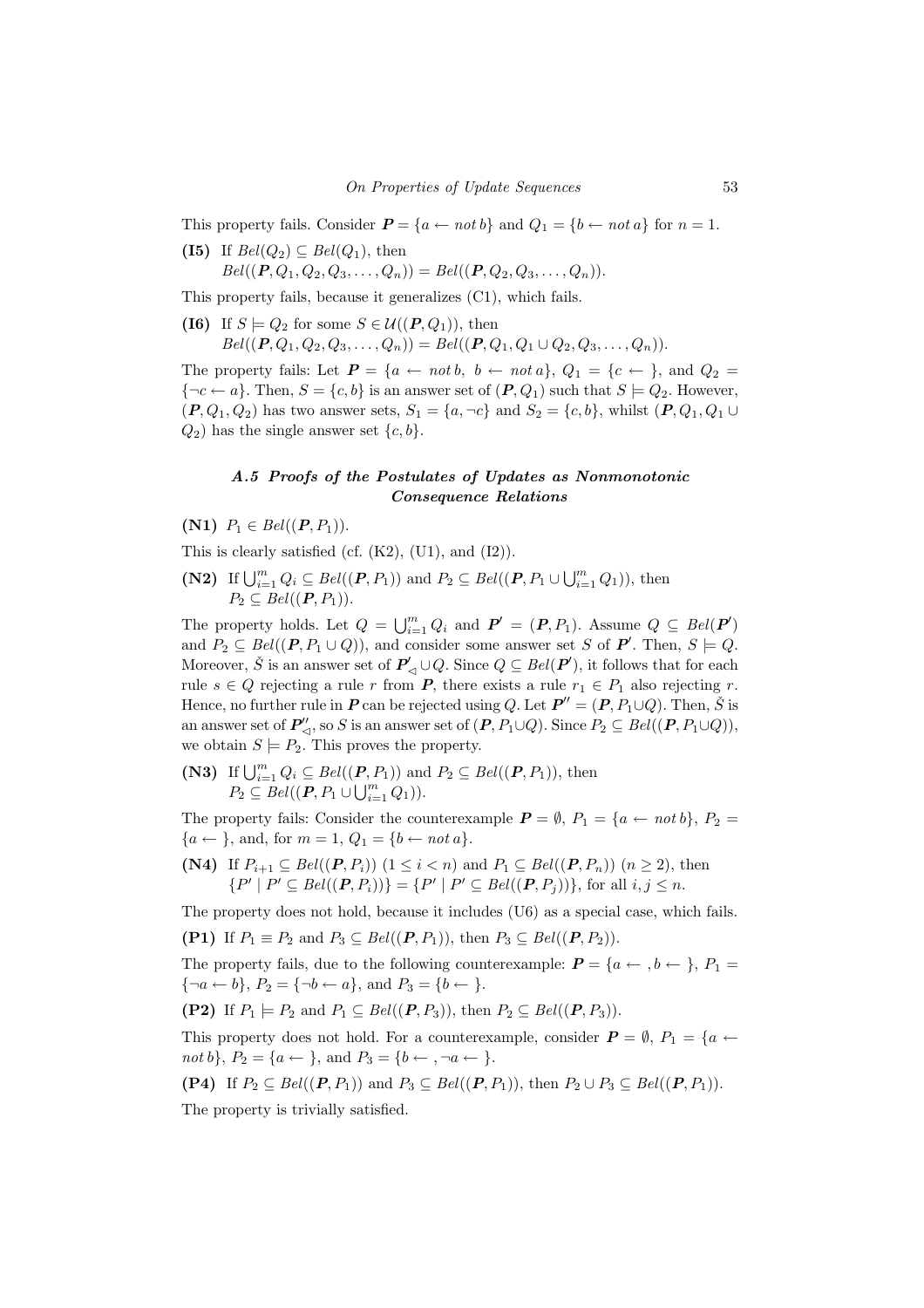#### References

- Alchourrón, C.E., Gärdenfors, P., & Makinson, D. (1985). On the Logic of Theory Change: Partial Meet Functions for Contraction and Revision. Journal of Symbolic Logic, 50, 510–530.
- Alferes, J.J., & Pereira, L.M. (1997). Update-programs can Update Programs. Pages 110–131 of: Dix, J., Pereira, L.M., & Przymusinski, T.C. (eds), Selected Papers from the ICLP'96 Workshop on Nonmonotonic Extensions of Logic Programming (NMELP'96 ). LNAI, vol. 1216. Springer.
- Alferes, J.J., & Pereira, L.M. (2000). Updates plus Preferences. Pages 345–360 of: Aciego, M.O., de Guzm´an, I.P., Brewka, G., & Pereira, L.M. (eds), Proc. Seventh Europ. Workshop on Logic in Artificial Intelligence (JELIA 2000 ). LNAI, vol. 1919. Springer.
- Alferes, J.J., Leite, J.A., Pereira, L.M., Przymusinska, H., & Przymusinski, T.C. (1998). Dynamic Logic Programming. Pages 98–111 of: Cohn, A., Schubert, L., & Shapiro, C. (eds), Proc. Sixth Int. Conf. on Principles of Knowledge Representation and Reasoning  $(KR'98)$ . Morgan Kaufmann.
- Alferes, J.J., Pereira, L.M., Przymusinska, H., & Przymusinski, T.C. (1999). LUPS A Language for Updating Logic Programs. Pages 162–176 of: Gelfond, M., Leone, N., & Pfeifer, G. (eds), Proc. Fifth Int. Conf. on Logic Programming and Nonmonotonic Reasoning (LPNMR'99). LNAI, vol. 1730. Springer.
- Alferes, J.J., Leite, J.A., Pereira, L.M., Przymusinska, H., & Przymusinski, T. C. (2000). Dynamic Updates of Non-Monotonic Knowledge Bases. Journal of Logic Programming,  $45(1-3), 43-70.$
- Baral, C., & Gelfond, M. (1994). Logic Programming and Knowledge Representation. Journal of Logic Programming, **19/20**, 73-148.
- Benferhat, S., Cayrol, C., Dubois, D., Lang, J., & Prade, H. (1993). Inconsistency Management and Prioritized Syntax-Based Entailment. Pages 640–645 of: Bajcsy, R. (ed), Proc. Thirteenth Int. Joint Conf. on Artificial Intelligence (IJCAI'93). Morgan Kaufmann.
- Brewka, G. (1991a). Cumulative Default Logic: In Defense of Nonmonotonic Inference Rules. Artificial Intelligence, 50(2), 183–205.
- Brewka, G. (1991b). Nonmonotonic Reasoning: Logical Foundations of Commonsense. Cambridge Tracts in Theoretical Computer Science, vol. 12. Cambridge Univ. Press.
- Brewka, G. (2000). Declarative Representation of Revision Strategies. Pages 18–22 of: Horn, W. (ed), Proc. Fourteenth Europ. Conf. on Artificial Intelligence (ECAI 2000). IOS Press. Preliminary version presented at Intl. Workshop on Nonmonotonic Reasoning, Breckenridge, 2000. URL: http://arXiv.org/abs/cs.AI/0003036.
- Buccafurri, F., Leone, N., & Rullo, P. (1996). Stable Models and their Computation for Logic Programming with Inheritance and True Negation. Journal of Logic Programming,  $27(1), 5-43.$
- Buccafurri, F., Faber, W., & Leone, N. (1999a). Disjunctive Logic Programs with Inheritance. Pages 79–93 of: De Schreye, D. (ed), Proc. Sixteenth Int. Conf. on Logic Programming (ICLP'99). MIT Press.
- Cholewiński, P., Marek, V.W., & Truszczyński, M. (1996). Default Reasoning System DeReS. Pages 518–528 of: Carlucci Aiello, L., Doyle, J., & Shapiro, S. (eds) Proc. Fifth Int. Conf. on Principles of Knowledge Representation and Reasoning (KR '96). Morgan Kaufmann.
- Dantsin, E., Eiter, T., Gottlob, G., & Voronkov, A. (1997). Complexity and Expressive Power of Logic Programming. Pages 82-101 of: Proc. Twelfth IEEE Int. Conf. on Computational Complexity (CCC'97 ). IEEE Computer Society Press.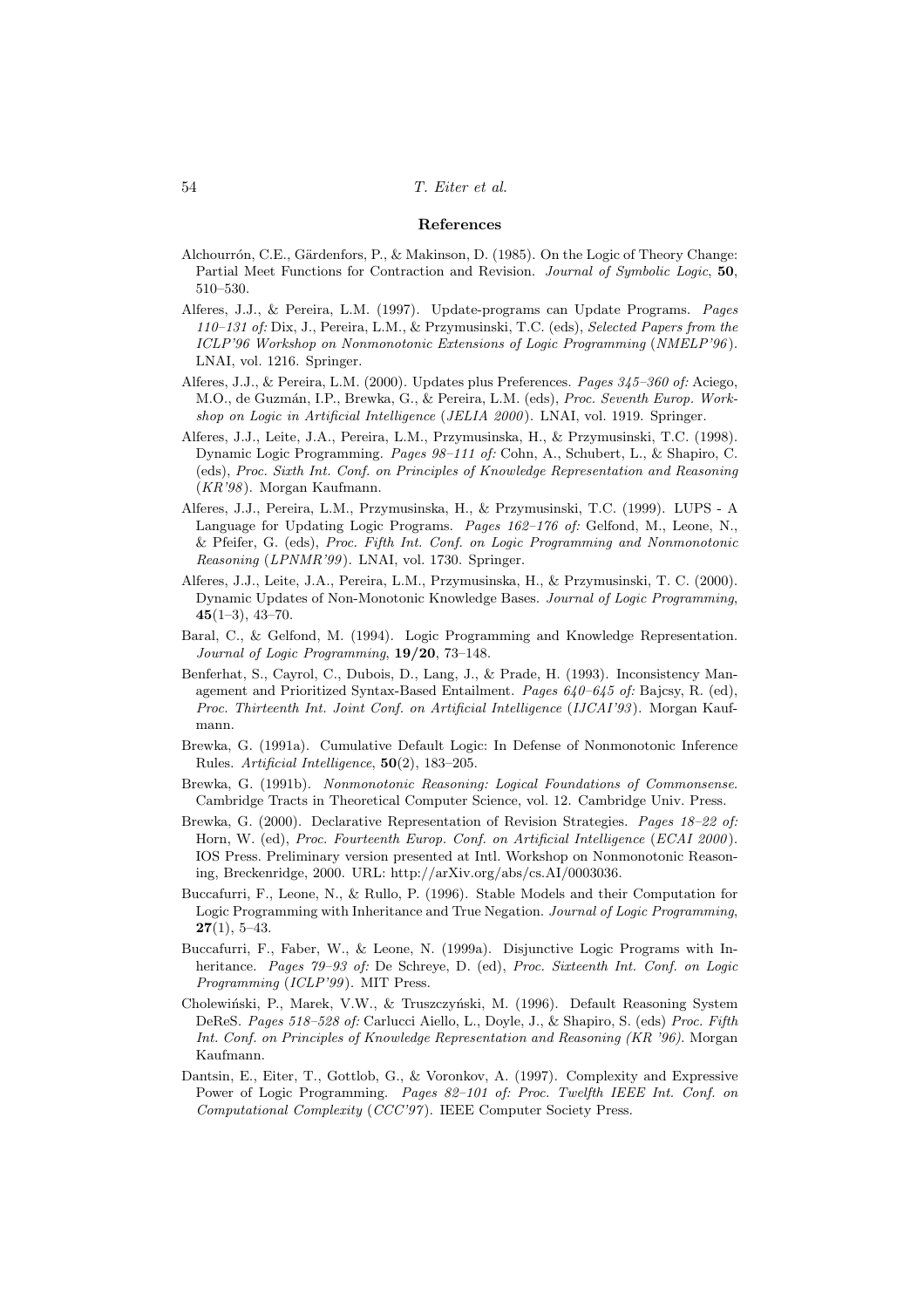- Darwiche, A., & Pearl, J. (1997). On the Logic of Iterated Belief Revision. Artificial *Intelligence*,  $89(1-2)$ , 1-29.
- Delgrande, J., Schaub, T., & Tompits, H. (2000). Logic Programs with Compiled Preference. Pages 392–398 of: Horn, W. (ed), Proc. Fourteenth Europ. Conf. on Artificial Intelligence (ECAI 2000). IOS Press.
- Eiter, T., & Gottlob, G. (1992). On the Complexity of Propositional Knowledge Base Revision, Updates and Counterfactuals. Artificial Intelligence, 57(2–3), 227–270.
- Eiter, T., & Gottlob, G. (1995). On the Computational Cost of Disjunctive Logic Programming: Propositional Case. Annals of Mathematics and Artificial Intelligence, 15(3–4), 289–323.
- Eiter, T., Leone, N., Mateis, C., Pfeifer, G., & Scarecello, F. (1997a). A Deductive System for Nonmonotonic Reasoning. Pages 363–374 of: Dix, J., Furbach, U., & Nerode, A. (eds), Proc. Fourth Int. Conf. on Logic Programming and Nonmonotonic Reasoning (LPNMR'97). LNAI, vol. 1265. Springer.
- Eiter, T., Gottlob, G., & Leone, N. (1997b). Abduction From Logic Programs: Semantics and Complexity. Theoretical Computer Science, 189(1–2), 129–177.
- Eiter, T., Gottlob, G., & Mannila, H. (1997c). Disjunctive Datalog. ACM Transactions on Database Systems, 22(3), 364–418.
- Eiter, T., Fink, M., Sabbatini, G., & Tompits, H. (2000). Considerations on Updates of Logic Programs. Pages 2–20 of: Aciego, M.O., de Guzmàn, I.P., Brewka, G., & Pereira, L.M. (eds), Proc. Seventh Europ. Workshop on Logic in Artificial Intelligence (JELIA 2000). LNAI, vol. 1919. Springer.
- Eiter, T., Fink, M., Sabbatini, G., & Tompits, H. (2000). On Updates of Logic Programs: Semantics and Properties. Technical Report INFSYS RR-1843-00-08, Technical Univ. of Vienna, Knowledge-Based Systems Group.
- Eiter, T., Leone, N., Mateis, C., Pfeifer, G., & Scarcello, F. (1998). The KR System dlv: Progress Report, Comparisons and Benchmarks. Pages 406–417 of: Cohn, A., Schubert, L., & Shapiro, S. (eds), Proc. Sixth Int. Conf. on Principles of Knowledge Representation and Reasoning (KR'98). Morgan Kaufmann.
- Gabbay, D.M. (1985). Theoretical Foundations for Non-Monotonic Reasoning in Expert Systems. Pages 439–457 of: Apt, K. R. (ed), Logics and Models of Concurrent Systems. Springer.
- Gärdenfors, P., & Makinson, D. (1994). Nonmonotonic Inferences Based on Expectations. Artificial Intelligence, 65(2), 197–245.
- Gärdenfors, P., & Rott, H. (1995). Belief Revision. Pages 35-132 of: Gabbay, D.M., Hogger, C.J., & Robinson, J.A. (eds), Handbook of Logic in AI and Logic Programming, Volume IV. Oxford Science Publications.
- Gelfond, M., & Lifschitz, V. (1988). The Stable Model Semantics for Logic Programming. Pages 1070-1080 of: Kowalski, R., & Bowen, K.A. (eds), Proc. Fifth Int. Conf. and Symposium on Logic Programming. MIT Press.
- Gelfond, M., & Lifschitz, V. (1991). Classical Negation in Logic Programs and Disjunctive Databases. New Generation Computing, 9(3–4), 365–385.
- Inoue, K. (2000). A Simple Characterization of Extended Abduction. Pages 718–732 of: Lloyd, J.W., Dahl, V., Furbach, U., Kerber, M., Lau, K.K., Palmidessi, C., Pereira, L.M., Sagiv, Y., & Stuckey, P.J. (eds), Proc. First Int. Conf. on Computational Logic (CL 2000). LNAI, vol. 1861. Springer.
- Inoue, K., & Sakama, C. (1995). Abductive Framework for Nonomonotonic Theory Change. Pages 204–210 of: Proc. Fourteenth Int. Joint Conf. on Artificial Intelligence  $(IJCAI'95)$ . Morgan Kaufmann.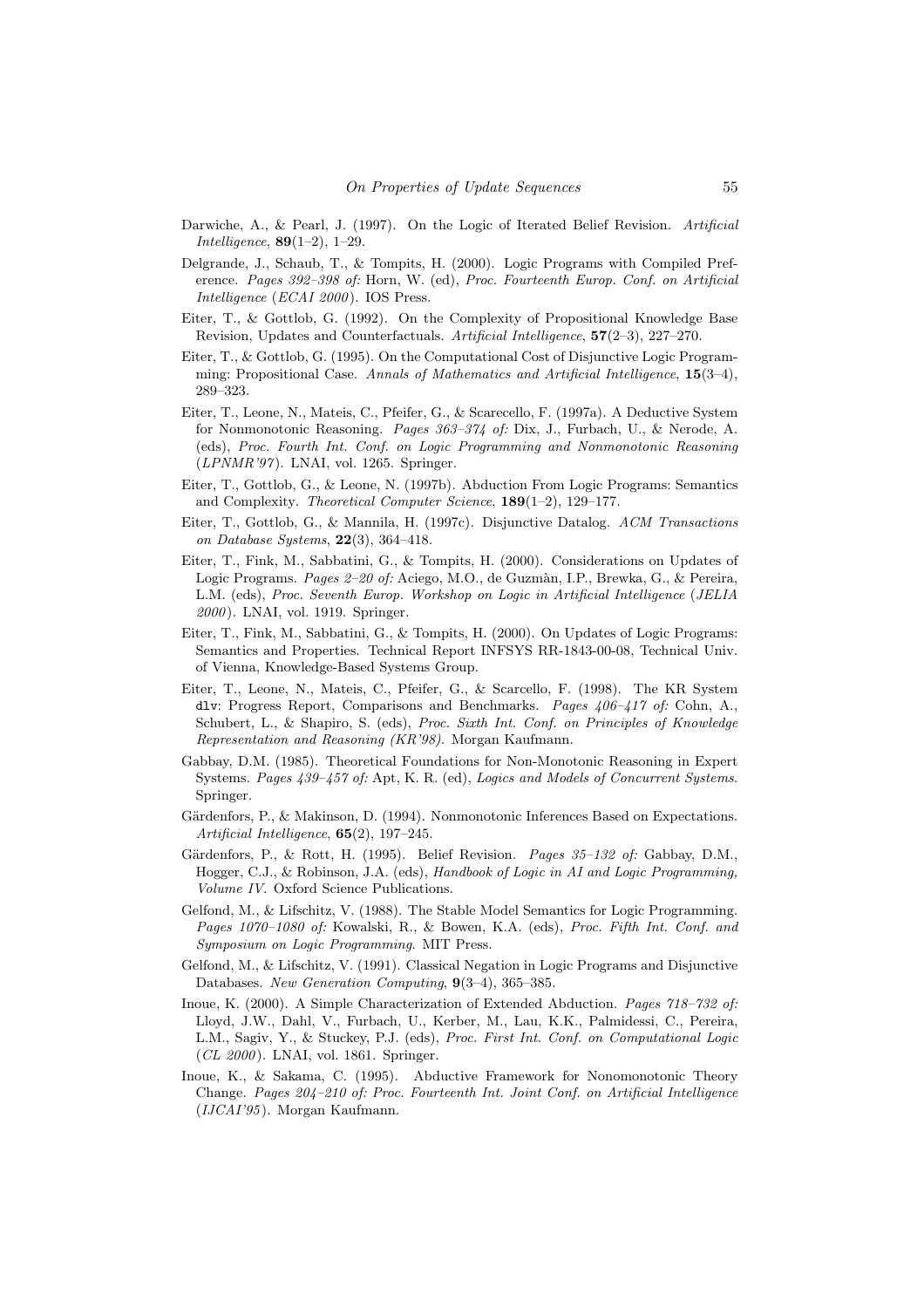- Inoue, K., & Sakama, C. (1999). Updating Extended Logic Programs through Abduction. Pages 147–161 of: Gelfond, M., Leone, N., & Pfeifer, G. (eds), Proc. Fifth Int. Conf. on Logic Programming and Nonmonotonic Reasoning (LPNMR'99 ). LNAI, vol. 1730. Springer.
- Johnson, D.S. (1990). A Catalog of Complexity Classes. Pages 67–161 of: Van Leeuwen, J. (ed), Handbook of Theoretical Computer Science, vol. A. Elsevier.
- Kakas, A.C., & Mancarella, P. (1990). Database Updates Through Abduction. Pages 650–661 of: McLeod, D., Sacks-Davis, R., & Schek, H.J. (eds), Proc. Sixteenth Conf. on Very Large Databases (VLDB'90 ). Morgan Kaufmann.
- Katsuno, H., & Mendelzon, A.O. (1991). On the Difference between Updating a Knowledge Database and Revising It. Pages 387–394 of: Allen, J.F., Fikes, R., & Sandewall, E. (eds), Proc. Second Int. Conf. on Principles of Knowledge Representation and Reasoning (KR'91 ). Morgan Kaufmann.
- Kowalski, R.A., & Toni, F. (1996). Abstract Argumentation. Artificial Intelligence and Law,  $4(3-4)$ ,  $275-296$ .
- Kraus, S., Lehmann, D., & Magidor, M. (1990). Nonmonotonic Reasoning, Preferential Models and Cumulative Logics. Artificial Intelligence, 44(1-2), 167–207.
- Laenens, E., Saccà, D., & Vermeir, D. (1990). Extending Logic Programming. Pages 184– 193 of: Garcia-Molina, H., & Jagadish, H.V. (eds) Proc. Nineteenth ACM SIGMOD Conf. on the Management of Data.
- Lehmann, D. (1995). Belief Revision, Revised. Pages 1534–1540 of: Proc. Fourteenth Int. Joint Conf. on Artificial Intelligence (IJCAI'95). Morgan Kaufmann.
- Lehmann, D., & Magidor, M. (1992). What Does a Conditional Knowledge Base Entail? Artificial Intelligence, 55, 1–60.
- Leite, J.A. (1997). Logic Program Updates. M.Sc. Thesis, Universidade Nova de Lisboa.
- Leite, J.A., Alferes, J.J., & Pereira, L.M. (2000). Multi-Dimensional Dynamic Logic Programming. Pages 17–26 of: Satoh, K., & Sadri, F. (ed) Proc. CL-2000 Workshop on Computational Logic in Multi-Agent Systems (CLIMA 2000 ).
- Leite, J.A., & Pereira, L.M. (1997). Generalizing Updates: From Models to Programs. Pages 224–246 of: Dix, J., Pereira, L.M., & Przymusinski, T.C. (eds), Logic Programming and Knowledge Representation, Selected Papers of the Third Int. Workshop (LPKR'97). LNAI, vol. 1471. Springer.
- Lifschitz, V., & Turner, H. (1994). Splitting a Logic Program. Pages 23–37 of: Van Hentenryck, P. (ed) *Proc. Eleventh Int. Conf. on Logic Programming (ICLP'94)*. MIT Press.
- Makinson, D. (1993). General Patterns in Nonmonotonic Reasoning. Pages 35–110 of: Gabbay, D.M., Hogger, C.J., & Robinson, J.A. (eds), Handbook of Logic in Artificial Intelligence and Logic Programming, Volume III. Oxford Science Publications.
- Makinson, D.,  $\&$  Gärdenfors, P. (1991). Relations Between the Logic of Theory Change and Nonmonotonic Logic. Pages 185–205 of: Fuhrmann, A., & Morreau, M. (eds), The Logic of Theory Change. Springer.
- Marek, V.W., & Truszczyński, M. (1994). Revision Specifications by Means of Programs. Pages 122–136 of: MacNish, C., Pearce, D., & Pereira, L.M. (eds), Proc. Europ. Workshop on Logics in Artificial Intelligence (JELIA'94). LNAI, vol. 838. Springer.
- Marek, V.W., & Truszczyński, M. (1991). Autoepistemic Logic. Journal of the ACM, 38(3), 588–619.
- Nebel, B. (1991). Belief Revision and Default Reasoning: Syntax-Based Approaches. Pages 417–428 of: Allen, J.F., Fikes, R., & Sandewall, E. (eds) Proc. Second Int. Conf. on Principles of Knowledge Representation and Reasoning (KR'91 ). Morgan Kaufmann.